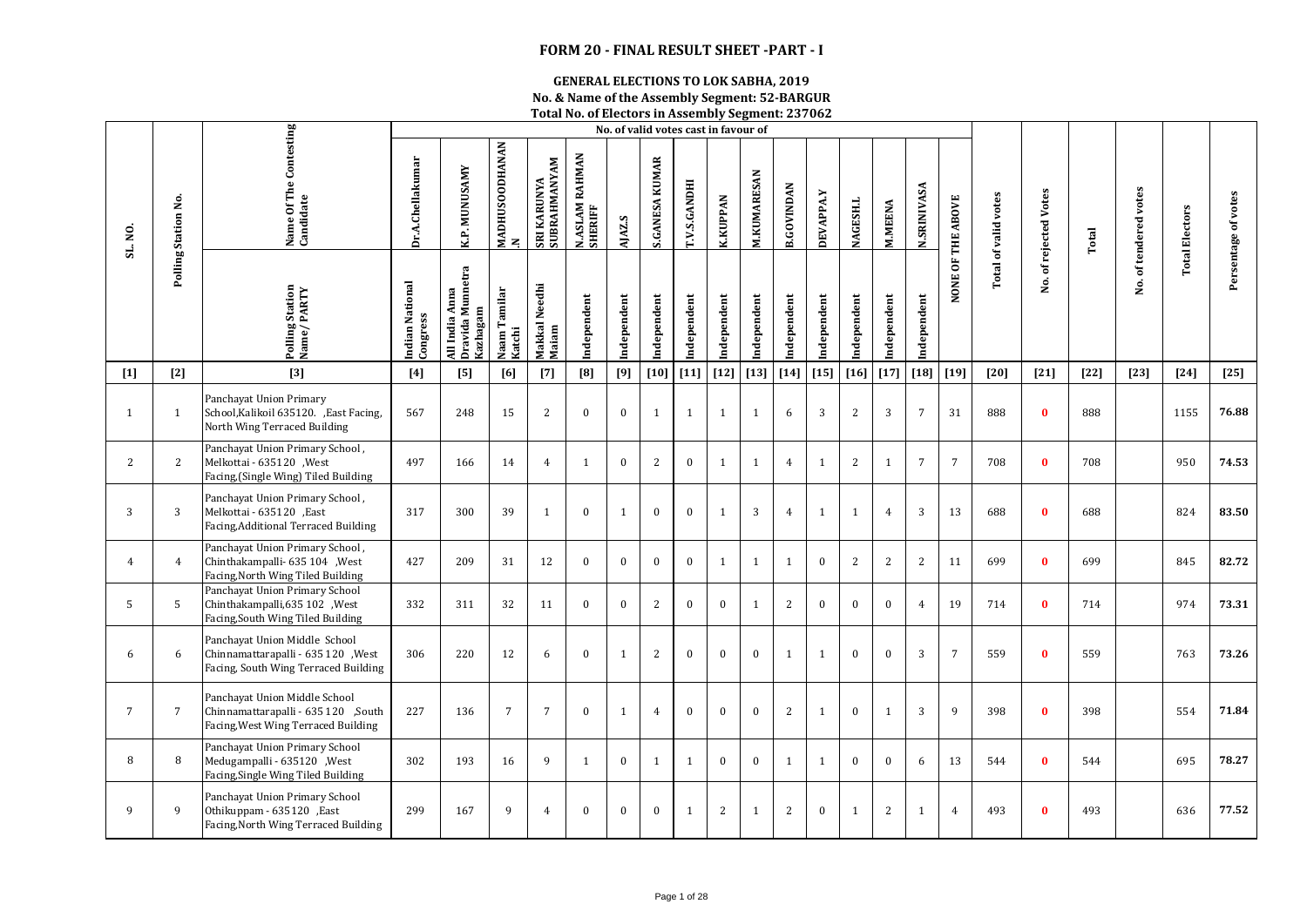|         |                     |                                                                                                          |                             |                                                |                                       |                             |                           | No. of valid votes cast in favour of |                       |              |                 |                    |                   |              |                 |                |                    |                   |                             |                       |        |                       |                       |                     |
|---------|---------------------|----------------------------------------------------------------------------------------------------------|-----------------------------|------------------------------------------------|---------------------------------------|-----------------------------|---------------------------|--------------------------------------|-----------------------|--------------|-----------------|--------------------|-------------------|--------------|-----------------|----------------|--------------------|-------------------|-----------------------------|-----------------------|--------|-----------------------|-----------------------|---------------------|
| SL. NO. | Polling Station No. | Name Of The Contesting<br>Candidate                                                                      | Dr.A.Chellakumar            | K.P. MUNUSAMY                                  | <b>MADHUSOODHANAN</b><br>$\mathbf{z}$ | SRI KARUNYA<br>SUBRAHMANYAM | N.ASLAM RAHMAN<br>SHERIFF | AJAZ.S                               | <b>S.GANESA KUMAR</b> | T.V.S.GANDHI | <b>K.KUPPAN</b> | <b>M.KUMARESAN</b> | <b>B.GOVINDAN</b> | DEVAPPA.Y    | <b>NAGESH.L</b> | <b>M.MEENA</b> | <b>N.SRINIVASA</b> | NONE OF THE ABOVE | <b>Total of valid votes</b> | No. of rejected Votes | Total  | No. of tendered votes | <b>Total Electors</b> | Persentage of votes |
|         |                     | Polling Station<br>Name / PARTY                                                                          | Indian National<br>Congress | All India Anna<br>Dravida Munnetra<br>Kazhagam | Naam Tamilar<br>Katchi                | Makkal Needhi<br>Maiam      | Independent               | Independent                          | Independent           | Independent  | Independent     | Independent        | Independent       | Independent  | Independent     | Independent    | Independent        |                   |                             |                       |        |                       |                       |                     |
| $[1]$   | $[2]$               | $[3]$                                                                                                    | [4]                         | [5]                                            | [6]                                   | $[7]$                       | [8]                       | [9]                                  | [10]                  | $[11]$       | $[12]$          | $[13]$             | $[14]$            | $[15]$       | $[16]$          | $[17]$         | $[18]$             | $[19]$            | [20]                        | $[21]$                | $[22]$ | $[23]$                | $[24]$                | $[25]$              |
| 10      | 10                  | Panchayat Union Middle School,<br>Desupalli - 635 120 ,North<br>Facing, East Wing Terraced Building      | 465                         | 228                                            | 27                                    | $\overline{4}$              | $\mathbf{0}$              | $\bf{0}$                             | $\mathbf{0}$          | $\bf{0}$     | $\bf{0}$        | $\bf{0}$           | 5                 | 1            | 1               | $\mathbf{0}$   | $\bf{0}$           | 21                | 752                         | $\bf{0}$              | 752    |                       | 1086                  | 69.24               |
| 11      | 11                  | Panchayat Union Middle School,<br>Desupalli - 635 120 ,North<br>Facing, West Wing Terraced Building      | 243                         | 251                                            | 14                                    | $\overline{2}$              | $\mathbf{0}$              | $\bf{0}$                             | 1                     | $\mathbf{0}$ | $\bf{0}$        | $\mathbf{1}$       | $\overline{c}$    | 2            | 1               | $\mathbf{1}$   | 2                  | 8                 | 528                         | $\bf{0}$              | 528    |                       | 653                   | 80.86               |
| 12      | 12                  | Panchayat Union Primary School Keel<br>North 635120, North<br>Facing, Single Wing Terraced Building      | 547                         | 314                                            | 13                                    | $\overline{4}$              | $\mathbf{0}$              | 1                                    | 2                     | 2            | 1               | 2                  | 5                 | 3            | $\mathbf{0}$    | $\overline{2}$ | 11                 | 14                | 921                         | $\bf{0}$              | 921    |                       | 1184                  | 77.79               |
| 13      | 13                  | Govt. Hr. sec. School, Varattanapalli -<br>635 120 ,South Facing, East Wing<br><b>Terraced Building</b>  | 304                         | 238                                            | 6                                     | 5                           | 1                         | $\bf{0}$                             | $\overline{4}$        | $\mathbf{1}$ | $\mathbf{0}$    | $\bf{0}$           | $\mathbf{1}$      | $\mathbf{0}$ | 1               | $\mathbf{0}$   | 3                  | 11                | 575                         | $\bf{0}$              | 575    |                       | 774                   | 74.29               |
| 14      | 14                  | Govt. Hr. sec. School, Varattanapalli -<br>635 120 ,South Facing, West Wing<br><b>Terraced Building</b>  | 448                         | 274                                            | 19                                    | 21                          | $\bf{0}$                  | 1                                    | 2                     | $\bf{0}$     | $\bf{0}$        | $\bf{0}$           | $\mathbf{0}$      | $\bf{0}$     | $\overline{2}$  | $\mathbf{1}$   | 2                  | 26                | 796                         | $\bf{0}$              | 796    |                       | 1182                  | 67.34               |
| 15      | 15                  | Govt Hr Sec School Varattanapalli<br>635120 , North Facing, West Wing<br><b>Terraced Building</b>        | 486                         | 325                                            | 14                                    | 5                           | $\mathbf{1}$              | $\mathbf{0}$                         | $\mathbf{1}$          | $\bf{0}$     | $\mathbf{0}$    | 1                  | 2                 | 1            | 1               | $\mathbf{1}$   | 3                  | 24                | 865                         | $\bf{0}$              | 865    |                       | 1117                  | 77.44               |
| 16      | 16                  | Govt Hr Sec School Varattanapalli<br>635120 , North Facing, East Wing<br><b>Terraced Building</b>        | 180                         | 116                                            | 11                                    | $\overline{4}$              | $\mathbf{0}$              | $\mathbf{0}$                         | 2                     | $\mathbf{0}$ | $\bf{0}$        | $\bf{0}$           | $\mathbf{1}$      | 3            | $\bf{0}$        | $\mathbf{1}$   | $\bf{0}$           | 12                | 330                         | $\bf{0}$              | 330    |                       | 639                   | 51.64               |
| 17      | 17                  | Govt High School, Belavarthi -<br>635104 , East Facing, North Wing<br><b>Terraced Building</b>           | 254                         | 79                                             | $\overline{4}$                        | 6                           | 1                         | $\mathbf{0}$                         | -1                    | 1            | $\mathbf{1}$    | 2                  | 2                 | $\bf{0}$     | $\bf{0}$        | $\mathbf{1}$   | 6                  | 3                 | 361                         | $\bf{0}$              | 361    |                       | 473                   | 76.32               |
| 18      | 18                  | Panchayat Union Primary School,<br>Valluvarpuram - 635 120 ,South<br>Facing, West Wing Terraced Building | 621                         | 229                                            | 25                                    | $7\overline{ }$             | $\Omega$                  | 3                                    | 40                    | $\mathbf{1}$ | $\bf{0}$        | 1                  | 2                 | $\mathbf{1}$ | $\mathbf{1}$    | $\mathbf{0}$   | 8                  | 23                | 962                         | $\bf{0}$              | 962    |                       | 1202                  | 80.03               |
| 19      | 19                  | Govt HighSchool Belavarthy, 635104<br>, East Facing, South Wing Terraced<br>Building                     | 464                         | 240                                            | 24                                    | 3                           | $\theta$                  | 1                                    | 1                     | $\mathbf{0}$ | 3               | 1                  | $\mathbf{1}$      | 1            | $\bf{0}$        | $\mathbf{0}$   | 2                  | 10                | 751                         | $\bf{0}$              | 751    |                       | 924                   | 81.28               |
| 20      | 20                  | Panchayat Union Middle School,<br>Dhinnur 635120 ,South Facing, West<br>Wing Terraced building           | 524                         | 274                                            | 27                                    | 8                           | $\mathbf{0}$              | $\bf{0}$                             | 1                     | $\mathbf{0}$ | $\bf{0}$        | $\bf{0}$           | 5                 | $\bf{0}$     | 1               | 3              | 8                  | 23                | 874                         | $\bf{0}$              | 874    |                       | 1060                  | 82.45               |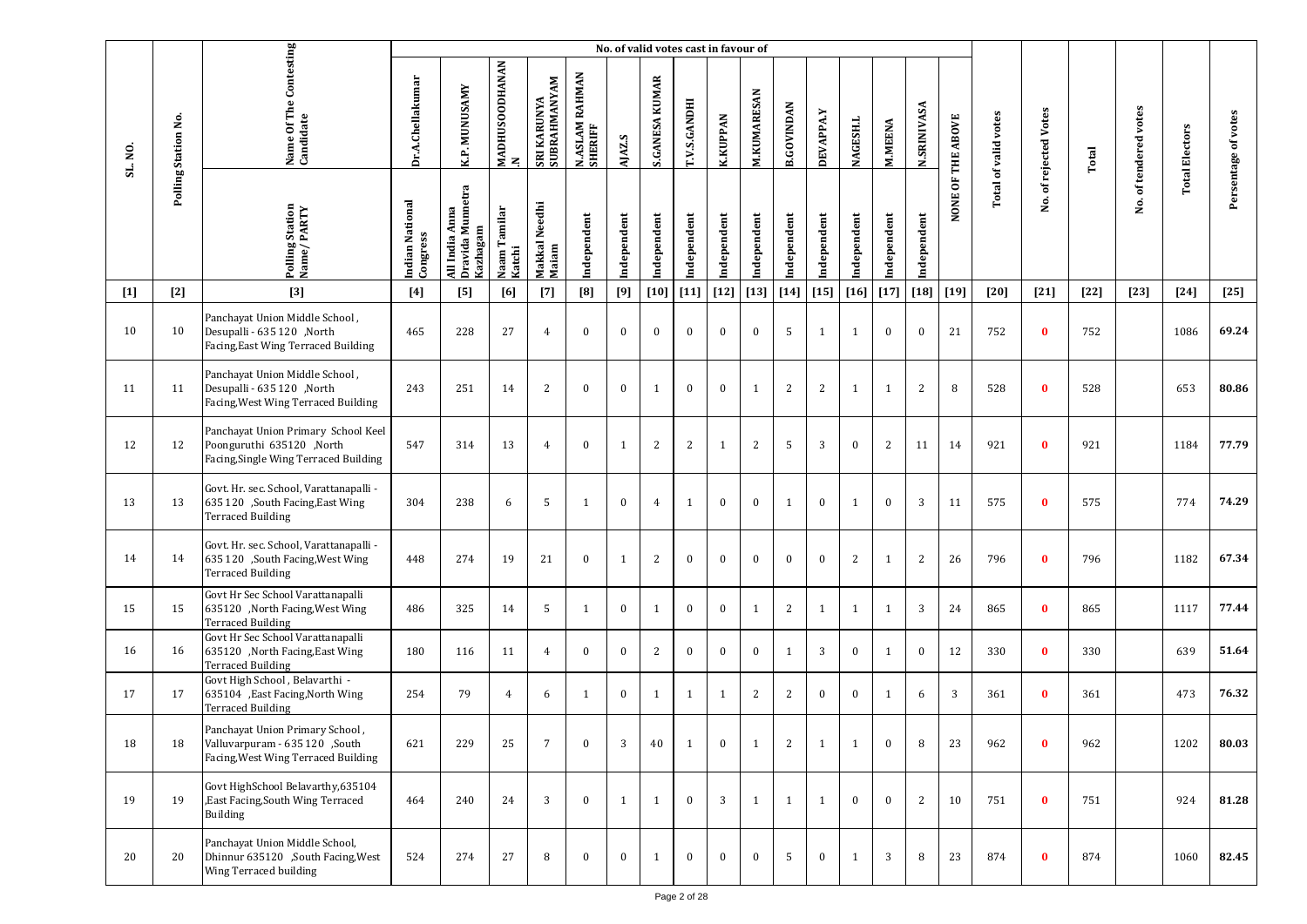|         |                     |                                                                                                                  |                             |                                                |                                |                             |                                       | No. of valid votes cast in favour of |                       |              |                 |                    |                   |                  |                 |                |                    |                   |                             |                   |        |                       |                       |                     |
|---------|---------------------|------------------------------------------------------------------------------------------------------------------|-----------------------------|------------------------------------------------|--------------------------------|-----------------------------|---------------------------------------|--------------------------------------|-----------------------|--------------|-----------------|--------------------|-------------------|------------------|-----------------|----------------|--------------------|-------------------|-----------------------------|-------------------|--------|-----------------------|-----------------------|---------------------|
| SL. NO. | Polling Station No. | Name Of The Contesting<br>Candidate                                                                              | Dr.A.Chellakumar            | K.P. MUNUSAMY                                  | MADHUSOODHANAN<br>$\mathbf{z}$ | SRI KARUNYA<br>SUBRAHMANYAM | <b>RAHMAN</b><br>N.ASLAM I<br>SHERIFF | AJAZ.S                               | <b>S.GANESA KUMAR</b> | T.V.S.GANDHI | <b>K.KUPPAN</b> | <b>M.KUMARESAN</b> | <b>B.GOVINDAN</b> | <b>DEVAPPA.Y</b> | <b>NAGESH.L</b> | <b>M.MEENA</b> | <b>N.SRINIVASA</b> | NONE OF THE ABOVE | <b>Total of valid votes</b> | of rejected Votes | Total  | No. of tendered votes | <b>Total Electors</b> | Persentage of votes |
|         |                     | Polling Station<br>Name/PARTY                                                                                    | Indian National<br>Congress | Dravida Munnetra<br>All India Anna<br>Kazhagam | Naam Tamilar<br>Katchi         | Makkal Needhi<br>Maiam      | Independent                           | Independent                          | Independent           | Independent  | Independent     | Independent        | Independent       | Independent      | Independent     | Independent    | Independent        |                   |                             | χó.               |        |                       |                       |                     |
| $[1]$   | $[2]$               | $[3]$                                                                                                            | [4]                         | [5]                                            | [6]                            | $[7]$                       | [8]                                   | [9]                                  | $[10]$                | $[11]$       | $[12]$          | $[13]$             | $[14]$            | $[15]$           | $[16]$          | $[17]$         | $\left[18\right]$  | $[19]$            | $[20]$                      | $[21]$            | $[22]$ | $[23]$                | $[24]$                | $[25]$              |
| 21      | 21                  | Panchayat Union Primary School,<br>Mathanakuppam - 635 120 , East<br>Facing, North Wing Terraced Building        | 385                         | 295                                            | 10                             | 5                           | $\bf{0}$                              | $\bf{0}$                             | $\overline{c}$        | $\bf{0}$     | $\bf{0}$        | $\bf{0}$           | 3                 | 1                | 2               | 3              | 8                  | 12                | 726                         | $\bf{0}$          | 726    |                       | 1093                  | 66.42               |
| 22      | 22                  | Panchayat Union Primary School,<br>Vennampalli - 635 120 ,South<br>Facing, Single Wing Tiled Building            | 403                         | 233                                            | 22                             | 8                           | $\mathbf{0}$                          | 2                                    | 3                     | $\bf{0}$     | $\bf{0}$        | 2                  | $\mathbf{0}$      | $\mathbf{0}$     | $\mathbf{0}$    | 2              | 3                  | 17                | 695                         | $\bf{0}$          | 695    |                       | 955                   | 72.77               |
| 23      | 23                  | Panchayat Union Primary School,<br>Murugampallam - 635108 ,South<br>Facing, Single Wing Terraced Building        | 370                         | 254                                            | 22                             | 8                           | $\mathbf{0}$                          | $\bf{0}$                             | $\mathbf{1}$          | $\bf{0}$     | 2               | $\bf{0}$           | $\overline{7}$    | $\overline{c}$   | $\mathbf{0}$    | 3              | 10                 | 14                | 693                         | $\bf{0}$          | 693    |                       | 992                   | 69.86               |
| 24      | 24                  | Panchayat Union Primary School,<br>Murugampallam- 635 108 , West<br>Facing, Single Wing Terraced Building        | 181                         | 89                                             | $\overline{4}$                 | $\bf{0}$                    | $\mathbf{0}$                          | $\bf{0}$                             | 1                     | $\bf{0}$     | $\mathbf{1}$    | $\bf{0}$           | 2                 | $\overline{c}$   | 2               | 4              | 4                  | 9                 | 299                         | $\bf{0}$          | 299    |                       | 377                   | 79.31               |
| 25      | 25                  | St. Anthoni Hr. Sec. School, Elathagiri -<br>635 108 ,East Facing, Middle Wing<br>Terraced Building (Room No.12) | 230                         | 131                                            | 22                             | 2                           | $\mathbf{0}$                          | $\mathbf{0}$                         | 2                     | $\bf{0}$     | $\mathbf{1}$    | $\bf{0}$           | $\overline{4}$    | $\bf{0}$         | $\mathbf{1}$    | $\mathbf{0}$   | 2                  | 14                | 409                         | $\bf{0}$          | 409    |                       | 573                   | 71.38               |
| 26      | 26                  | St. Anthoni Hr. Sec. School, Elathagiri -<br>635 108 ,East Facing, Middle Wing<br>Terraced Building (Room No.11) | 464                         | 64                                             | 18                             | $\overline{4}$              | $\mathbf{0}$                          | 1                                    | 2                     | $\bf{0}$     | $\bf{0}$        | $\bf{0}$           | $\mathbf{0}$      | $\bf{0}$         | $\mathbf{0}$    | $\mathbf{0}$   | 1                  | 10                | 564                         | $\mathbf{0}$      | 564    |                       | 793                   | 71.12               |
| 27      | 27                  | St. Antony Hr. Sec. School, Elathagiri -<br>635 108 , East Facing, Middle Wing<br>Terraced Building (Room No.10) | 425                         | 83                                             | 21                             | $\overline{4}$              | $\mathbf{0}$                          | $\mathbf{0}$                         | $\overline{4}$        | $\mathbf{0}$ | $\bf{0}$        | $\mathbf{0}$       | 2                 | $\bf{0}$         | $\mathbf{0}$    | $\mathbf{0}$   | 1                  | 6                 | 546                         | $\bf{0}$          | 546    |                       | 749                   | 72.90               |
| 28      | 28                  | St. Antony Hr. Sec. School, Elathagiri -<br>635 108 ,East Facing, Middle Wing<br>Terraced Building (Room No.9)   | 333                         | 107                                            | 14                             | 6                           | $\mathbf{1}$                          | $\bf{0}$                             | $\bf{0}$              | $\bf{0}$     | $\bf{0}$        | $\bf{0}$           | $\bf{0}$          | $\bf{0}$         | $\mathbf{0}$    | 1              | 3                  | $\overline{2}$    | 467                         | $\bf{0}$          | 467    |                       | 607                   | 76.94               |
| 29      | 29                  | St. Antony Hr. Sec. School, Elathagiri -<br>635 108 ,East Facing, Middle Wing<br>Terraced Building (Room No.8)   | 284                         | 52                                             | 20                             | $7\overline{ }$             | $\mathbf{0}$                          | $\mathbf{0}$                         | 1                     | $\mathbf{0}$ | $\mathbf{0}$    | $\mathbf{0}$       | $\bf{0}$          | 1                | $\mathbf{0}$    | $\mathbf{0}$   | 2                  | 2                 | 369                         | $\bf{0}$          | 369    |                       | 471                   | 78.34               |
| 30      | 30                  | St.Xavier Middle School Kandikuppam -<br>635 108 , East Facing, North Wing<br><b>Terraced Building</b>           | 446                         | 60                                             | 11                             | 3                           | $\mathbf{0}$                          | $\bf{0}$                             | 2                     | $\mathbf{0}$ | $\bf{0}$        | $\bf{0}$           | $\mathbf{1}$      | $\bf{0}$         | $\mathbf{1}$    | $\mathbf{0}$   | $\mathbf{0}$       | 10                | 534                         | $\bf{0}$          | 534    |                       | 787                   | 67.85               |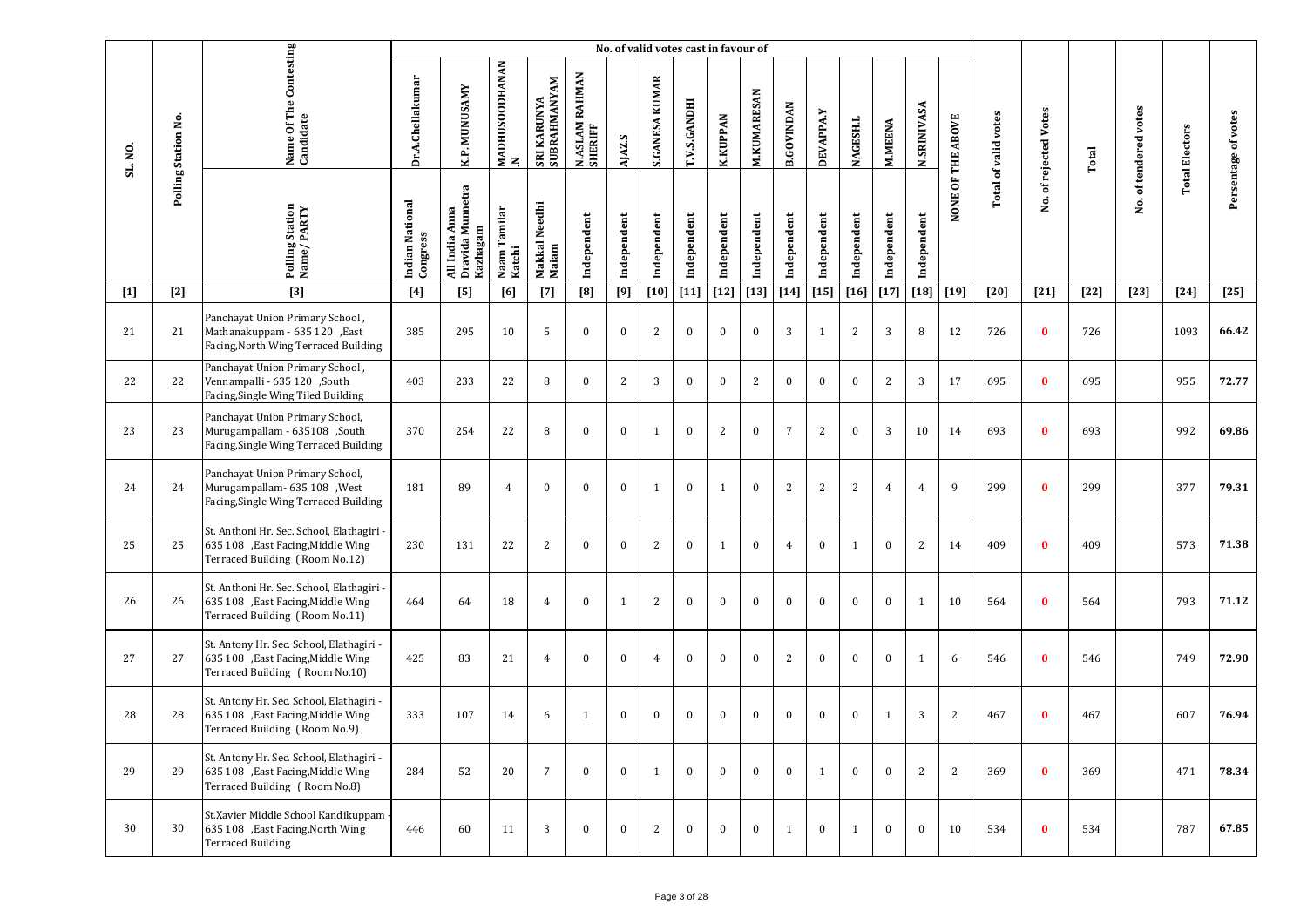|         |                     |                                                                                                                         |                             |                                                |                          |                             |                                       | No. of valid votes cast in favour of |                       |                     |                 |                    |                   |              |              |                |                    |                   |                             |                       |        |                       |                       |                     |
|---------|---------------------|-------------------------------------------------------------------------------------------------------------------------|-----------------------------|------------------------------------------------|--------------------------|-----------------------------|---------------------------------------|--------------------------------------|-----------------------|---------------------|-----------------|--------------------|-------------------|--------------|--------------|----------------|--------------------|-------------------|-----------------------------|-----------------------|--------|-----------------------|-----------------------|---------------------|
| SL. NO. | Polling Station No. | Name Of The Contesting<br>Candidate                                                                                     | Dr.A.Chellakumar            | K.P. MUNUSAMY                                  | MADHUSOODHANAN<br>$\geq$ | SRI KARUNYA<br>SUBRAHMANYAM | <b>RAHMAN</b><br>N.ASLAM I<br>SHERIFF | AJAZ.S                               | <b>S.GANESA KUMAR</b> | <b>T.V.S.GANDHI</b> | <b>K.KUPPAN</b> | <b>M.KUMARESAN</b> | <b>B.GOVINDAN</b> | DEVAPPA.Y    | NAGESH.L     | <b>M.MEENA</b> | <b>N.SRINIVASA</b> | NONE OF THE ABOVE | <b>Total of valid votes</b> | No. of rejected Votes | Total  | No. of tendered votes | <b>Total Electors</b> | Persentage of votes |
|         |                     | Polling Station<br>Name/PARTY                                                                                           | Indian National<br>Congress | Dravida Munnetra<br>All India Anna<br>Kazhagam | Naam Tamilar<br>Katchi   | Makkal Needhi<br>Maiam      | Independent                           | ndependent                           | ndependent            | Independent         | Independent     | Independent        | Independent       | Independent  | Independent  | ndependent     | Independent        |                   |                             |                       |        |                       |                       |                     |
| $[1]$   | $[2]$               | $[3]$                                                                                                                   | $[4]$                       | [5]                                            | [6]                      | $[7]$                       | [8]                                   | [9]                                  | $[10]$                | $[11]$              | $[12]$          | $[13]$             | $[14]$            | $[15]$       | $[16]$       | $[17]$         | $[18]$             | $[19]$            | $[20]$                      | $[21]$                | $[22]$ | $[23]$                | $[24]$                | $[25]$              |
| 31      | 31                  | St.Xavier Middle School Kandikuppam<br>635 108 , East Facing, South Wing<br><b>Terraced Building</b>                    | 336                         | 136                                            | 19                       | $\overline{4}$              | $\mathbf{0}$                          | $\mathbf{0}$                         | $\mathbf{0}$          | $\mathbf{0}$        | $\mathbf{1}$    | $\mathbf{0}$       | 1                 | $\mathbf{0}$ | $\mathbf{0}$ | $\mathbf{0}$   | $\mathbf{0}$       | 8                 | 505                         | $\bf{0}$              | 505    |                       | 717                   | 70.43               |
| 32      | 32                  | Panchayat Union Primary School.<br>Kurumbar Street Kandikuppam, 635<br>108 , West Facing, Single Wing Tiled<br>Building | 518                         | 250                                            | 38                       | 9                           | $\theta$                              | $\bf{0}$                             | $\bf{0}$              | $\bf{0}$            | $\mathbf{1}$    | $\bf{0}$           | 2                 | $\mathbf{1}$ | $\mathbf{1}$ | $\sqrt{2}$     | $\overline{c}$     | 14                | 838                         | $\mathbf{0}$          | 838    |                       | 1150                  | 72.87               |
| 33      | 33                  | St.xavier middle school,<br>Kandhikuppam - 635 108, West<br>Facing, North Wing Terraced Building                        | 457                         | 57                                             | 20                       | 13                          | $\mathbf{0}$                          | $\bf{0}$                             | $\mathbf{1}$          | $\bf{0}$            | $\bf{0}$        | $\bf{0}$           | $\boldsymbol{0}$  | $\bf{0}$     | $\mathbf{0}$ | $\bf{0}$       | $\bf{0}$           | 13                | 561                         | $\bf{0}$              | 561    |                       | 759                   | 73.91               |
| 34      | 34                  | St.xavier middle school,<br>Kandhikuppam - 635 108 , West<br>Facing, South Wing Terraced Building                       | 364                         | 79                                             | $\overline{7}$           | 9                           | $\theta$                              | $\mathbf{0}$                         | 8                     | $\mathbf{0}$        | $\mathbf{0}$    | $\mathbf{1}$       | $\mathbf{0}$      | $\mathbf{1}$ | $\mathbf{0}$ | $\mathbf{0}$   | 1                  | $\overline{4}$    | 474                         | $\mathbf{0}$          | 474    |                       | 637                   | 74.41               |
| 35      | 35                  | Panchayat Union Middle School,<br>B.R.G.Madepalli 635 108 , West<br>Facing, South Wing Terraced Building                | 265                         | 104                                            | 8                        | $\overline{7}$              | $\mathbf{0}$                          | $\mathbf{0}$                         | $\overline{c}$        | $\mathbf{1}$        | $\bf{0}$        | $\mathbf{0}$       | $\mathbf{0}$      | $\mathbf{0}$ | $\mathbf{0}$ | $\mathbf{1}$   | $\mathbf{1}$       | $\overline{4}$    | 393                         | $\mathbf{0}$          | 393    |                       | 550                   | 71.45               |
| 36      | 36                  | Panchayat Union Middle School, B R G<br>Madepalli 635 108 , West<br>Facing, North Wing Tiled Building                   | 346                         | 114                                            | 10                       | 6                           | $\mathbf{0}$                          | $\mathbf{1}$                         | $\overline{4}$        | $\bf{0}$            | $\bf{0}$        | $\mathbf{0}$       | $\overline{2}$    | $\bf{0}$     | $\mathbf{0}$ | $\mathbf{1}$   | $\mathbf{1}$       | 9                 | 494                         | $\bf{0}$              | 494    |                       | 713                   | 69.28               |
| 37      | 37                  | Panchayat Union Middle School B R G<br>Madepalli 635 108 , West<br>Facing, South Wing Tiled Building                    | 365                         | 175                                            | 5                        | 3                           | $\mathbf{0}$                          | $\mathbf{0}$                         | 3                     | $\bf{0}$            | $\bf{0}$        | 1                  | 2                 | $\mathbf{0}$ | $\mathbf{1}$ | $\mathbf{0}$   | 3                  | 8                 | 566                         | $\bf{0}$              | 566    |                       | 759                   | 74.57               |
| 38      | 38                  | Panchayat Union Middle School BRG<br>Madhepalli 635 104 ,North<br>Facing, East Wing Terraced Building                   | 303                         | 69                                             | $\overline{4}$           | $\overline{2}$              | $\theta$                              | $\bf{0}$                             | $\boldsymbol{0}$      | $\bf{0}$            | $\bf{0}$        | $\mathbf{1}$       | $\mathbf{0}$      | $\bf{0}$     | $\mathbf{0}$ | $\bf{0}$       | $\bf{0}$           | 5                 | 384                         | $\mathbf{0}$          | 384    |                       | 547                   | 70.20               |
| 39      | 39                  | Panchayat Union Primary School,<br>Kollapalli - 635 104 , West<br>Facing, South Wing Terraced Building                  | 342                         | 229                                            | 9                        | $7\overline{ }$             | $\mathbf{1}$                          | $\mathbf{1}$                         | 3                     | $\mathbf{0}$        | $\bf{0}$        | 1                  | 5                 | 1            | $\mathbf{1}$ | $\mathbf{0}$   | 2                  | 8                 | 610                         | $\bf{0}$              | 610    |                       | 776                   | 78.61               |
| 40      | 40                  | Panchayat Union Primary School,<br>Kollapalli - 635 104 , West<br>Facing, North Wing Terraced Bulilding                 | 256                         | 78                                             | 10                       | $\overline{7}$              | $\mathbf{1}$                          | $\bf{0}$                             | $\overline{4}$        | $\mathbf{0}$        | $\bf{0}$        | $\mathbf{1}$       | $\overline{c}$    | 1            | $\mathbf{0}$ | $\overline{4}$ | $\overline{4}$     | 14                | 382                         | $\bf{0}$              | 382    |                       | 469                   | 81.45               |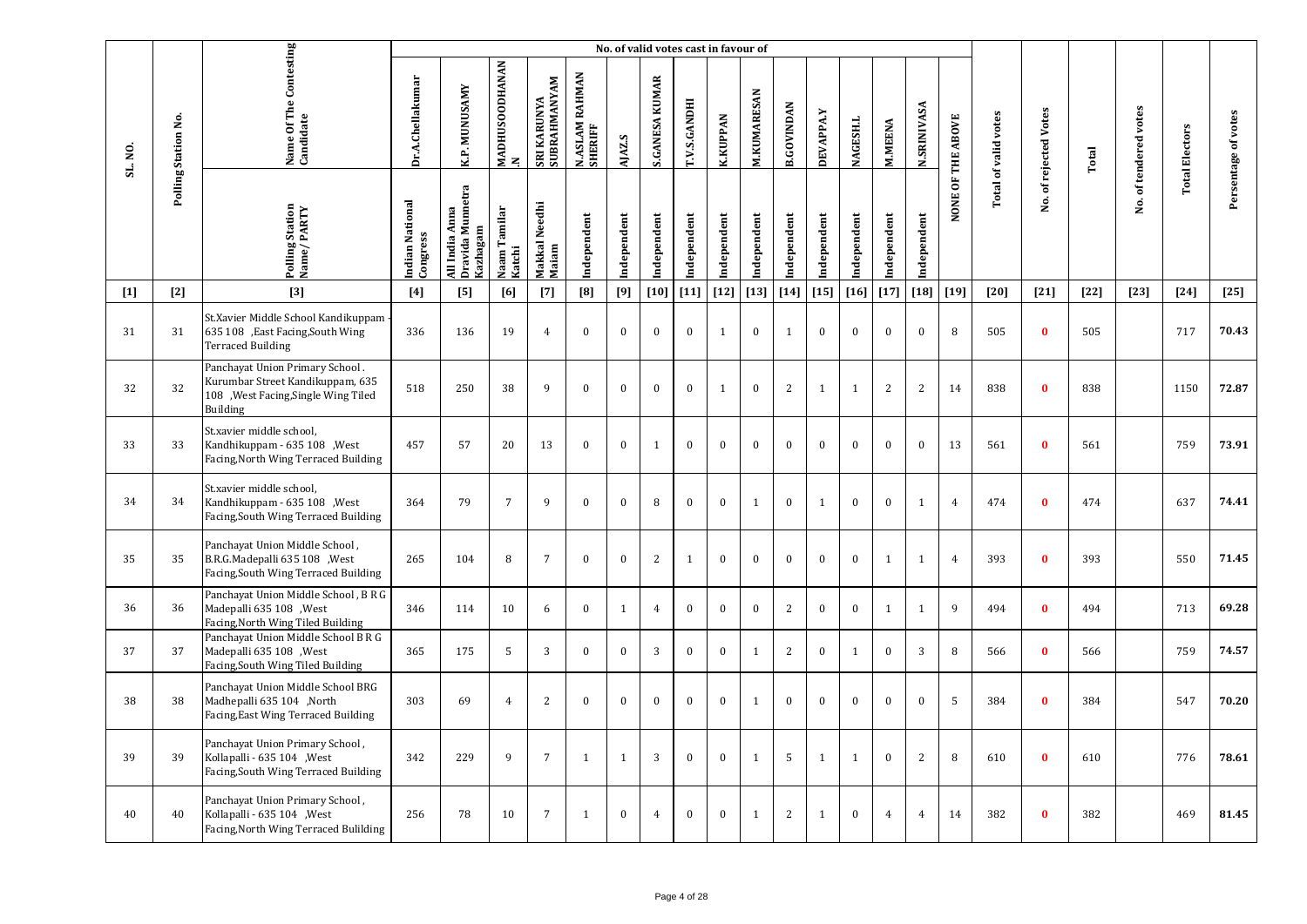|         |                     |                                                                                                                 |                             |                                                   |                        |                             |                           |              | No. of valid votes cast in favour of |              |                 |                    |                   |              |                 |                |                    |                   |                             |                       |        |                       |                       |                     |
|---------|---------------------|-----------------------------------------------------------------------------------------------------------------|-----------------------------|---------------------------------------------------|------------------------|-----------------------------|---------------------------|--------------|--------------------------------------|--------------|-----------------|--------------------|-------------------|--------------|-----------------|----------------|--------------------|-------------------|-----------------------------|-----------------------|--------|-----------------------|-----------------------|---------------------|
| SL. NO. | Polling Station No. | Name Of The Contesting<br>Candidate                                                                             | Dr.A.Chellakumar            | K.P. MUNUSAMY                                     | MADHUSOODHANAN<br> N   | SRI KARUNYA<br>SUBRAHMANYAM | N.ASLAM RAHMAN<br>SHERIFF | AJAZ.S       | <b>S.GANESA KUMAR</b>                | T.V.S.GANDHI | <b>K.KUPPAN</b> | <b>M.KUMARESAN</b> | <b>B.GOVINDAN</b> | DEVAPPA.Y    | <b>NAGESH.L</b> | <b>M.MEENA</b> | <b>N.SRINIVASA</b> | NONE OF THE ABOVE | <b>Total of valid votes</b> | No. of rejected Votes | Total  | No. of tendered votes | <b>Total Electors</b> | Persentage of votes |
|         |                     | Polling Station<br>Name / PARTY                                                                                 | Indian National<br>Congress | Dravida Munnetra<br>Kazhagam<br>Anna<br>All India | Naam Tamilar<br>Katchi | Makkal Needhi<br>Maiam      | Independent               | Independent  | Independent                          | Independent  | Independent     | Independent        | Independent       | Independent  | Independent     | Independent    | Independent        |                   |                             |                       |        |                       |                       |                     |
| $[1]$   | $[2]$               | $[3]$                                                                                                           | [4]                         | [5]                                               | [6]                    | $[7]$                       | [8]                       | [9]          | $[10]$                               | $[11]$       | $[12]$          | $[13]$             | $[14]$            | $[15]$       | $[16]$          | $[17]$         | $[18]$             | $[19]$            | [20]                        | $[21]$                | $[22]$ | $[23]$                | $[24]$                | $[25]$              |
| 41      | 41                  | Panchayat Union Primary School,<br>Kotlety - 635 104 , East Facing, Single<br>Wing Mangalur Tiled Building      | 559                         | 219                                               | 31                     | 5                           | 2                         | $\bf{0}$     | $\mathbf{0}$                         | 3            | 2               | $\bf{0}$           | $\overline{4}$    | 3            | 1               | $\mathbf{0}$   | 2                  | 14                | 845                         | $\bf{0}$              | 845    |                       | 1044                  | 80.94               |
| 42      | 42                  | Govt. High School, Karakuppam - 635<br>104 ,South Facing, West Wing<br><b>Terraced Building</b>                 | 402                         | 315                                               | 26                     | 12                          | $\mathbf{0}$              | 1            | $\mathbf{1}$                         | 1            | 2               | 1                  | 1                 | $\mathbf{0}$ | $\mathbf{0}$    | 2              | 1                  | 14                | 779                         | $\bf{0}$              | 779    |                       | 925                   | 84.22               |
| 43      | 43                  | Govt. High School Karakuppam 635<br>104 ,South Facing, East Wing<br><b>Terraced Building</b>                    | 436                         | 289                                               | 10                     | 17                          | $\mathbf{0}$              | $\bf{0}$     | -1                                   | 2            | $\mathbf{1}$    | $\overline{4}$     | 3                 | 1            | 2               | $\mathbf{0}$   | 1                  | 11                | 778                         | $\bf{0}$              | 778    |                       | 991                   | 78.51               |
| 44      | 44                  | Panchayat Union Primary School,<br>Emakkalnatham-635104 ,East<br>Facing, Single Wing Mangalur Tiled<br>Building | 391                         | 171                                               | 6                      | 8                           | 2                         | $\mathbf{0}$ | 10                                   | $\mathbf{0}$ | $\mathbf{0}$    | $\mathbf{0}$       | $\mathbf{1}$      | $\mathbf{0}$ | $\mathbf{0}$    | $\mathbf{0}$   | $\mathbf{0}$       | 5                 | 594                         | $\bf{0}$              | 594    |                       | 780                   | 76.15               |
| 45      | 45                  | Panchayat Union Primary School,<br>Emakkalnatham - 635 104 ,South<br>Facing, Single Wing Terraced Building      | 383                         | 87                                                | 12                     | $\overline{4}$              | $\Omega$                  | $\mathbf{0}$ | $\mathbf{1}$                         | $\theta$     | $\mathbf{0}$    | $\mathbf{0}$       | $\mathbf{1}$      | $\mathbf{0}$ | $\mathbf{0}$    | $\mathbf{1}$   | 2                  | $7\overline{ }$   | 498                         | $\bf{0}$              | 498    |                       | 630                   | 79.05               |
| 46      | 46                  | Panchayat Union Primary School,<br>Bargur - 635 104 , North Facing, East<br>Wing Terraced Building              | 478                         | 325                                               | 12                     | 11                          | 1                         | 1            | 8                                    | $\mathbf{0}$ | $\mathbf{0}$    | $\mathbf{0}$       | $\theta$          | $\mathbf{0}$ | 2               | $\mathbf{0}$   | 1                  | 14                | 853                         | $\bf{0}$              | 853    |                       | 1057                  | 80.70               |
| 47      | 47                  | Panchayat Union Primary School,<br>Bargur 635 104 ,South Facing, West<br>Wing Terraced Building                 | 408                         | 214                                               | 11                     | 16                          | 1                         | $\bf{0}$     | 15                                   | $\mathbf{0}$ | $\mathbf{0}$    | $\mathbf{0}$       | 3                 | 1            | 1               | 1              | 1                  | 11                | 683                         | $\bf{0}$              | 683    |                       | 947                   | 72.12               |
| 48      | 48                  | Govt. Girls Hr.Sec School, Bargur 635<br>104 ,South Facing, West Wing<br><b>Terraced Building</b>               | 284                         | 119                                               | 10                     | 22                          | $\mathbf{0}$              | $\mathbf{0}$ | 3                                    | $\bf{0}$     | $\bf{0}$        | $\bf{0}$           | $\mathbf{0}$      | $\mathbf{0}$ | $\bf{0}$        | $\mathbf{0}$   | $\bf{0}$           | 4                 | 442                         | $\mathbf{0}$          | 442    |                       | 652                   | 67.79               |
| 49      | 49                  | Govt. Girls. Hr.Sec. School Bargur - 635<br>104 ,South Facing, Middle Wing<br>Terraced Building (Room No.2)     | 369                         | 191                                               | 13                     | 26                          | $\Omega$                  | $\mathbf{0}$ | 3                                    | $\bf{0}$     | $\mathbf{1}$    | $\bf{0}$           | $\bf{0}$          | $\mathbf{0}$ | $\bf{0}$        | $\mathbf{0}$   | $\mathbf{1}$       | 16                | 620                         | $\bf{0}$              | 620    |                       | 971                   | 63.85               |
| 50      | 50                  | Govt. Girls. Hr.Sec. School Bargur - 635<br>104 ,South Facing, Middle Wing<br>Terraced Building (Room No.3)     | 308                         | 208                                               | 5                      | 7                           | $\Omega$                  | $\mathbf{0}$ | $\overline{4}$                       | $\mathbf{1}$ | $\mathbf{0}$    | 1                  | $\mathbf{0}$      | 1            | $\bf{0}$        | $\mathbf{0}$   | $\mathbf{1}$       | 12                | 548                         | $\bf{0}$              | 548    |                       | 707                   | 77.51               |
| 51      | 51                  | Govt. Girls Hr.Sec School, Bargur - 635<br>104 ,South Facing, Middle Wing<br>Terraced Building (Room No.4)      | 229                         | 127                                               | $\overline{4}$         | 11                          | $\mathbf{0}$              | $\bf{0}$     | 3                                    | $\bf{0}$     | $\bf{0}$        | $\bf{0}$           | $\mathbf{0}$      | $\bf{0}$     | $\bf{0}$        | $\bf{0}$       | $\bf{0}$           | $\overline{4}$    | 378                         | $\bf{0}$              | 378    |                       | 571                   | 66.20               |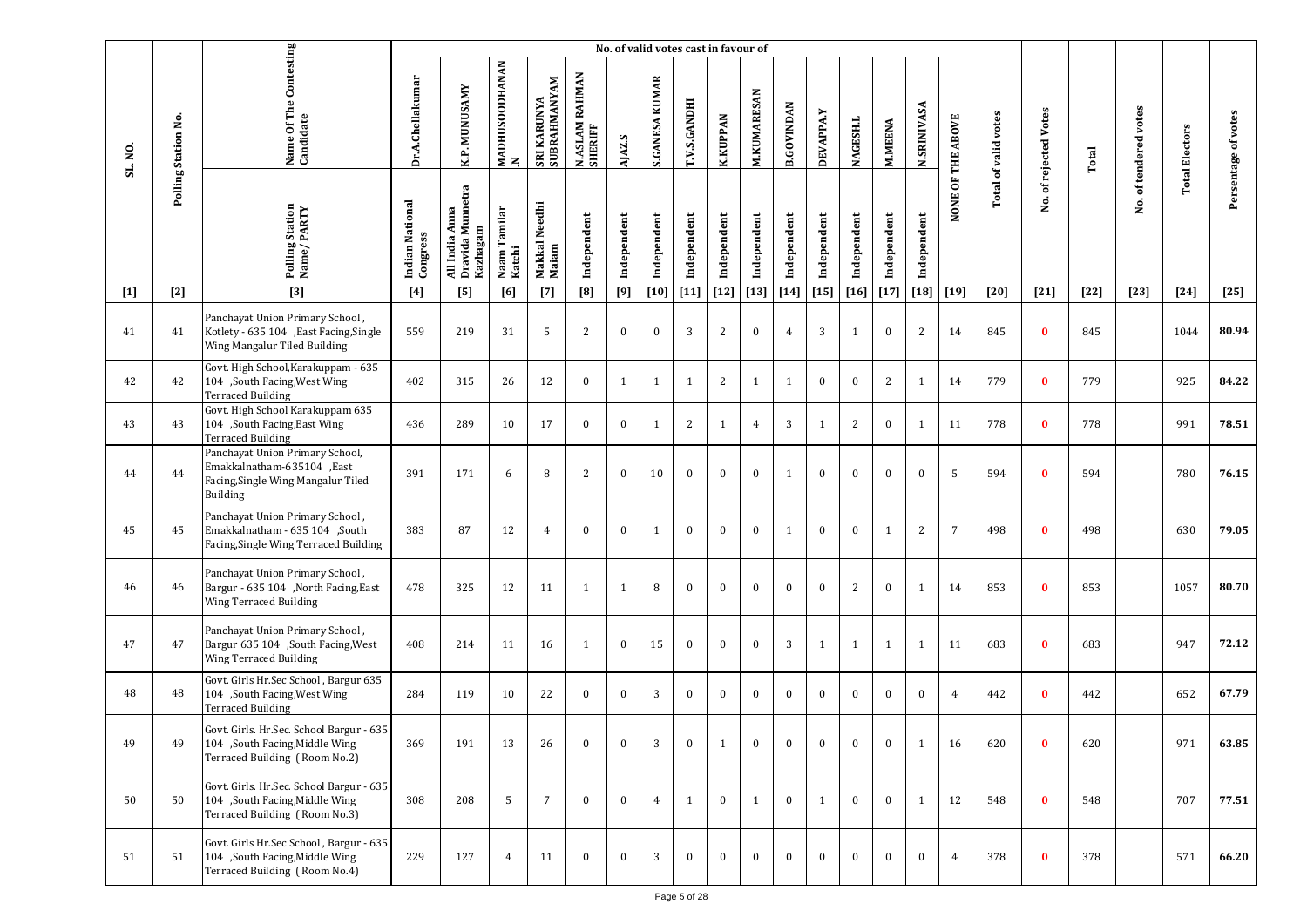|         |                     |                                                                                                             |                             |                                                |                                       |                                    |                           | No. of valid votes cast in favour of |                       |              |                 |                    |                   |                  |                 |                |                    |                   |                             |                       |        |                       |                       |                     |
|---------|---------------------|-------------------------------------------------------------------------------------------------------------|-----------------------------|------------------------------------------------|---------------------------------------|------------------------------------|---------------------------|--------------------------------------|-----------------------|--------------|-----------------|--------------------|-------------------|------------------|-----------------|----------------|--------------------|-------------------|-----------------------------|-----------------------|--------|-----------------------|-----------------------|---------------------|
| SL. NO. | Polling Station No. | Name Of The Contesting<br>Candidate                                                                         | Dr.A.Chellakumar            | <b>K.P. MUNUSAMY</b>                           | <b>MADHUSOODHANAN</b><br>$\mathbf{z}$ | SUBRAHMANYAM<br><b>SRI KARUNYA</b> | N.ASLAM RAHMAN<br>SHERIFF | AJAZ.S                               | <b>S.GANESA KUMAR</b> | T.V.S.GANDHI | <b>K.KUPPAN</b> | <b>M.KUMARESAN</b> | <b>B.GOVINDAN</b> | <b>DEVAPPA.Y</b> | <b>NAGESH.L</b> | <b>M.MEENA</b> | <b>N.SRINIVASA</b> | NONE OF THE ABOVE | <b>Total of valid votes</b> | No. of rejected Votes | Total  | No. of tendered votes | <b>Total Electors</b> | Persentage of votes |
|         |                     | <b>Polling Station</b><br>Name/PARTY                                                                        | Indian National<br>Congress | Dravida Munnetra<br>All India Anna<br>Kazhagam | Naam Tamilar<br>Katchi                | Makkal Needhi<br>Maiam             | Independent               | Independent                          | ndependent            | Independent  | Independent     | Independent        | Independent       | Independent      | Independent     | Independent    | Independent        |                   |                             |                       |        |                       |                       |                     |
| $[1]$   | $[2]$               | $[3]$                                                                                                       | $[4]$                       | [5]                                            | [6]                                   | $[7]$                              | [8]                       | [9]                                  | $[10]$                | $[11]$       | $[12]$          | $[13]$             | $[14]$            | $[15]$           | $[16]$          | $[17]$         | $[18]$             | $[19]$            | [20]                        | $[21]$                | $[22]$ | $[23]$                | $[24]$                | $[25]$              |
| 52      | 52                  | Govt. Girls Hr.Sec School, Bargur - 635<br>104 ,South Facing, Middle Wing<br>Terraced Building (Room No.5)  | 413                         | 263                                            | 16                                    | 27                                 | $\theta$                  | $\Omega$                             | 21                    | $\Omega$     | $\bf{0}$        | $\theta$           | 3                 | 1                | 1               | 1              | $\bf{0}$           | 16                | 762                         | $\mathbf{0}$          | 762    |                       | 1049                  | 72.64               |
| 53      | 53                  | Govt. Girls Hr.Sec School, Bargur - 635<br>104 ,South Facing, Middle Wing<br>Terraced Building (Room No.6)  | 425                         | 257                                            | 24                                    | $\overline{7}$                     | $\mathbf{0}$              | $\mathbf{0}$                         | 3                     | 2            | $\overline{c}$  | $\mathbf{1}$       | 2                 | $\bf{0}$         | 2               | $\mathbf{0}$   | 3                  | 19                | 747                         | $\bf{0}$              | 747    |                       | 1048                  | 71.28               |
| 54      | 54                  | Govt. Girls Hr.Sec School, Bargur - 635<br>104 ,South Facing, Middle Wing<br>Terrraced Building (Room No.7) | 396                         | 311                                            | 12                                    | 6                                  | $\mathbf{0}$              | $\mathbf{0}$                         | 3                     | $\bf{0}$     | $\bf{0}$        | $\mathbf{0}$       | $\overline{4}$    | 2                | 2               | $\mathbf{1}$   | $\overline{4}$     | 16                | 757                         | $\bf{0}$              | 757    |                       | 1033                  | 73.28               |
| 55      | 55                  | Panchayat Union Primary School,<br>Chinnabargur - 635 104 ,South<br>Facing, West Wing Terraced Building     | 483                         | 279                                            | 15                                    | 34                                 | $\mathbf{1}$              | $\mathbf{0}$                         | 6                     | $\mathbf{1}$ | $\mathbf{0}$    | $\mathbf{0}$       | 2                 | $\bf{0}$         | $\mathbf{0}$    | $\mathbf{0}$   | 2                  | 14                | 837                         | $\bf{0}$              | 837    |                       | 1330                  | 62.93               |
| 56      | 56                  | Panchayat Union Primary School,<br>Chinna Bargur - 635 104 ,South<br>Facing, East Wing Terraced Building    | 328                         | 252                                            | 17                                    | 12                                 | $\mathbf{1}$              | $\bf{0}$                             | $\overline{4}$        | 2            | $\bf{0}$        | $\bf{0}$           | 2                 | $\bf{0}$         | $\mathbf{1}$    | $\mathbf{1}$   | $\mathbf{1}$       | 10                | 631                         | $\bf{0}$              | 631    |                       | 977                   | 64.59               |
| 57      | 57                  | Govt. Girls Hr.sec. School, Bargur -<br>635 104 ,North Facing Middle Wing<br><b>Terrraced Building</b>      | 288                         | 150                                            | 9                                     | 18                                 | $\mathbf{0}$              | $\overline{4}$                       | 3                     | $\mathbf{0}$ | $\mathbf{1}$    | $\bf{0}$           | $\mathbf{0}$      | $\bf{0}$         | $\mathbf{1}$    | $\bf{0}$       | $\bf{0}$           | 12                | 486                         | $\mathbf{0}$          | 486    |                       | 689                   | 70.54               |
| 58      | 58                  | Govt. Girls Hr.sec. School, Bargur -<br>635 104 , East Facing, West Wing<br><b>Terrraced Builiding</b>      | 273                         | 259                                            | 11                                    | 3                                  | $\mathbf{0}$              | $\bf{0}$                             | $\mathbf{0}$          | $\mathbf{0}$ | $\mathbf{0}$    | $\mathbf{0}$       | $\overline{3}$    | $\mathbf{1}$     | $\mathbf{0}$    | $\mathbf{0}$   | 5                  | $\overline{7}$    | 562                         | $\mathbf{0}$          | 562    |                       | 740                   | 75.95               |
| 59      | 59                  | Panchayat Union Middle School<br>Neralakottai- 635 104 ,East<br>Facing, North Wing Terraced Building        | 295                         | 382                                            | 21                                    | 6                                  | $\mathbf{0}$              | $\mathbf{0}$                         | 12                    | $\mathbf{0}$ | $\bf{0}$        | $\mathbf{0}$       | $\mathbf{0}$      | $\mathbf{0}$     | 1               | $\mathbf{1}$   | 5                  | 14                | 737                         | $\bf{0}$              | 737    |                       | 1038                  | 71.00               |
| 60      | 60                  | Panchayat Union Middle School<br>Neralakottai- 635 104 , East<br>Facing, South Wing Terraced Building       | 282                         | 315                                            | 18                                    | 10                                 | $\mathbf{1}$              | $\mathbf{0}$                         | 9                     | $\mathbf{0}$ | 3               | 3                  | 10                | $\bf{0}$         | $\mathbf{0}$    | $\mathbf{0}$   | 6                  | 17                | 674                         | $\bf{0}$              | 674    |                       | 952                   | 70.80               |
| 61      | 61                  | Panchayat Union Middle School<br>Varamanagunda-635 104, West<br>Facing, Middle Wing Terraced<br>Building    | 317                         | 117                                            | 6                                     | 2                                  | $\mathbf{0}$              | $\mathbf{1}$                         | $\overline{4}$        | 3            | 8               | 3                  | 12                | $\overline{4}$   | $\overline{4}$  | 5              | 23                 | 19                | 528                         | $\bf{0}$              | 528    |                       | 612                   | 86.27               |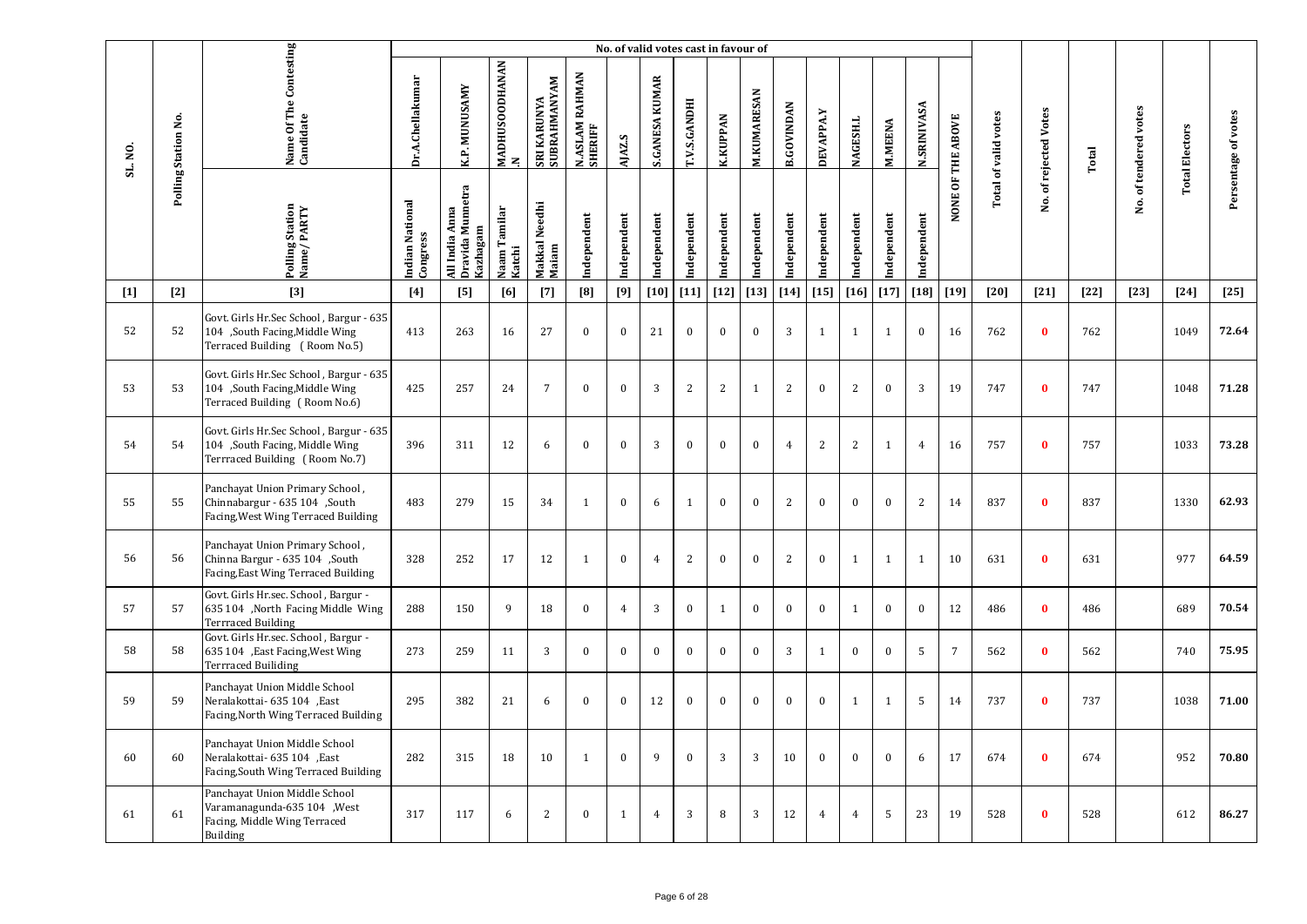|         |                     |                                                                                                                                                    |                             |                                                   |                                       |                             |                                | No. of valid votes cast in favour of |                       |                     |                 |                    |                   |                  |                 |                |                    |                   |                             |                       |        |                       |                       |                     |
|---------|---------------------|----------------------------------------------------------------------------------------------------------------------------------------------------|-----------------------------|---------------------------------------------------|---------------------------------------|-----------------------------|--------------------------------|--------------------------------------|-----------------------|---------------------|-----------------|--------------------|-------------------|------------------|-----------------|----------------|--------------------|-------------------|-----------------------------|-----------------------|--------|-----------------------|-----------------------|---------------------|
| SL. NO. | Polling Station No. | Name Of The Contesting<br>Candidate                                                                                                                | Dr.A.Chellakumar            | K.P. MUNUSAMY                                     | <b>MADHUSOODHANAN</b><br>$\mathbf{z}$ | SRI KARUNYA<br>SUBRAHMANYAM | RAHMAN<br>N.ASLAM I<br>SHERIFF | AJAZ.S                               | <b>S.GANESA KUMAR</b> | <b>T.V.S.GANDHI</b> | <b>K.KUPPAN</b> | <b>M.KUMARESAN</b> | <b>B.GOVINDAN</b> | <b>DEVAPPA.Y</b> | <b>NAGESH.L</b> | <b>M.MEENA</b> | <b>N.SRINIVASA</b> | NONE OF THE ABOVE | <b>Total of valid votes</b> | No. of rejected Votes | Total  | No. of tendered votes | <b>Total Electors</b> | Persentage of votes |
|         |                     | Polling Station<br>Name/PARTY                                                                                                                      | Indian National<br>Congress | Dravida Munnetra<br>Anna<br>Kazhagam<br>All India | Naam Tamilar<br>Katchi                | Makkal Needhi<br>Maiam      | Independent                    | Independent                          | Independent           | Independent         | Independent     | Independent        | Independent       | Independent      | Independent     | Independent    | Independent        |                   |                             |                       |        |                       |                       |                     |
| $[1]$   | $[2]$               | $[3]$                                                                                                                                              | $[4]$                       | [5]                                               | [6]                                   | $[7]$                       | [8]                            | [9]                                  | $[10]$                | $[11]$              | $[12]$          | $[13]$             | $[14]$            | $[15]$           | $[16]$          | $[17]$         | $\left[18\right]$  | $[19]$            | $[20]$                      | $[21]$                | $[22]$ | $[23]$                | $[24]$                | $[25]$              |
| 62      | 62                  | Panchayat Union Middle School<br>,Kanamoor - 635104, East<br>Facing, South Wing Terraced Building                                                  | 254                         | 300                                               | 5                                     | $\overline{2}$              | 2                              | $\overline{2}$                       | $\overline{4}$        | 1                   | 3               | 3                  | 6                 | 4                | 1               | $\mathbf{1}$   | $\overline{4}$     | 4                 | 596                         | $\bf{0}$              | 596    |                       | 708                   | 84.18               |
| 63      | 63                  | Panchayat Union Primary School<br>,Oppathavadi-635 104 ,South Facing,<br>West Wing Terraced Building                                               | 251                         | 309                                               | 12                                    | 7                           | $\mathbf{0}$                   | $\bf{0}$                             | 7                     | 1                   | $\mathbf{1}$    | $\bf{0}$           | 11                | $\bf{0}$         | $\overline{4}$  | 3              | 5                  | 18                | 629                         | $\bf{0}$              | 629    |                       | 958                   | 65.66               |
| 64      | 64                  | Panchayat Union Primary School<br>,Oppathavadi-635 104, West Facing,<br>North Wing Terraced Building                                               | 331                         | 332                                               | 20                                    | $\overline{4}$              | 1                              | $\bf{0}$                             | $\overline{4}$        | 1                   | 2               | $\bf{0}$           | 3                 | $\bf{0}$         | $\bf{0}$        | $\mathbf{1}$   | $\overline{7}$     | 11                | 717                         | $\bf{0}$              | 717    |                       | 1069                  | 67.07               |
| 65      | 65                  | Panchayat Union Primary<br>School, Kottur 635104 , West Facing,<br>Single Wing Terraced Building                                                   | 463                         | 212                                               | 28                                    | 13                          | $\mathbf{1}$                   | $\bf{0}$                             | 2                     | 1                   | $\bf{0}$        | $\bf{0}$           | 2                 | 1                | $\overline{4}$  | $\bf{0}$       | 3                  | 5                 | 735                         | $\bf{0}$              | 735    |                       | 1045                  | 70.33               |
| 66      | 66                  | Panchayat Union Primary School,<br>Gundiyalnatham - 635 104 ,South<br>Facing, Middle Wing Terraced Building                                        | 318                         | 251                                               | 27                                    | 3                           | $\mathbf{0}$                   | $\bf{0}$                             | 2                     | $\bf{0}$            | 1               | $\bf{0}$           | $\mathbf{1}$      | 2                | $\bf{0}$        | $\bf{0}$       | 3                  | 19                | 627                         | $\bf{0}$              | 627    |                       | 892                   | 70.29               |
| 67      | 67                  | Panchayat Union Primary School<br>Gundiyalnatham, 635104, ,South<br>Facing, West Wing Terraced Building                                            | 106                         | 146                                               | 3                                     | 1                           | $\bf{0}$                       | $\bf{0}$                             | $\bf{0}$              | $\mathbf{0}$        | $\bf{0}$        | $\bf{0}$           | $\mathbf{1}$      | 1                | $\bf{0}$        | $\bf{0}$       | 1                  | 4                 | 263                         | $\bf{0}$              | 263    |                       | 353                   | 74.50               |
| 68      | 68                  | Panchayat Union Primary School,<br>Ankinayanapalli 635 104 ,North<br>Facing, West Wing Terraced Building                                           | 284                         | 305                                               | 20                                    | 8                           | 2                              | $\bf{0}$                             | $\mathbf{0}$          | 1                   | $\bf{0}$        | 1                  | $\mathbf{1}$      | $\mathbf{1}$     | $\bf{0}$        | $\bf{0}$       | 1                  | 19                | 643                         | $\bf{0}$              | 643    |                       | 828                   | 77.66               |
| 69      | 69                  | , Panchayat Union Primary School<br>Anginayanapalli 635 104 ,North<br>Facing, East Wing Terraced Building                                          | 239                         | 451                                               | 32                                    | 12                          | 1                              | 1                                    | $\mathbf{1}$          | $\boldsymbol{0}$    | $\mathbf{1}$    | $\overline{2}$     | $\mathbf{1}$      | 1                | 1               | $\bf{0}$       | $\bf{0}$           | 17                | 760                         | $\bf{0}$              | 760    |                       | 1002                  | 75.85               |
| 70      | 70                  | Govt Rehabilitation office building, for<br>the Leprosy people Mallapadi - 635<br>104 , West Facing, Centre Wing<br><b>Asbestos Sheet Building</b> | 228                         | 92                                                | 9                                     | $\overline{4}$              | $\mathbf{0}$                   | $\mathbf{0}$                         | 3                     | $\bf{0}$            | 1               | $\bf{0}$           | $\bf{0}$          | $\mathbf{1}$     | $\bf{0}$        | 2              | 3                  | 3                 | 346                         | $\bf{0}$              | 346    |                       | 472                   | 73.31               |
| 71      | 71                  | Panchayat Union Primary School,<br>Mallapadi - 635 104 ,South Facing,<br>West Wing Terraced Building                                               | 281                         | 95                                                | 8                                     | 3                           | $\mathbf{0}$                   | $\mathbf{0}$                         | 6                     | $\mathbf{0}$        | $\mathbf{0}$    | $\bf{0}$           | $\bf{0}$          | 2                | $\bf{0}$        | $\bf{0}$       | $\mathbf{1}$       | 5                 | 401                         | $\bf{0}$              | 401    |                       | 599                   | 66.94               |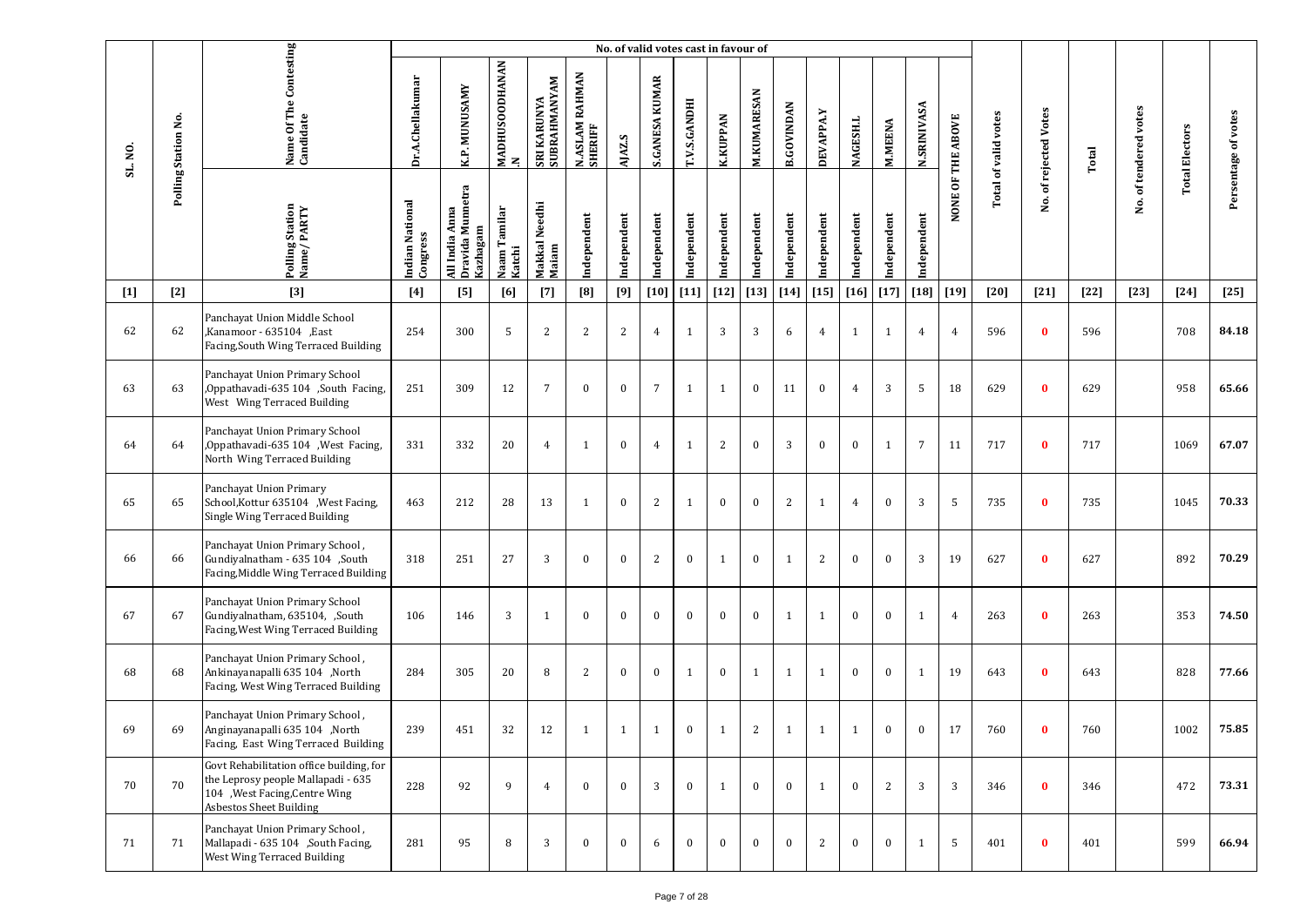|         |                     |                                                                                                          |                             |                                                      |                            |                             |                           | No. of valid votes cast in favour of |                       |                |                 |                    |                   |              |              |                |                    |                   |                             |                       |        |                       |                       |                     |
|---------|---------------------|----------------------------------------------------------------------------------------------------------|-----------------------------|------------------------------------------------------|----------------------------|-----------------------------|---------------------------|--------------------------------------|-----------------------|----------------|-----------------|--------------------|-------------------|--------------|--------------|----------------|--------------------|-------------------|-----------------------------|-----------------------|--------|-----------------------|-----------------------|---------------------|
| SL. NO. | Polling Station No. | Name Of The Contesting<br>Candidate                                                                      | Dr.A.Chellakumar            | K.P. MUNUSAMY                                        | <b>MADHUSOODHANAN</b><br>N | SRI KARUNYA<br>SUBRAHMANYAM | N.ASLAM RAHMAN<br>SHERIFF | AJAZ.S                               | <b>S.GANESA KUMAR</b> | T.V.S.GANDHI   | <b>K.KUPPAN</b> | <b>M.KUMARESAN</b> | <b>B.GOVINDAN</b> | DEVAPPA.Y    | NAGESH.L     | M.MEENA        | <b>N.SRINIVASA</b> | NONE OF THE ABOVE | <b>Total of valid votes</b> | No. of rejected Votes | Total  | No. of tendered votes | <b>Total Electors</b> | Persentage of votes |
|         |                     | Polling Station<br>Name/PARTY                                                                            | Indian National<br>Congress | Munnetra<br>Anna<br>Kazhagam<br>All India<br>Dravida | Naam Tamilar<br>Katchi     | Makkal Needhi<br>Maiam      | Independent               | Independent                          | Independent           | Independent    | Independent     | Independent        | Independent       | Independent  | Independent  | Independent    | Independent        |                   |                             |                       |        |                       |                       |                     |
| $[1]$   | $[2]$               | $[3]$                                                                                                    | [4]                         | [5]                                                  | [6]                        | $[7]$                       | [8]                       | $[9]$                                | $[10]$                | $[11]$         | $[12]$          | $[13]$             | $[14]$            | $[15]$       | $[16]$       | $[17]$         | $[18]$             | $[19]$            | [20]                        | $[21]$                | $[22]$ | $[23]$                | $[24]$                | $[25]$              |
| 72      | 72                  | Panchayat Union Primary School,<br>Mallapadi - 635 104 ,South Facing,<br>East Wing Terraced Building     | 265                         | 130                                                  | 8                          | 11                          | $\bf{0}$                  | $\bf{0}$                             | $\overline{4}$        | $\mathbf{0}$   | $\bf{0}$        | $\bf{0}$           | $\bf{0}$          | $\bf{0}$     | $\bf{0}$     | 1              | $\bf{0}$           | 12                | 431                         | $\bf{0}$              | 431    |                       | 663                   | 65.01               |
| 73      | 73                  | Panchayat Union Primary School,<br>Mallapadi - 635 104 ,North Facing,<br>East Wing Terraced Building     | 463                         | 162                                                  | 24                         | 8                           | $\bf{0}$                  | $\bf{0}$                             | 13                    | $\mathbf{0}$   | $\bf{0}$        | $\mathbf{1}$       | 5                 | $\bf{0}$     | $\bf{0}$     | 1              | 1                  | 9                 | 687                         | $\bf{0}$              | 687    |                       | 928                   | 74.03               |
| 74      | 74                  | Panchayat Union Primary School,<br>Mallapadi - 635 104 , North Facing,<br>West Wing Terraced Building    | 448                         | 129                                                  | 22                         | 17                          | $\bf{0}$                  | 3                                    | 8                     | $\bf{0}$       | $\bf{0}$        | $\bf{0}$           | 1                 | $\mathbf{1}$ | $\bf{0}$     | 3              | 5                  | 13                | 650                         | $\bf{0}$              | 650    |                       | 906                   | 71.74               |
| 75      | 75                  | Panchayat Union Primary School,<br>Mallapadi - 635 104 ,South Facing,<br>East Wing Terraced Building     | 279                         | 127                                                  | 3                          | 5                           | 1                         | 1                                    | 2                     | $\bf{0}$       | $\bf{0}$        | $\bf{0}$           | 3                 | 1            | $\bf{0}$     | $\overline{4}$ | 4                  | 4                 | 434                         | $\bf{0}$              | 434    |                       | 637                   | 68.13               |
| 76      | 76                  | Panchayat Union Primary School,<br>Mallapadi - 635 104 ,South<br>Facing, West Wing Terraced Building     | 279                         | 236                                                  | 11                         | 9                           | $\mathbf{1}$              | 2                                    | 2                     | $\overline{c}$ | $\bf{0}$        | $\mathbf{1}$       | $\sqrt{2}$        | $\bf{0}$     | $\bf{0}$     | 1              | 3                  | 8                 | 557                         | $\bf{0}$              | 557    |                       | 701                   | 79.46               |
| 77      | 77                  | Panchayat Union Primary School,<br>Venkatapuram 635 104 ,North<br>Facing, West Wing Terraced Building    | 351                         | 407                                                  | 39                         | $\overline{4}$              | $\bf{0}$                  | $\bf{0}$                             | 6                     | $\bf{0}$       | 1               | $\overline{4}$     | $\overline{7}$    | $\bf{0}$     | $\bf{0}$     | 1              | 6                  | 22                | 848                         | $\bf{0}$              | 848    |                       | 1067                  | 79.48               |
| 78      | 78                  | Panchayat Union Primary<br>School, Kundalakuttai 635104 , East<br>Facing, North Wing Terraced Building   | 223                         | 183                                                  | $\, 8$                     | 6                           | 2                         | $\bf{0}$                             | 17                    | $\mathbf{0}$   | $\bf{0}$        | $\bf{0}$           | 2                 | $\bf{0}$     | 1            | $\overline{2}$ | 3                  | 8                 | 455                         | $\bf{0}$              | 455    |                       | 521                   | 87.33               |
| 79      | 79                  | Panchayat Union Primary School,<br>Achamangalam - 635 108 ,North<br>Facing, West Wing Tiled Buliding     | 373                         | 267                                                  | 21                         | $\overline{7}$              | 1                         | $\bf{0}$                             | 3                     | $\bf{0}$       | 1               | $\mathbf{1}$       | $\boldsymbol{0}$  | $\mathbf{1}$ | $\bf{0}$     | 1              | 5                  | 4                 | 685                         | $\mathbf{0}$          | 685    |                       | 893                   | 76.71               |
| 80      | 80                  | Panchayat Union Primary School,<br>Achamangalam - 635 108 ,North<br>Facing, East Wing Tiled Buliding     | 216                         | 176                                                  | 13                         | 1                           | $\mathbf{0}$              | $\mathbf{1}$                         | 3                     | $\mathbf{0}$   | $\bf{0}$        | $\mathbf{0}$       | $\mathbf{1}$      | $\mathbf{0}$ | $\mathbf{0}$ | 2              | 2                  | 1                 | 416                         | $\bf{0}$              | 416    |                       | 611                   | 68.09               |
| 81      | 81                  | Panchayat Union Primary School,<br>Sathalapalli- 635 108 ,North Facing<br><b>Terraced Buliding</b>       | 185                         | 249                                                  | 8                          | 3                           | $\mathbf{0}$              | $\mathbf{0}$                         | 1                     | $\mathbf{0}$   | $\mathbf{0}$    | $\mathbf{0}$       | $\bf{0}$          | $\mathbf{0}$ | $\mathbf{0}$ | $\bf{0}$       | 1                  | $\mathbf{1}$      | 448                         | $\mathbf{0}$          | 448    |                       | 627                   | 71.45               |
| 82      | 82                  | Panchayat Union Primary School,<br>Achamangalam - 635 108 , West<br>Facing, South Wing Terraced Building | 282                         | 223                                                  | $\overline{7}$             | $\overline{4}$              | $\mathbf{0}$              | $\mathbf{1}$                         | 1                     | $\mathbf{0}$   | $\mathbf{0}$    | $\bf{0}$           | 2                 | 3            | $\mathbf{0}$ | 2              | $\overline{7}$     | $\overline{4}$    | 536                         | $\bf{0}$              | 536    |                       | 721                   | 74.34               |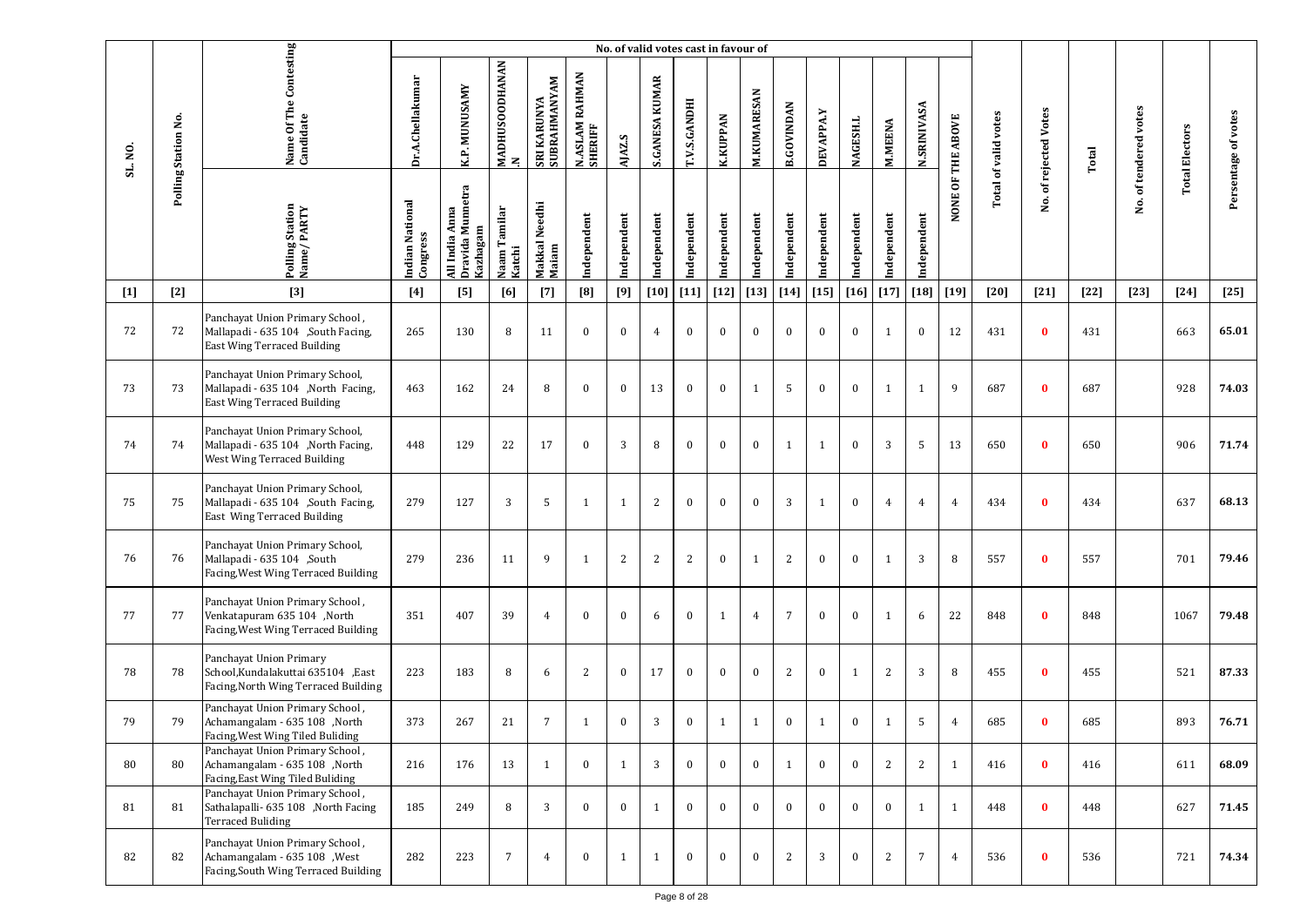|         |                     |                                                                                                             |                             |                                                   |                                       |                             |                           |              | No. of valid votes cast in favour of |              |                 |              |                   |                  |              |                |                    |                   |                             |                   |        |                       |                       |                     |
|---------|---------------------|-------------------------------------------------------------------------------------------------------------|-----------------------------|---------------------------------------------------|---------------------------------------|-----------------------------|---------------------------|--------------|--------------------------------------|--------------|-----------------|--------------|-------------------|------------------|--------------|----------------|--------------------|-------------------|-----------------------------|-------------------|--------|-----------------------|-----------------------|---------------------|
| SL. NO. | Polling Station No. | Name Of The Contesting<br>Candidate                                                                         | Dr.A.Chellakumar            | K.P. MUNUSAMY                                     | <b>MADHUSOODHANAN</b><br>$\mathbf{z}$ | SRI KARUNYA<br>SUBRAHMANYAM | N.ASLAM RAHMAN<br>SHERIFF | AJAZ.S       | <b>S.GANESA KUMAR</b>                | T.V.S.GANDHI | <b>K.KUPPAN</b> | M.KUMARESAN  | <b>B.GOVINDAN</b> | <b>DEVAPPA.Y</b> | NAGESH.L     | <b>M.MEENA</b> | <b>N.SRINIVASA</b> | NONE OF THE ABOVE | <b>Total of valid votes</b> | of rejected Votes | Total  | No. of tendered votes | <b>Total Electors</b> | Persentage of votes |
|         |                     | Polling Station<br>Name/PARTY                                                                               | Indian National<br>Congress | Dravida Munnetra<br>Kazhagam<br>Anna<br>All India | Naam Tamilar<br>Katchi                | Makkal Needhi<br>Maiam      | Independent               | Independent  | Independent                          | Independent  | Independent     | Independent  | Independent       | Independent      | Independent  | Independent    | Independent        |                   |                             | Νo.               |        |                       |                       |                     |
| $[1]$   | $[2]$               | $[3]$                                                                                                       | $[4]$                       | [5]                                               | [6]                                   | $[7]$                       | [8]                       | [9]          | $[10]$                               | $[11]$       | $[12]$          | $[13]$       | $[14]$            | $[15]$           | $[16]$       | $[17]$         | $[18]$             | $[19]$            | $[20]$                      | $[21]$            | $[22]$ | $[23]$                | $[24]$                | $[25]$              |
| 83      | 83                  | Panchayat Union Primary School,<br>Achamangalam - 635 108 , West<br>Facing, North Wing Terraced Building    | 313                         | 191                                               | 9                                     | 2                           | $\mathbf{0}$              | $\bf{0}$     | $\mathbf{0}$                         | $\mathbf{0}$ | 1               | $\mathbf{1}$ | $\mathbf{0}$      | $\bf{0}$         | 2            | 5              | 5                  | 12                | 541                         | $\bf{0}$          | 541    |                       | 738                   | 73.31               |
| 84      | 84                  | Panchayat Union Middle School<br>Chettipalli 635 108 ,North Facing,<br><b>East Wing Terraced Building</b>   | 288                         | 314                                               | 20                                    | $\overline{7}$              | 2                         | $\bf{0}$     | 2                                    | 1            | $\bf{0}$        | $\bf{0}$     | 5                 | 1                | 2            | 2              | 3                  | 15                | 662                         | $\bf{0}$          | 662    |                       | 824                   | 80.34               |
| 85      | 85                  | Panchayat Union Middle School<br>Chettipalli 635 108 ,North Facing,<br>West Wing Terraced Building          | 259                         | 289                                               | 25                                    | $7\overline{ }$             | $\mathbf{1}$              | $\mathbf{0}$ | 2                                    | 2            | $\mathbf{1}$    | $\bf{0}$     | $\overline{c}$    | 2                | 2            | $\mathbf{0}$   | 5                  | 16                | 613                         | $\bf{0}$          | 613    |                       | 756                   | 81.08               |
| 86      | 86                  | Panchayat Union Primary School,<br>Balinayanapalli - 635 108 , West<br>Facing, South Wing Terraced Building | 343                         | 218                                               | 21                                    | 5                           | 1                         | $\mathbf{0}$ | 21                                   | $\bf{0}$     | 2               | $\bf{0}$     | $\bf{0}$          | 1                | 3            | $\overline{2}$ | $\bf{0}$           | 8                 | 625                         | $\bf{0}$          | 625    |                       | 836                   | 74.76               |
| 87      | 87                  | Panchayat Union Primary School<br>,Alagiyapudur - 635 108, North<br>Facing, West Wing Tiled Building        | 226                         | 154                                               | 3                                     | $\mathbf{1}$                | 1                         | $\mathbf{0}$ | $\mathbf{0}$                         | $\mathbf{0}$ | $\mathbf{1}$    | $\bf{0}$     | 3                 | 1                | 1            | $\mathbf{0}$   | $\mathbf{2}$       | $\overline{7}$    | 400                         | $\bf{0}$          | 400    |                       | 502                   | 79.68               |
| 88      | 88                  | Panchayat Union Middle School<br>Mittapalli - 635 108 , West<br>Facing, South Wing Terraced Building        | 445                         | 350                                               | 13                                    | 10                          | $\mathbf{0}$              | $\mathbf{0}$ | 11                                   | $\mathbf{0}$ | $\mathbf{0}$    | $\bf{0}$     | $\sqrt{2}$        | $\mathbf{0}$     | $\bf{0}$     | 2              | $\bf{0}$           | 18                | 851                         | $\bf{0}$          | 851    |                       | 1120                  | 75.98               |
| 89      | 89                  | Panchayat Union Primary School,<br>Sundampatti - 635 108 , West<br>Facing, Single Wing Tiled Building       | 537                         | 336                                               | 43                                    | $\overline{4}$              | $\mathbf{0}$              | 2            | $\mathbf{1}$                         | $\bf{0}$     | $\mathbf{1}$    | 1            | 6                 | $\mathbf{0}$     | $\bf{0}$     | $\mathbf{1}$   | 3                  | 17                | 952                         | $\bf{0}$          | 952    |                       | 1172                  | 81.23               |
| 90      | 90                  | Panchayat Union Primary School,<br>Sundampatti - 635 108 ,South<br>Facing, East Wing Terraced Building      | 201                         | 230                                               | 6                                     | 3                           | $\bf{0}$                  | $\bf{0}$     | 11                                   | $\bf{0}$     | 1               | $\bf{0}$     | $\bf{0}$          | $\bf{0}$         | $\bf{0}$     | $\mathbf{0}$   | $\bf{0}$           | 10                | 462                         | $\bf{0}$          | 462    |                       | 621                   | 74.40               |
| 91      | 91                  | Panchayat Union Primary School,<br>Orappam 635 108 ,North Facing,East<br>Wing Terraced Building             | 263                         | 255                                               | 23                                    | $7\overline{ }$             | $\Omega$                  | $\bf{0}$     | $\mathbf{0}$                         | $\bf{0}$     | 1               | $\bf{0}$     | $\bf{0}$          | $\bf{0}$         | 1            | 2              | 2                  | 5                 | 559                         | $\mathbf{0}$      | 559    |                       | 701                   | 79.74               |
| 92      | 92                  | Panchayat Union Primary School,<br>Orappam 635 108 ,North Facing, West<br><b>Wing Terraced Building</b>     | 184                         | 240                                               | 18                                    | 5                           | $\theta$                  | 1            | $\mathbf{0}$                         | $\mathbf{0}$ | $\mathbf{0}$    | 2            | $\mathbf{1}$      | $\mathbf{0}$     | $\mathbf{1}$ | $\mathbf{1}$   | $\bf{0}$           | 10                | 463                         | $\bf{0}$          | 463    |                       | 620                   | 74.68               |
| 93      | 93                  | Panchayat Union Middle School,<br>Marudeppalli - 635 108 ,South<br>Facing, West Wing Tiled Building         | 253                         | 279                                               | 48                                    | $\overline{4}$              | $\mathbf{0}$              | $\mathbf{0}$ | 2                                    | 3            | $\bf{0}$        | $\bf{0}$     | $\mathbf{1}$      | 2                | 3            | $\mathbf{2}$   | 1                  | 14                | 612                         | $\bf{0}$          | 612    |                       | 785                   | 77.96               |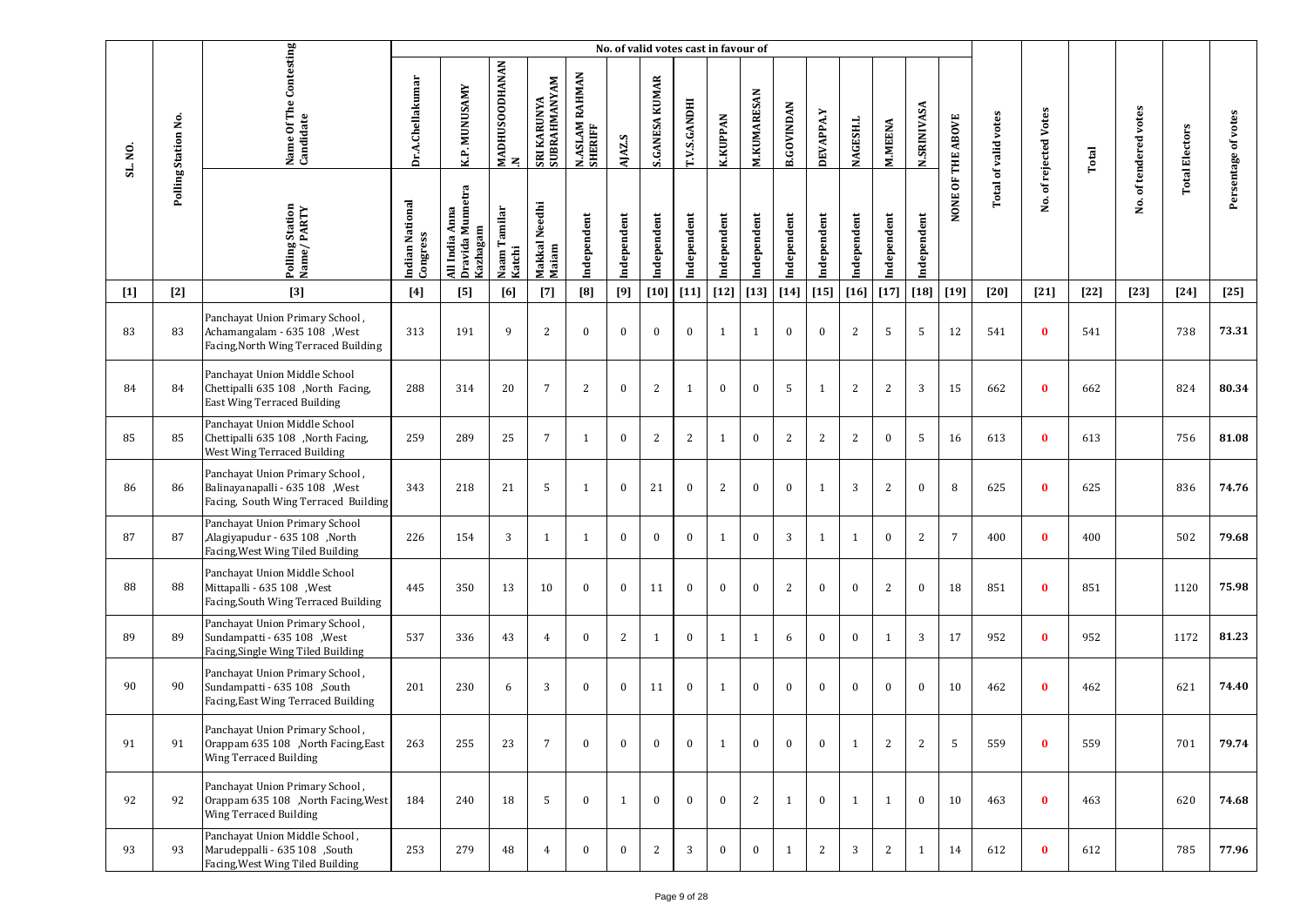|         |                     |                                                                                                               |                             |                                                |                         |                             |                                     |              | No. of valid votes cast in favour of |              |                 |                    |                   |             |                 |                |                    |                   |                      |                       |        |                       |                       |                     |
|---------|---------------------|---------------------------------------------------------------------------------------------------------------|-----------------------------|------------------------------------------------|-------------------------|-----------------------------|-------------------------------------|--------------|--------------------------------------|--------------|-----------------|--------------------|-------------------|-------------|-----------------|----------------|--------------------|-------------------|----------------------|-----------------------|--------|-----------------------|-----------------------|---------------------|
| SL. NO. | Polling Station No. | Name Of The Contesting<br>Candidate                                                                           | Dr.A.Chellakumar            | K.P. MUNUSAMY                                  | MADHUSOODHANAN<br>.N    | SRI KARUNYA<br>SUBRAHMANYAM | <b>RAHMAN</b><br>N.ASLAM<br>SHERIFF | AJAZ.S       | <b>S.GANESA KUMAR</b>                | T.V.S.GANDHI | <b>K.KUPPAN</b> | <b>M.KUMARESAN</b> | <b>B.GOVINDAN</b> | DEVAPPA.Y   | <b>NAGESH.L</b> | <b>M.MEENA</b> | <b>N.SRINIVASA</b> | NONE OF THE ABOVE | Total of valid votes | No. of rejected Votes | Total  | No. of tendered votes | <b>Total Electors</b> | Persentage of votes |
|         |                     | Polling Station<br>Name/PARTY                                                                                 | Indian National<br>Congress | Dravida Munnetra<br>All India Anna<br>Kazhagam | Naam Tamilar<br> Katchi | Makkal Needhi<br>Maiam      | Independent                         | Independent  | Independent                          | Independent  | Independent     | Independent        | Independent       | Independent | Independent     | Independent    | Independent        |                   |                      |                       |        |                       |                       |                     |
| $[1]$   | $[2]$               | $[3]$                                                                                                         | $[4]$                       | [5]                                            | [6]                     | $[7]$                       | [8]                                 | $[9]$        | $[10]$                               | $[11]$       | $[12]$          | $[13]$             | $[14]$            | $[15]$      | $[16]$          | $[17]$         | $[18]$             | $[19]$            | $[20]$               | $[21]$                | $[22]$ | $[23]$                | $[24]$                | $[25]$              |
| 94      | 94                  | Panchayat Union Middle School,<br>Marutheypalli - 635 108 ,South<br>Facing, West Wing Terraced Building       | 359                         | 454                                            | 31                      | $\overline{4}$              | $\bf{0}$                            | $\bf{0}$     | 2                                    | $\bf{0}$     | $\bf{0}$        | $\bf{0}$           | 2                 | 1           | $\mathbf{0}$    | $\mathbf{1}$   | 8                  | 14                | 876                  | $\bf{0}$              | 876    |                       | 1101                  | 79.56               |
| 95      | 95                  | Panchayat Union Middle School,<br>Marutheypalli - 635 108 ,South<br>Facing, East Wing Terraced Building       | 214                         | 232                                            | 21                      | 2                           | $\mathbf{1}$                        | $\bf{0}$     | $\mathbf{1}$                         | 1            | $\mathbf{1}$    | $\mathbf{1}$       | $\overline{4}$    | 1           | 1               | $\bf{0}$       | $\overline{4}$     | 7                 | 491                  | $\bf{0}$              | 491    |                       | 619                   | 79.32               |
| 96      | 96                  | Panchayat Union Primary School<br>Soolamalai - 635 108 ,North<br>Facing, West Wing Terraced Building          | 278                         | 289                                            | 15                      | -5                          | $\mathbf{0}$                        | $\mathbf{1}$ | 3                                    | $\bf{0}$     | $\bf{0}$        | $\mathbf{1}$       | 2                 | 1           | $\bf{0}$        | 1              | 3                  | 15                | 614                  | $\bf{0}$              | 614    |                       | 737                   | 83.31               |
| 97      | 97                  | Panchayat Union Primary School<br>Soolamalai - 635 108 , West Facing,<br>South Wing Terraced Building         | 295                         | 343                                            | 13                      | $\bf{0}$                    | $\bf{0}$                            | 3            | $\bf{0}$                             | $\bf{0}$     | $\mathbf{1}$    | $\bf{0}$           | 6                 | $\bf{0}$    | $\mathbf{0}$    | 1              | 5                  | 11                | 678                  | $\bf{0}$              | 678    |                       | 777                   | 87.26               |
| 98      | 98                  | Panchayat Union Primary<br>School, Periyapanagamutlu-635 203<br>,South Facing, West Wing Terraced<br>Building | 285                         | 217                                            | 17                      | 6                           | $\mathbf{0}$                        | $\bf{0}$     | 14                                   | $\bf{0}$     | $\bf{0}$        | $\bf{0}$           | 2                 | $\bf{0}$    | $\bf{0}$        | $\bf{0}$       | 2                  | $\overline{4}$    | 547                  | $\bf{0}$              | 547    |                       | 646                   | 84.67               |
| 99      | 99                  | Panchayat Union Primary School<br>Periyapanagamutlu - 635 203 ,South<br>Facing, East Wing Terraced Building   | 374                         | 385                                            | 21                      | 8                           | $\mathbf{1}$                        | $\mathbf{1}$ | $\bf{0}$                             | $\mathbf{0}$ | $\bf{0}$        | $\mathbf{1}$       | $\bf{0}$          | $\bf{0}$    | $\mathbf{1}$    | $\overline{c}$ | $\overline{4}$     | 11                | 809                  | $\bf{0}$              | 809    |                       | 979                   | 82.64               |
| 100     | 100                 | Panchayat Union Primary School,<br>Anchoor - 635 203 , North Facing,<br>East Wing Terraced Building           | 515                         | 373                                            | 11                      | 13                          | $\bf{0}$                            | $\bf{0}$     | 3                                    | $\bf{0}$     | $\mathbf{1}$    | $\bf{0}$           | $\overline{2}$    | 1           | $\mathbf{0}$    | $\mathbf{1}$   | 3                  | 13                | 936                  | $\bf{0}$              | 936    |                       | 1194                  | 78.39               |
| 101     | 101                 | Panchayat Union Primary School,<br>Anchoor - 635 203 , North Facing,<br>West Wing Terraced Building           | 240                         | 168                                            | 3                       | -5                          | $\bf{0}$                            | $\bf{0}$     | 2                                    | $\bf{0}$     | $\bf{0}$        | $\bf{0}$           | $\bf{0}$          | $\bf{0}$    | $\bf{0}$        | $\bf{0}$       | 3                  | 5                 | 426                  | $\bf{0}$              | 426    |                       | 550                   | 77.45               |
| 102     | 102                 | Panchayat Union Middle School Golrur-<br>635 203 , East Facing, North Wing<br><b>Terraced Building</b>        | 314                         | 331                                            | 14                      | 8                           | $\mathbf{0}$                        | $\bf{0}$     | 3                                    | 1            | 1               | $\bf{0}$           | 2                 | $\bf{0}$    | $\bf{0}$        | 1              | 6                  | 11                | 692                  | $\bf{0}$              | 692    |                       | 788                   | 87.82               |
| 103     | 103                 | Panchayat Union Middle School Golrur-<br>635 203 ,South Facing, Centre Wing<br><b>Terraced Building</b>       | 207                         | 210                                            | 9                       | $\bf{0}$                    | $\mathbf{1}$                        | $\bf{0}$     | $\mathbf{0}$                         | $\mathbf{0}$ | $\mathbf{0}$    | 1                  | $\bf{0}$          | $\bf{0}$    | $\mathbf{0}$    | $\overline{2}$ | 5                  | 12                | 447                  | $\bf{0}$              | 447    |                       | 513                   | 87.13               |
| 104     | 104                 | Panchayat Union Middle School Golrur-<br>635 203 , East Facing, South Wing<br><b>Terraced Building</b>        | 234                         | 186                                            | 6                       | 3                           | $\mathbf{1}$                        | $\bf{0}$     | 1                                    | $\mathbf{0}$ | $\mathbf{0}$    | $\bf{0}$           | 1                 | 2           | 1               | $\mathbf{2}$   | 1                  | 8                 | 446                  | $\bf{0}$              | 446    |                       | 476                   | 93.70               |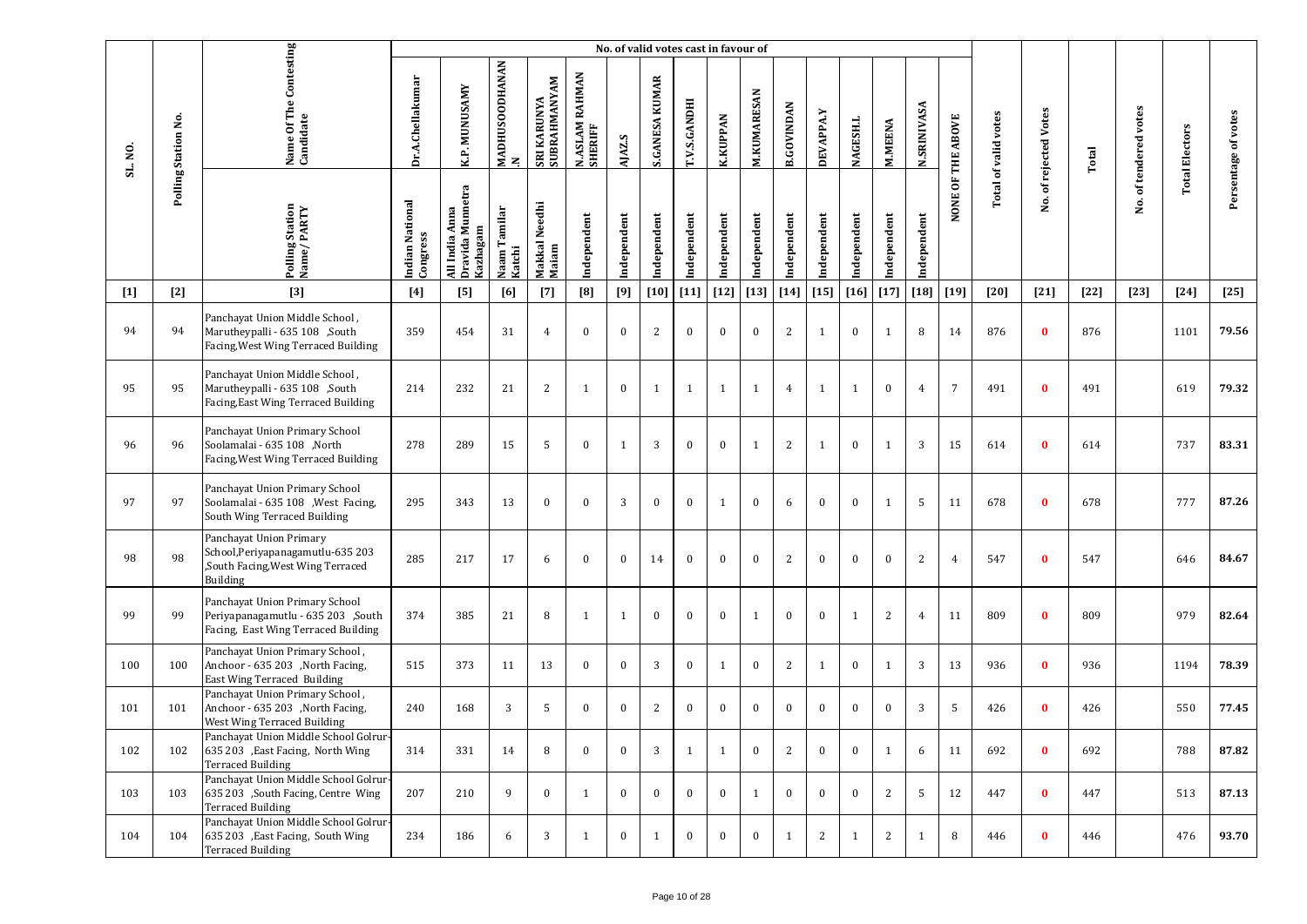|         |                     |                                                                                                             |                             |                                                |                          |                             |                                       | No. of valid votes cast in favour of |                       |                     |                 |                    |                   |              |              |                |                    |                   |                             |                       |        |                       |                       |                     |
|---------|---------------------|-------------------------------------------------------------------------------------------------------------|-----------------------------|------------------------------------------------|--------------------------|-----------------------------|---------------------------------------|--------------------------------------|-----------------------|---------------------|-----------------|--------------------|-------------------|--------------|--------------|----------------|--------------------|-------------------|-----------------------------|-----------------------|--------|-----------------------|-----------------------|---------------------|
| SL. NO. | Polling Station No. | Name Of The Contesting<br>Candidate                                                                         | Dr.A.Chellakumar            | K.P. MUNUSAMY                                  | MADHUSOODHANAN<br>$\geq$ | SRI KARUNYA<br>SUBRAHMANYAM | <b>RAHMAN</b><br>N.ASLAM I<br>SHERIFF | AJAZ.S                               | <b>S.GANESA KUMAR</b> | <b>T.V.S.GANDHI</b> | <b>K.KUPPAN</b> | <b>M.KUMARESAN</b> | <b>B.GOVINDAN</b> | DEVAPPA.Y    | NAGESH.L     | <b>M.MEENA</b> | <b>N.SRINIVASA</b> | NONE OF THE ABOVE | <b>Total of valid votes</b> | No. of rejected Votes | Total  | No. of tendered votes | <b>Total Electors</b> | Persentage of votes |
|         |                     | Polling Station<br>Name/PARTY                                                                               | Indian National<br>Congress | Dravida Munnetra<br>All India Anna<br>Kazhagam | Naam Tamilar<br>Katchi   | Makkal Needhi<br>Maiam      | Independent                           | ndependent                           | ndependent            | Independent         | Independent     | Independent        | Independent       | Independent  | Independent  | ndependent     | Independent        |                   |                             |                       |        |                       |                       |                     |
| $[1]$   | $[2]$               | $[3]$                                                                                                       | $[4]$                       | [5]                                            | [6]                      | $[7]$                       | [8]                                   | [9]                                  | $[10]$                | $[11]$              | $[12]$          | $[13]$             | $[14]$            | $[15]$       | $[16]$       | $[17]$         | $[18]$             | $[19]$            | $[20]$                      | $[21]$                | $[22]$ | $[23]$                | $[24]$                | $[25]$              |
| 105     | 105                 | Panchayat Union Primary School,<br>Nakkalpatti - 635 203 , North Facing,<br>South Wing Terraced Building    | 622                         | 236                                            | 17                       | $7\overline{ }$             | $\mathbf{1}$                          | 1                                    | 2                     | $\mathbf{0}$        | $\mathbf{1}$    | $\mathbf{0}$       | $\overline{2}$    | $\mathbf{0}$ | $\mathbf{0}$ | $\mathbf{0}$   | 2                  | 13                | 904                         | $\bf{0}$              | 904    |                       | 1153                  | 78.40               |
| 106     | 106                 | Panchayat Union Primary School,<br>Modikuppam - 635 203 , South Facing,<br>Single Wing Terraced Building    | 366                         | 335                                            | 15                       | 11                          | $\bf{0}$                              | $\bf{0}$                             | 2                     | $\bf{0}$            | $\mathbf{1}$    | 2                  | 2                 | $\mathbf{1}$ | $\mathbf{1}$ | $\sqrt{2}$     | $\overline{4}$     | 11                | 753                         | $\mathbf{0}$          | 753    |                       | 945                   | 79.68               |
| 107     | 107                 | Panchayat Union Primary School,<br>Jagadevi - 635 203 , North Facing, East<br><b>Wing Terraced Building</b> | 402                         | 145                                            | 13                       | 10                          | $\mathbf{0}$                          | $\mathbf{0}$                         | $\mathbf{1}$          | $\mathbf{0}$        | $\mathbf{0}$    | 1                  | $\mathbf{0}$      | $\mathbf{0}$ | $\mathbf{0}$ | $\mathbf{0}$   | $\mathbf{1}$       | 8                 | 581                         | $\bf{0}$              | 581    |                       | 824                   | 70.51               |
| 108     | 108                 | Panchayat Union Primary School<br>Jagadevi - 635 203 , East Facing,<br>Single Wing Terraced Buliding        | 354                         | 118                                            | 9                        | $\overline{4}$              | $\mathbf{0}$                          | $\mathbf{0}$                         | $\mathbf{0}$          | $\mathbf{0}$        | $\mathbf{0}$    | $\mathbf{0}$       | $\mathbf{1}$      | $\mathbf{0}$ | $\mathbf{0}$ | $\mathbf{1}$   | 1                  | $\overline{4}$    | 492                         | $\mathbf{0}$          | 492    |                       | 749                   | 65.69               |
| 109     | 109                 | Panchayat Union Primary School,<br>Jagadevi - 635 203 , North<br>Facing, West Wing Terraced Buliding        | 258                         | 74                                             | 6                        | $\overline{4}$              | $\mathbf{0}$                          | $\bf{0}$                             | $\bf{0}$              | $\mathbf{0}$        | $\mathbf{0}$    | 1                  | $\mathbf{1}$      | $\bf{0}$     | $\mathbf{0}$ | $\bf{0}$       | $\bf{0}$           | 3                 | 347                         | $\bf{0}$              | 347    |                       | 499                   | 69.54               |
| 110     | 110                 | Panchayat Union Primary School<br>Jagadevi - 635203 , East Facing, North<br>Wing Terraced Building          | 293                         | 237                                            | $\overline{7}$           | $\mathbf{1}$                | $\overline{1}$                        | $\mathbf{0}$                         | $\mathbf{0}$          | $\mathbf{1}$        | $\mathbf{0}$    | $\mathbf{0}$       | $\mathbf{0}$      | $\mathbf{0}$ | $\mathbf{0}$ | $\mathbf{0}$   | $\mathbf{1}$       | 8                 | 549                         | $\mathbf{0}$          | 549    |                       | 745                   | 73.69               |
| 111     | 111                 | Panchayat Union Primary School,<br>Jagadevi - 635203 , East Facing, South<br>Wing Terraced Building         | 351                         | 215                                            | 13                       | $\overline{4}$              | $\mathbf{1}$                          | $\mathbf{0}$                         | $\mathbf{0}$          | $\mathbf{0}$        | 2               | 1                  | $\mathbf{1}$      | $\bf{0}$     | 1            | 5              | 3                  | 14                | 611                         | $\bf{0}$              | 611    |                       | 877                   | 69.67               |
| 112     | 112                 | Panchayat Union Primary School<br>,Bagimanur, West Facing, Single Wing<br><b>Terraced Building</b>          | 515                         | 245                                            | 23                       | 10                          | $\mathbf{1}$                          | 1                                    | 11                    | $\mathbf{0}$        | $\mathbf{0}$    | $\bf{0}$           | $\overline{4}$    | $\mathbf{0}$ | 1            | $\mathbf{1}$   | 1                  | 10                | 823                         | $\bf{0}$              | 823    |                       | 1147                  | 71.75               |
| 113     | 113                 | Panchayat Union Primary School,<br>Gittopanapalli , East Facing, North<br>Wing Terraced Building            | 533                         | 215                                            | 9                        | 3                           | $\mathbf{0}$                          | $\mathbf{0}$                         | 11                    | $\mathbf{0}$        | $\mathbf{0}$    | $\mathbf{0}$       | 1                 | $\bf{0}$     | $\mathbf{0}$ | 1              | $\overline{4}$     | 22                | 799                         | $\bf{0}$              | 799    |                       | 1090                  | 73.30               |
| 114     | 114                 | Panchayat Union Primary School,<br>G.Nagamangalam - 635 108 ,South<br>Facing, West Wing Terraced Building   | 225                         | 145                                            | 42                       | $\overline{4}$              | $\mathbf{1}$                          | $\mathbf{0}$                         | 2                     | 2                   | $\bf{0}$        | $\mathbf{0}$       | $\mathbf{1}$      | $\bf{0}$     | 2            | 1              | 1                  | 8                 | 434                         | $\bf{0}$              | 434    |                       | 620                   | 70.00               |
| 115     | 115                 | Panchayat Union Primary School,<br>G.Nagamangalam - 635 108 ,South<br>Facing, East Wing Terraced Building   | 455                         | 190                                            | 39                       | 12                          | $\mathbf{0}$                          | $\mathbf{0}$                         | 3                     | $\mathbf{0}$        | $\mathbf{1}$    | $\mathbf{1}$       | $\overline{4}$    | $\bf{0}$     | $\mathbf{1}$ | $\mathbf{2}$   | 2                  | 10                | 720                         | $\mathbf{0}$          | 720    |                       | 945                   | 76.19               |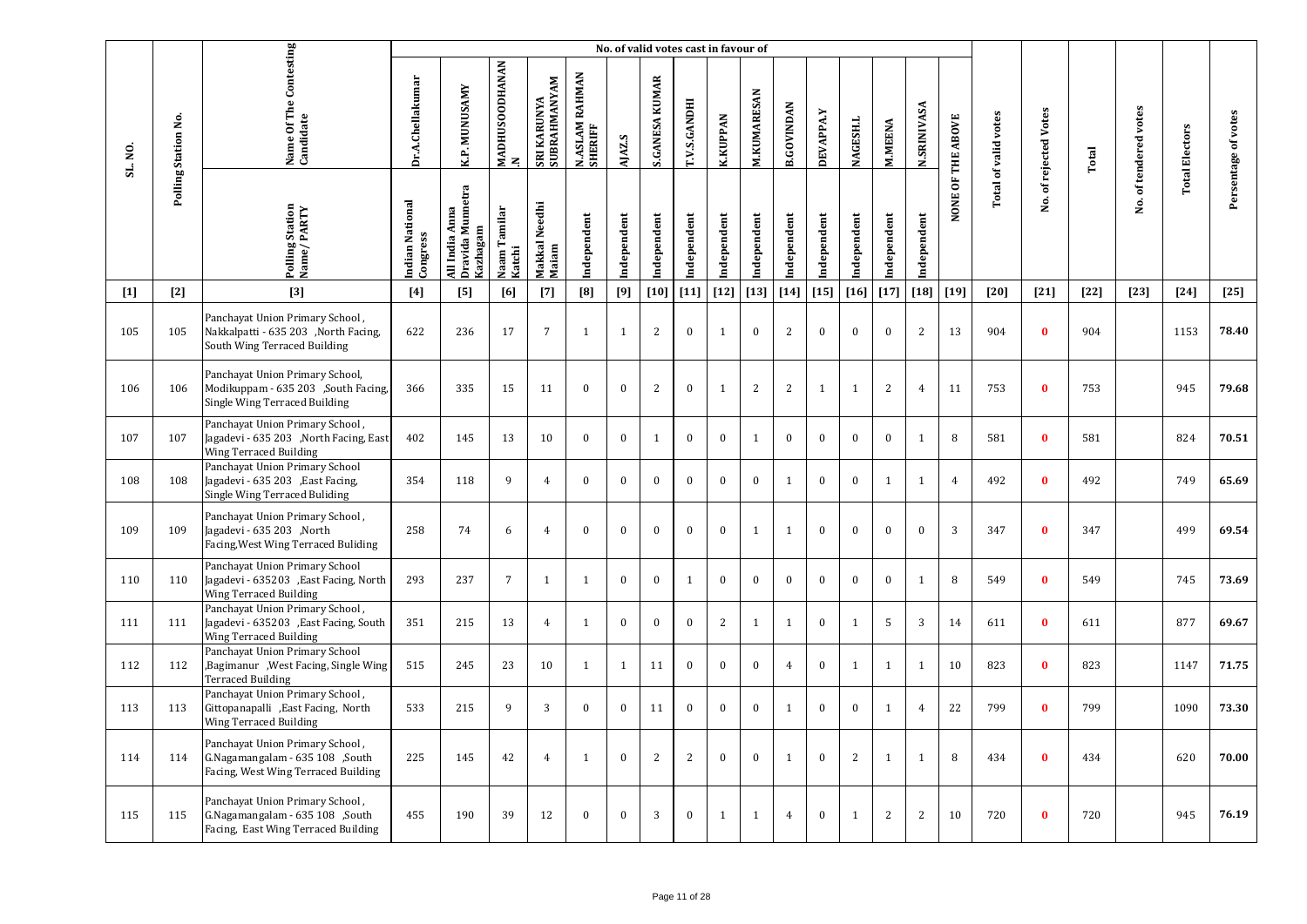|         |                     |                                                                                                                 |                             |                                                |                                       |                                    |                           | No. of valid votes cast in favour of |                       |              |                  |                    |                   |                  |                 |                |                    |                   |                             |                       |        |                       |                       |                     |
|---------|---------------------|-----------------------------------------------------------------------------------------------------------------|-----------------------------|------------------------------------------------|---------------------------------------|------------------------------------|---------------------------|--------------------------------------|-----------------------|--------------|------------------|--------------------|-------------------|------------------|-----------------|----------------|--------------------|-------------------|-----------------------------|-----------------------|--------|-----------------------|-----------------------|---------------------|
| SL. NO. | Polling Station No. | Name Of The Contesting<br>Candidate                                                                             | Dr.A.Chellakumar            | K.P. MUNUSAMY                                  | <b>MADHUSOODHANAN</b><br>$\mathbf{z}$ | SUBRAHMANYAM<br><b>SRI KARUNYA</b> | N.ASLAM RAHMAN<br>SHERIFF | AJAZ.S                               | <b>S.GANESA KUMAR</b> | T.V.S.GANDHI | <b>K.KUPPAN</b>  | <b>M.KUMARESAN</b> | <b>B.GOVINDAN</b> | <b>DEVAPPA.Y</b> | <b>NAGESH.L</b> | <b>M.MEENA</b> | <b>N.SRINIVASA</b> | NONE OF THE ABOVE | <b>Total of valid votes</b> | No. of rejected Votes | Total  | No. of tendered votes | <b>Total Electors</b> | Persentage of votes |
|         |                     | <b>Polling Station</b><br>Name/PARTY                                                                            | Indian National<br>Congress | Dravida Munnetra<br>All India Anna<br>Kazhagam | Naam Tamilar<br>Katchi                | Makkal Needhi<br>Maiam             | Independent               | Independent                          | ndependent            | Independent  | Independent      | Independent        | Independent       | Independent      | Independent     | Independent    | Independent        |                   |                             |                       |        |                       |                       |                     |
| $[1]$   | $[2]$               | $[3]$                                                                                                           | $[4]$                       | [5]                                            | [6]                                   | $[7]$                              | [8]                       | [9]                                  | $[10]$                | $[11]$       | $[12]$           | $[13]$             | $[14]$            | $[15]$           | $[16]$          | $[17]$         | $[18]$             | $[19]$            | [20]                        | $[21]$                | $[22]$ | $[23]$                | $[24]$                | $[25]$              |
| 116     | 116                 | Panchayat Union Primary School,<br>Kondapanayanapalli - 635 104 ,South<br>Facing, Single Wing Terraced Building | 336                         | 233                                            | 12                                    | 11                                 | $\mathbf{1}$              | $\mathbf{1}$                         | 15                    | 1            | $\mathbf{1}$     | 3                  | 2                 | $\mathbf{1}$     | 1               | $\mathbf{1}$   | 3                  | 11                | 633                         | $\mathbf{0}$          | 633    |                       | 784                   | 80.74               |
| 117     | 117                 | Panchayat Union Primary School,<br>Kondapanayanapalli - 635 104, East<br>Facing, South Wing Terraced Building   | 261                         | 200                                            | 16                                    | $\overline{7}$                     | $\mathbf{0}$              | $\mathbf{0}$                         | 3                     | $\mathbf{0}$ | $\bf{0}$         | $\mathbf{1}$       | $\mathbf{1}$      | $\mathbf{1}$     | $\mathbf{0}$    | $\mathbf{2}$   | $\mathbf{1}$       | 10                | 503                         | $\mathbf{0}$          | 503    |                       | 592                   | 84.97               |
| 118     | 118                 | Panchayat Union Primary School<br>Kappalvadhi - 635 104 ,South<br>Facing, West Wing Terraced Building           | 419                         | 285                                            | $\overline{7}$                        | 23                                 | $\mathbf{0}$              | $\mathbf{1}$                         | $\mathbf{1}$          | $\bf{0}$     | $\bf{0}$         | $\mathbf{1}$       | $\overline{4}$    | $\mathbf{0}$     | 2               | $\mathbf{1}$   | $\overline{c}$     | 13                | 759                         | $\bf{0}$              | 759    |                       | 1074                  | 70.67               |
| 119     | 119                 | Panchayat Union Primary School,<br>Kappalvadi - 635 104 ,South<br>Facing, East Wing Terraced Building           | 472                         | 136                                            | 19                                    | $\overline{7}$                     | $\mathbf{0}$              | $\mathbf{1}$                         | 2                     | $\mathbf{0}$ | $\mathbf{1}$     | $\mathbf{0}$       | 3                 | $\mathbf{0}$     | 3               | $\mathbf{1}$   | 3                  | 10                | 658                         | $\bf{0}$              | 658    |                       | 895                   | 73.52               |
| 120     | 120                 | <b>IELC Primary School,</b><br>Venkatasamuthiram - 635 104 , North<br>Facing, East Wing Terraced Building       | 257                         | 178                                            | 23                                    | 5                                  | $\mathbf{0}$              | $\bf{0}$                             | $\mathbf{1}$          | $\mathbf{1}$ | $\bf{0}$         | $\bf{0}$           | 3                 | $\mathbf{1}$     | 2               | $\mathbf{0}$   | 2                  | 9                 | 482                         | $\bf{0}$              | 482    |                       | 674                   | 71.51               |
| 121     | 121                 | I.E.L.C. Primary School,<br>Venkatasamuthiram - 635 104 ,North<br>Facing, West Wing Terraced Building           | 287                         | 244                                            | 19                                    | 3                                  | $\mathbf{0}$              | $\mathbf{0}$                         | 8                     | $\mathbf{0}$ | $\mathbf{0}$     | $\mathbf{0}$       | 3                 | $\mathbf{0}$     | $\mathbf{1}$    | $\mathbf{0}$   | $\mathbf{0}$       | $\overline{7}$    | 572                         | $\bf{0}$              | 572    |                       | 706                   | 81.02               |
| 122     | 122                 | I.E.L.C. Primary School,<br>Venkatasamuthiram - 635 104 , East<br>Facing, Single Wing Terraced Building         | 333                         | 150                                            | 21                                    | $\mathbf{1}$                       | 2                         | $\bf{0}$                             | $\mathbf{1}$          | $\bf{0}$     | $\mathbf{0}$     | $\bf{0}$           | 2                 | $\mathbf{0}$     | $\bf{0}$        | $\mathbf{1}$   | $\bf{0}$           | 5                 | 516                         | $\bf{0}$              | 516    |                       | 683                   | 75.55               |
| 123     | 123                 | Govt. Hr. Sec. School, Sigaralapalli -<br>635 104 , East Facing, South Wing<br>Tiled Building                   | 244                         | 218                                            | 18                                    | $\overline{4}$                     | $\mathbf{1}$              | $\mathbf{1}$                         | $\mathbf{0}$          | $\mathbf{1}$ | $\boldsymbol{0}$ | $\mathbf{1}$       | $\mathbf{1}$      | $\mathbf{0}$     | $\mathbf{0}$    | $\mathbf{0}$   | $\mathbf{1}$       | 13                | 503                         | $\mathbf{0}$          | 503    |                       | 633                   | 79.46               |
| 124     | 124                 | Panchayat Union Middle School, Thella<br>Penda Border - 635104 , East Facing,<br>North Wing Terracd Building    | 284                         | 205                                            | 12                                    | 3                                  | $\mathbf{0}$              | $\bf{0}$                             | 2                     | $\mathbf{0}$ | $\bf{0}$         | $\bf{0}$           | $\mathbf{1}$      | $\boldsymbol{0}$ | $\mathbf{1}$    | $\mathbf{0}$   | 3                  | 11                | 522                         | $\bf{0}$              | 522    |                       | 697                   | 74.89               |
| 125     | 125                 | Govt. Hr. School Sigaralapalli - 635<br>104 , East Facing, North Wing Tiled<br><b>Building</b>                  | 442                         | 249                                            | 25                                    | 8                                  | $\mathbf{0}$              | 1                                    | $\overline{4}$        | $\bf{0}$     | $\bf{0}$         | $\bf{0}$           | $\mathbf{1}$      | 1                | 1               | 1              | 2                  | 20                | 755                         | $\bf{0}$              | 755    |                       | 977                   | 77.28               |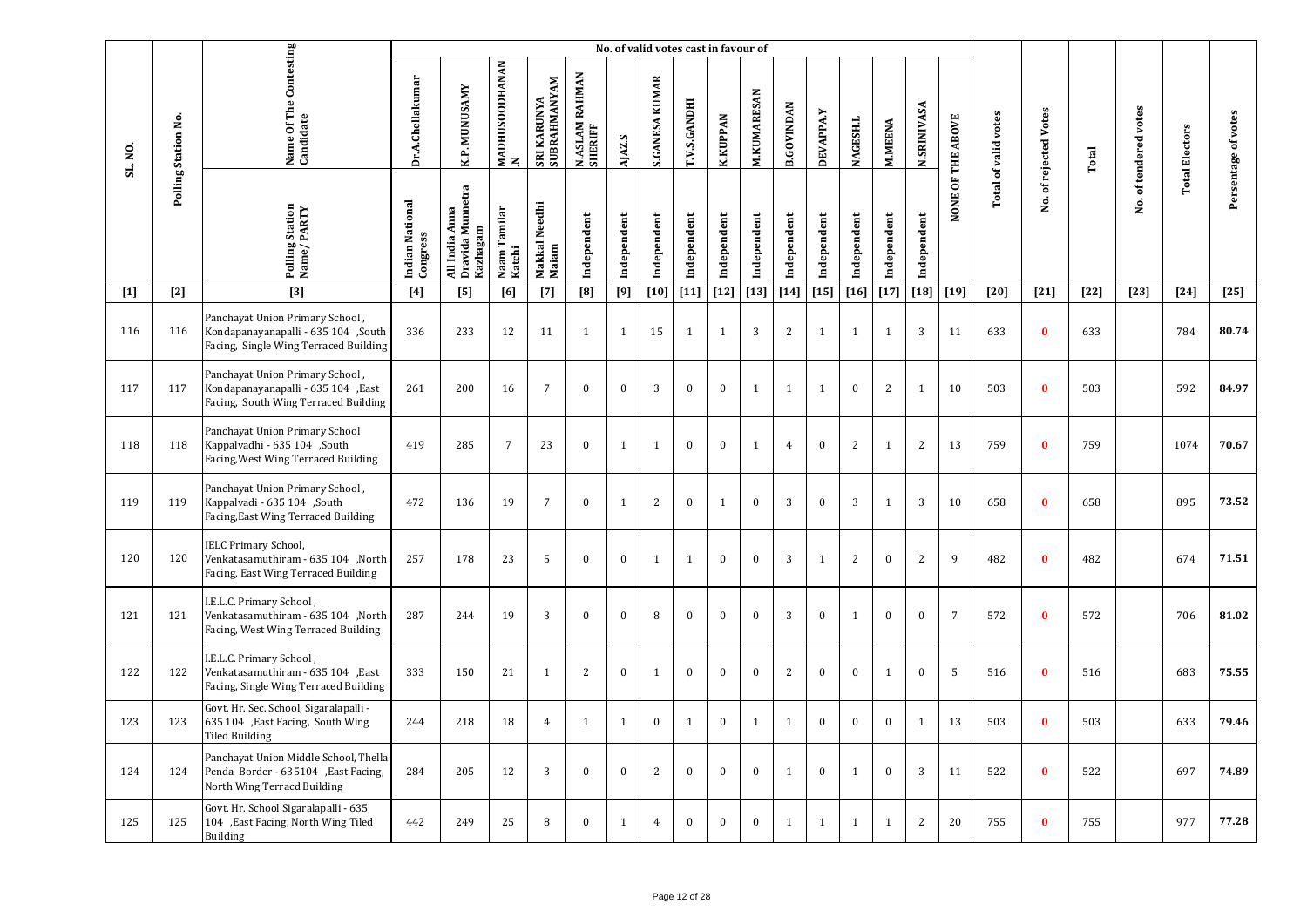|         |                     |                                                                                                                |                             |                                                |                                 |                             |                           | No. of valid votes cast in favour of |                       |                |                  |                    |                   |              |                |                |                    |                   |                             |                       |        |                       |                       |                     |
|---------|---------------------|----------------------------------------------------------------------------------------------------------------|-----------------------------|------------------------------------------------|---------------------------------|-----------------------------|---------------------------|--------------------------------------|-----------------------|----------------|------------------|--------------------|-------------------|--------------|----------------|----------------|--------------------|-------------------|-----------------------------|-----------------------|--------|-----------------------|-----------------------|---------------------|
| SL. NO. | Polling Station No. | Name Of The Contesting<br>Candidate                                                                            | Dr.A.Chellakumar            | K.P. MUNUSAMY                                  | <b>MADHUSOODHANAN</b><br>$\geq$ | SRI KARUNYA<br>SUBRAHMANYAM | N.ASLAM RAHMAN<br>SHERIFF | AJAZ.S                               | <b>S.GANESA KUMAR</b> | T.V.S.GANDHI   | <b>K.KUPPAN</b>  | <b>M.KUMARESAN</b> | <b>B.GOVINDAN</b> | DEVAPPA.Y    | NAGESH.L       | <b>M.MEENA</b> | <b>N.SRINIVASA</b> | NONE OF THE ABOVE | <b>Total of valid votes</b> | No. of rejected Votes | Total  | No. of tendered votes | <b>Total Electors</b> | Persentage of votes |
|         |                     | <b>Polling Station</b><br>Name/PARTY                                                                           | Indian National<br>Congress | Dravida Munnetra<br>All India Anna<br>Kazhagam | Naam Tamilar<br>Katchi          | Makkal Needhi<br>Maiam      | Independent               | Independent                          | ndependent            | Independent    | Independent      | Independent        | Independent       | Independent  | Independent    | Independent    | Independent        |                   |                             |                       |        |                       |                       |                     |
| $[1]$   | $[2]$               | $[3]$                                                                                                          | [4]                         | [5]                                            | [6]                             | $[7]$                       | [8]                       | [9]                                  | $[10]$                | $[11]$         | $[12]$           | $[13]$             | $[14]$            | $[15]$       | $[16]$         | $[17]$         | $[18]$             | $[19]$            | $[20]$                      | $[21]$                | $[22]$ | $[23]$                | $[24]$                | $[25]$              |
| 126     | 126                 | Panchayat Union Primary School,<br>Kothalakuttai - 635104 ,South Facing,<br><b>East Wing Terraced Building</b> | 432                         | 307                                            | 31                              | 10                          | $\overline{1}$            | $\mathbf{1}$                         | 5                     | $\overline{3}$ | $\mathbf{0}$     | 2                  | $\overline{2}$    | $\mathbf{1}$ | $\mathbf{0}$   | $\overline{2}$ | 3                  | 34                | 834                         | $\bf{0}$              | 834    |                       | 1229                  | 67.86               |
| 127     | 127                 | Panchayat Union Primary School,<br>Theerthagiripatti- 635104 , East<br>Facing, South Wing Terraced Building    | 386                         | 212                                            | 38                              | 5                           | $\mathbf{1}$              | $\bf{0}$                             | $\sqrt{2}$            | $\bf{0}$       | $\bf{0}$         | $\bf{0}$           | 3                 | $\bf{0}$     | $\mathbf{0}$   | $\mathbf{1}$   | 1                  | 6                 | 655                         | $\bf{0}$              | 655    |                       | 855                   | 76.61               |
| 128     | 128                 | Panchayat Union Primary School<br>Poosinaickanoor , East Facing, Single<br>Terraced Terraced                   | 422                         | 166                                            | 14                              | 3                           | $\mathbf{1}$              | $\mathbf{1}$                         | 3                     | $\mathbf{0}$   | $\mathbf{1}$     | $\bf{0}$           | $\overline{3}$    | $\bf{0}$     | $\mathbf{0}$   | $\mathbf{1}$   | 3                  | 11                | 629                         | $\mathbf{0}$          | 629    |                       | 784                   | 80.23               |
| 129     | 129                 | Panchayat Union Middle School -<br>Konganseruvu 635104 , East Facing,<br>North Wing Terraced Building          | 219                         | 222                                            | 15                              | 5                           | $\mathbf{1}$              | $\mathbf{0}$                         | 8                     | $\mathbf{1}$   | $\mathbf{0}$     | $\mathbf{1}$       | 5                 | $\mathbf{0}$ | 1              | $\mathbf{0}$   | $\overline{4}$     | 8                 | 490                         | $\bf{0}$              | 490    |                       | 627                   | 78.15               |
| 130     | 130                 | Panchayat Union Middle School,<br>Konganseruvu - 635104 , East Facing,<br>North Wing Terraced Building         | 219                         | 232                                            | 12                              | 5                           | $\theta$                  | $\bf{0}$                             | $\overline{4}$        | $\mathbf{1}$   | $\mathbf{1}$     | 2                  | $\mathbf{1}$      | 3            | 2              | $\mathbf{1}$   | 3                  | 10                | 496                         | $\mathbf{0}$          | 496    |                       | 603                   | 82.26               |
| 131     | 131                 | Panchayat Union Middle School<br>Amballi 635 104 , West Facing, South<br><b>Wing Terraced Building</b>         | 395                         | 258                                            | 49                              | 14                          | $\mathbf{0}$              | $\mathbf{0}$                         | 2                     | $\bf{0}$       | $\mathbf{0}$     | $\mathbf{1}$       | $\overline{4}$    | $\mathbf{0}$ | $\mathbf{0}$   | $\mathbf{0}$   | $\overline{4}$     | 8                 | 735                         | $\bf{0}$              | 735    |                       | 975                   | 75.38               |
| 132     | 132                 | Panchayat Union Middle School<br>Amballi 635 104 , West Facing, North<br>Wing Terraced Building                | 168                         | 117                                            | 8                               | 2                           | $\mathbf{0}$              | $\mathbf{1}$                         | $\mathbf{1}$          | $\bf{0}$       | $\mathbf{1}$     | $\mathbf{1}$       | $\mathbf{0}$      | $\mathbf{0}$ | $\mathbf{0}$   | $\mathbf{0}$   | $\mathbf{1}$       | $\overline{4}$    | 304                         | $\mathbf{0}$          | 304    |                       | 403                   | 75.43               |
| 133     | 133                 | Panchayat Union Primary School,<br>Guttur - 635 104 , East Facing, South<br><b>Wing Terraced Building</b>      | 345                         | 158                                            | 59                              | $\overline{3}$              | $\mathbf{1}$              | 2                                    | 8                     | $\mathbf{0}$   | $\boldsymbol{0}$ | 2                  | $\mathbf{0}$      | $\mathbf{0}$ | $\mathbf{0}$   | $\sqrt{2}$     | 3                  | $\overline{4}$    | 587                         | $\mathbf{0}$          | 587    |                       | 724                   | 81.08               |
| 134     | 134                 | Panchayat Union Primary School,<br>Guttur - 635 104 , South Facing,<br>Centre Wing Terracde Building           | 290                         | 157                                            | 24                              | 3                           | $\mathbf{0}$              | $\mathbf{0}$                         | $\mathbf{1}$          | $\mathbf{0}$   | $\mathbf{0}$     | $\mathbf{1}$       | 3                 | 2            | 1              | $\overline{2}$ | $\overline{4}$     | $\overline{4}$    | 492                         | $\mathbf{0}$          | 492    |                       | 630                   | 78.10               |
| 135     | 135                 | Panchayat Union Primary School<br>Jinjampatti - 635 104 , South Facing,<br>West Wing Terraced Building         | 347                         | 236                                            | 16                              | 11                          | $\overline{c}$            | $\mathbf{1}$                         | $\bf{0}$              | $\bf{0}$       | $\bf{0}$         | $\bf{0}$           | 3                 | $\mathbf{2}$ | $\overline{c}$ | $\mathbf{1}$   | 6                  | 12                | 639                         | $\bf{0}$              | 639    |                       | 860                   | 74.30               |
| 136     | 136                 | Panchayat Union Primary School,<br>Jinjampatti - 635 104 , East Facing,<br>North Wing Terraced Building        | 290                         | 187                                            | 13                              | $\overline{4}$              | $\mathbf{0}$              | $\mathbf{0}$                         | 3                     | 1              | $\mathbf{0}$     | 1                  | $\mathbf{1}$      | $\mathbf{0}$ | $\mathbf{0}$   | $\overline{2}$ | 5                  | 10                | 517                         | $\bf{0}$              | 517    |                       | 640                   | 80.78               |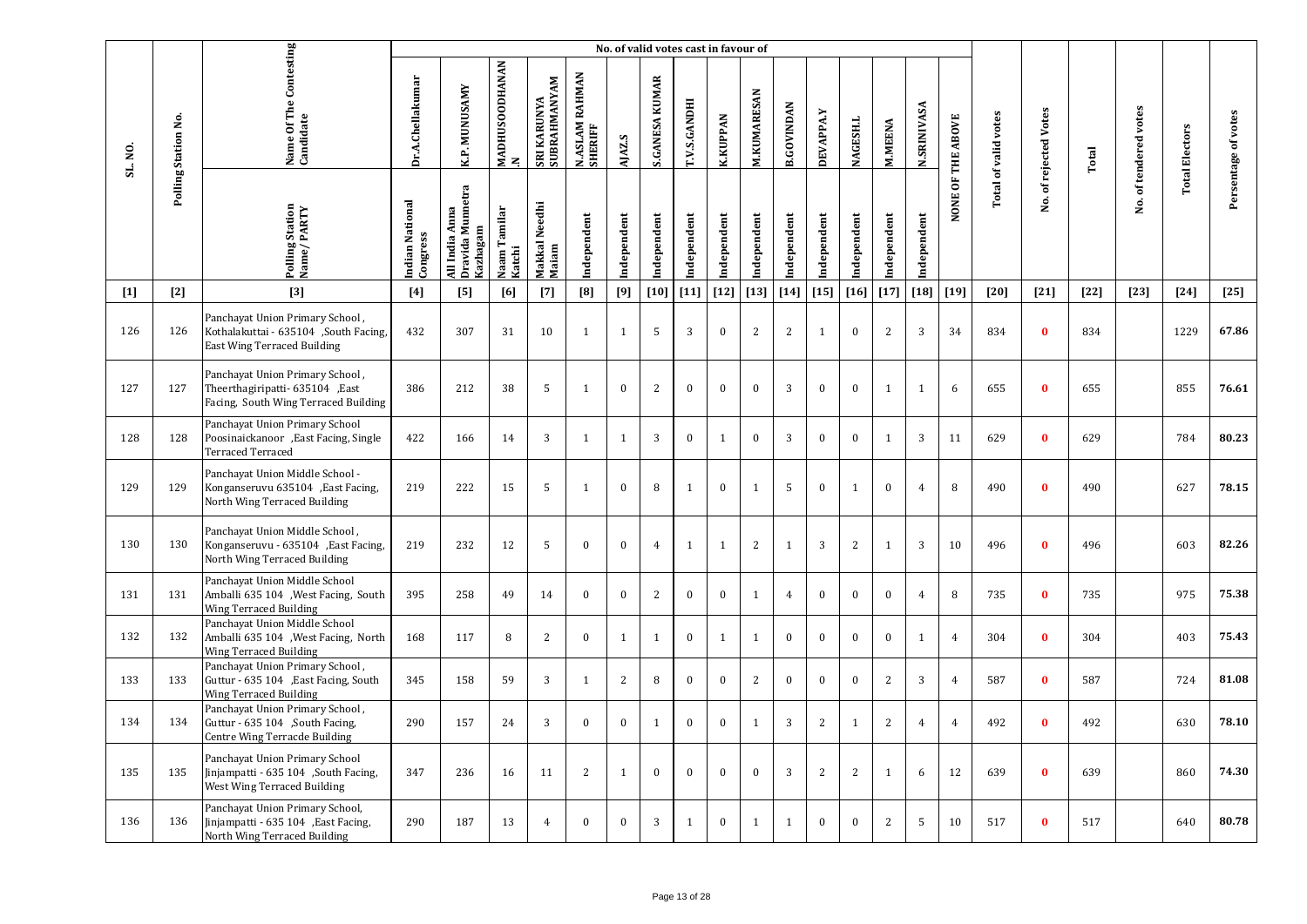|         |                     |                                                                                                                    |                             |                                                |                                |                             |                                     |              | No. of valid votes cast in favour of |              |                 |              |                   |              |                 |                |                    |                   |                      |                   |        |                       |                       |                     |
|---------|---------------------|--------------------------------------------------------------------------------------------------------------------|-----------------------------|------------------------------------------------|--------------------------------|-----------------------------|-------------------------------------|--------------|--------------------------------------|--------------|-----------------|--------------|-------------------|--------------|-----------------|----------------|--------------------|-------------------|----------------------|-------------------|--------|-----------------------|-----------------------|---------------------|
| SL. NO. | Polling Station No. | Name Of The Contesting<br>Candidate                                                                                | Dr.A.Chellakumar            | <b>K.P. MUNUSAMY</b>                           | MADHUSOODHANAN<br>$\mathbf{z}$ | SRI KARUNYA<br>SUBRAHMANYAM | <b>RAHMAN</b><br>N.ASLAM<br>SHERIFF | AJAZ.S       | <b>S.GANESA KUMAR</b>                | T.V.S.GANDHI | <b>K.KUPPAN</b> | M.KUMARESAN  | <b>B.GOVINDAN</b> | DEVAPPA.Y    | <b>NAGESH.L</b> | <b>M.MEENA</b> | <b>N.SRINIVASA</b> | NONE OF THE ABOVE | Total of valid votes | of rejected Votes | Total  | No. of tendered votes | <b>Total Electors</b> | Persentage of votes |
|         |                     | Polling Station<br>Name/PARTY                                                                                      | Indian National<br>Congress | Dravida Munnetra<br>All India Anna<br>Kazhagam | Naam Tamilar<br>Katchi         | Makkal Needhi<br>Maiam      | Independent                         | Independent  | Independent                          | Independent  | Independent     | Independent  | Independent       | Independent  | Independent     | Independent    | Independent        |                   |                      | Χo.               |        |                       |                       |                     |
| $[1]$   | $[2]$               | $[3]$                                                                                                              | $[4]$                       | [5]                                            | [6]                            | $[7]$                       | [8]                                 | [9]          | $[10]$                               | $[11]$       | $[12]$          | $[13]$       | $[14]$            | $[15]$       | $[16]$          | $[17]$         | $[18]$             | $[19]$            | $[20]$               | $[21]$            | $[22]$ | $[23]$                | $[24]$                | $[25]$              |
| 137     | 137                 | Panchayat Union Middle School,<br>Bandasimanoor - 635 104 ,South<br>Facing, West Wing Terraced Building            | 235                         | 225                                            | 21                             | 8                           | $\mathbf{0}$                        | $\bf{0}$     | $\overline{4}$                       | 1            | $\bf{0}$        | $\bf{0}$     | 2                 | $\bf{0}$     | $\mathbf{0}$    | $\mathbf{0}$   | 1                  | 3                 | 500                  | $\bf{0}$          | 500    |                       | 666                   | 75.08               |
| 138     | 138                 | Panchayat Union Middle School,<br>Bandasimanoor - 635 104 , North<br>Facing, West Wing Terraced Building           | 318                         | 175                                            | 12                             | $\overline{4}$              | 2                                   | 2            | $\mathbf{1}$                         | 1            | $\bf{0}$        | $\mathbf{1}$ | 3                 | 2            | 1               | 1              | $\boldsymbol{0}$   | $\overline{4}$    | 527                  | $\bf{0}$          | 527    |                       | 714                   | 73.81               |
| 139     | 139                 | Panchayat Union Primary School,<br>Gundalanur 635 104 ,North Facing,<br><b>East Wing Terraced Buliding</b>         | 371                         | 181                                            | 30                             | 3                           | $\mathbf{0}$                        | $\bf{0}$     | $\overline{4}$                       | $\bf{0}$     | $\bf{0}$        | $\mathbf{1}$ | 5                 | 1            | $\bf{0}$        | $\bf{0}$       | 2                  | $7\overline{ }$   | 605                  | $\bf{0}$          | 605    |                       | 800                   | 75.63               |
| 140     | 140                 | Panchayat Union Middle School<br>Karadigollapatti- 635 203 ,South<br>Facing, West Wing Mangalure Tiled<br>Building | 241                         | 200                                            | 21                             | 10                          | 2                                   | $\bf{0}$     | $\mathbf{0}$                         | $\bf{0}$     | $\mathbf{1}$    | $\bf{0}$     | $\overline{4}$    | 1            | $\mathbf{0}$    | $\mathbf{2}$   | 2                  | 10                | 494                  | $\bf{0}$          | 494    |                       | 821                   | 60.17               |
| 141     | 141                 | Panchayat Union Middle School,<br>Karadigollapatti- 635 203 ,South<br>Facing, East Wing Tiled Building             | 165                         | 89                                             | 3                              | $\overline{4}$              | $\bf{0}$                            | 1            | $\mathbf{1}$                         | 1            | $\bf{0}$        | $\bf{0}$     | $\mathbf{0}$      | $\mathbf{0}$ | 1               | 1              | 3                  | 2                 | 271                  | $\bf{0}$          | 271    |                       | 423                   | 64.07               |
| 142     | 142                 | Panchayat Union Primary School,<br>Perukopanapalli - 635 203 , East<br>Facing, North Wing Terraced Building        | 375                         | 206                                            | 3                              | 8                           | $\mathbf{0}$                        | $\mathbf{0}$ | 3                                    | $\mathbf{0}$ | $\bf{0}$        | $\mathbf{1}$ | 3                 | 3            | $\mathbf{0}$    | $\overline{c}$ | 3                  | 13                | 620                  | $\mathbf{0}$      | 620    |                       | 895                   | 69.27               |
| 143     | 143                 | Panchayat Union Primary School,<br>Perukopanapalli - 635 203 , East<br>Facing, South Wing Terraced Building        | 265                         | 146                                            | 21                             | $\overline{7}$              | $\mathbf{0}$                        | $\bf{0}$     | 5                                    | $\mathbf{0}$ | $\bf{0}$        | $\bf{0}$     | 1                 | $\bf{0}$     | 1               | 3              | 1                  | 9                 | 459                  | $\bf{0}$          | 459    |                       | 621                   | 73.91               |
| 144     | 144                 | Panchayat Union Primary School,<br>Perugobanapalli - 635 203 , West<br>Facing, North Wing Terraced Building        | 452                         | 284                                            | 10                             | 11                          | $\mathbf{0}$                        | 1            | $\mathbf{0}$                         | $\bf{0}$     | $\bf{0}$        | $\mathbf{0}$ | $\mathbf{0}$      | $\bf{0}$     | $\mathbf{0}$    | 4              | 4                  | 13                | 779                  | $\bf{0}$          | 779    |                       | 1070                  | 72.80               |
| 145     | 145                 | Panchayat Union Primary School<br>,Giddanoor- 635203 ,South Facing,<br>Single Wing Terraced Building               | 412                         | 242                                            | 27                             | 6                           | 2                                   | $\bf{0}$     | 1                                    | 1            | 1               | $\bf{0}$     | $\overline{2}$    | $\bf{0}$     | $\mathbf{0}$    | $\bf{0}$       | 2                  | 6                 | 702                  | $\bf{0}$          | 702    |                       | 1018                  | 68.96               |
| 146     | 146                 | Panchayat Union Primary School -<br>Thogarapalli 635 203 , West Facing,<br>North Wing Terraced Building            | 532                         | 253                                            | 27                             | 8                           | $\mathbf{0}$                        | $\bf{0}$     | 3                                    | $\bf{0}$     | $\bf{0}$        | $\bf{0}$     | $\mathbf{1}$      | $\bf{0}$     | $\mathbf{0}$    | $\mathbf{0}$   | 1                  | 12                | 837                  | $\bf{0}$          | 837    |                       | 1123                  | 74.53               |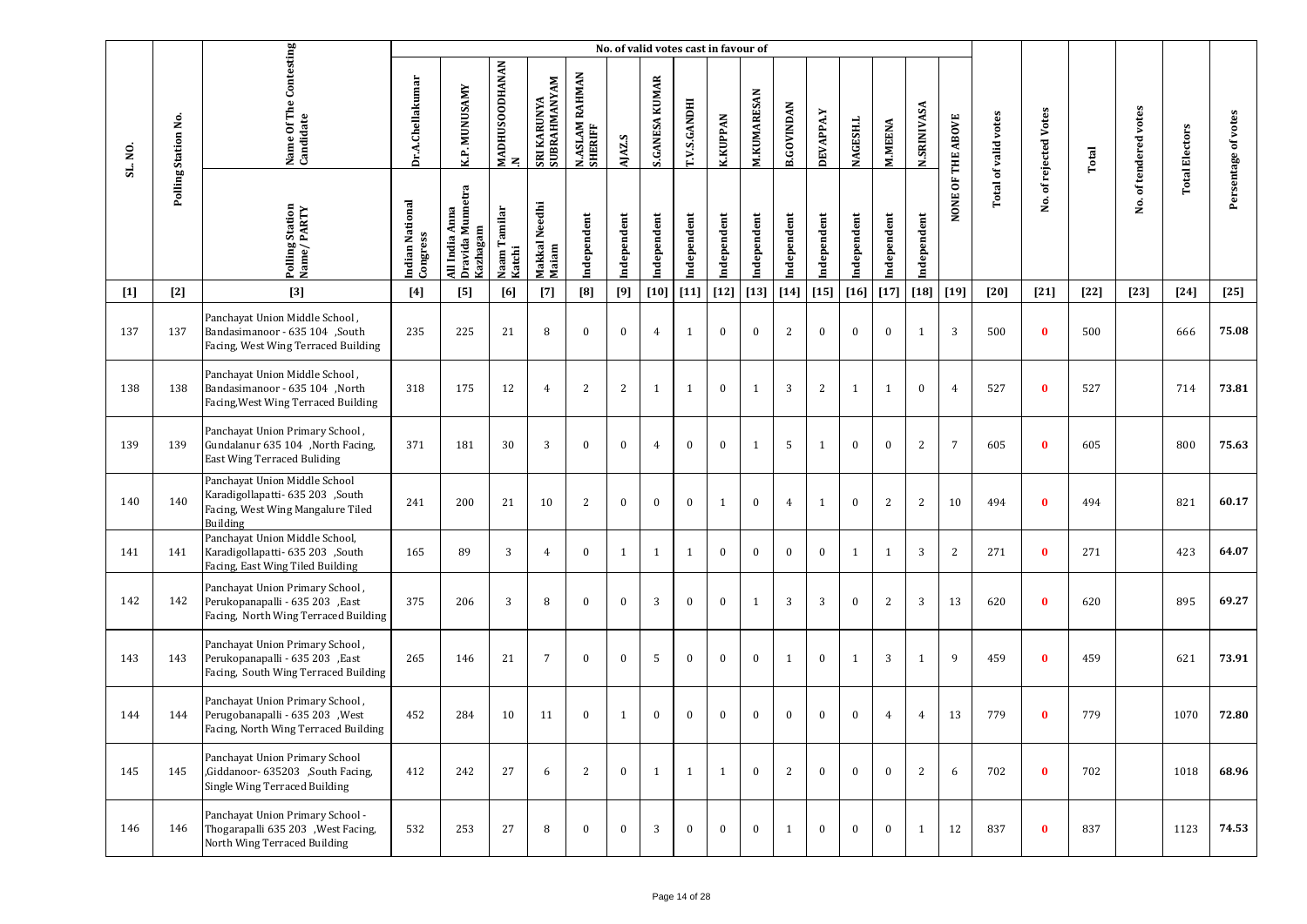|         |                     |                                                                                                                |                             |                                                   |                                |                             |                           |              | No. of valid votes cast in favour of |              |                 |                    |                   |              |                |                |                    |                   |                             |                       |        |                       |                       |                     |
|---------|---------------------|----------------------------------------------------------------------------------------------------------------|-----------------------------|---------------------------------------------------|--------------------------------|-----------------------------|---------------------------|--------------|--------------------------------------|--------------|-----------------|--------------------|-------------------|--------------|----------------|----------------|--------------------|-------------------|-----------------------------|-----------------------|--------|-----------------------|-----------------------|---------------------|
| SL. NO. | Polling Station No. | Name Of The Contesting<br>Candidate                                                                            | Dr.A.Chellakumar            | K.P. MUNUSAMY                                     | MADHUSOODHANAN<br>$\mathbf{z}$ | SRI KARUNYA<br>SUBRAHMANYAM | N.ASLAM RAHMAN<br>SHERIFF | AJAZ.S       | <b>S.GANESA KUMAR</b>                | T.V.S.GANDHI | <b>K.KUPPAN</b> | <b>M.KUMARESAN</b> | <b>B.GOVINDAN</b> | DEVAPPA.Y    | NAGESH.L       | <b>M.MEENA</b> | <b>N.SRINIVASA</b> | NONE OF THE ABOVE | <b>Total of valid votes</b> | No. of rejected Votes | Total  | No. of tendered votes | <b>Total Electors</b> | Persentage of votes |
|         |                     | Polling Station<br>Name/PARTY                                                                                  | Indian National<br>Congress | Dravida Munnetra<br>Anna<br>Kazhagam<br>All India | Naam Tamilar<br>Katchi         | Makkal Needhi<br>Maiam      | Independent               | Independent  | Independent                          | Independent  | Independent     | Independent        | Independent       | Independent  | Independent    | ndependent     | Independent        |                   |                             |                       |        |                       |                       |                     |
| $[1]$   | $[2]$               | $[3]$                                                                                                          | $[4]$                       | [5]                                               | [6]                            | $[7]$                       | [8]                       | [9]          | $[10]$                               | $[11]$       | $[12]$          | $[13]$             | $[14]$            | $[15]$       | $[16]$         | $[17]$         | $\left[18\right]$  | $[19]$            | [20]                        | $[21]$                | $[22]$ | $[23]$                | $[24]$                | $[25]$              |
| 147     | 147                 | Panchayat Union Primary School -<br>Thogarapalli 635 203 , West Facing,<br>South Wing Terraced Building        | 233                         | 234                                               | 11                             | $\overline{4}$              | $\mathbf{1}$              | $\bf{0}$     | $\mathbf{1}$                         | $\bf{0}$     | $\bf{0}$        | $\bf{0}$           | 2                 | 3            | $\bf{0}$       | $\mathbf{0}$   | 1                  | 3                 | 493                         | $\bf{0}$              | 493    |                       | 636                   | 77.52               |
| 148     | 148                 | Govt.Boys Hr.Sec.School - Thogarapalli<br>635 203 ,South Facing, West Wing<br><b>Terraced Building</b>         | 237                         | 135                                               | $\overline{4}$                 | 2                           | $\mathbf{0}$              | $\mathbf{0}$ | 11                                   | $\bf{0}$     | $\bf{0}$        | $\bf{0}$           | $\mathbf{0}$      | $\bf{0}$     | $\mathbf{0}$   | 2              | 2                  | $\overline{4}$    | 397                         | $\bf{0}$              | 397    |                       | 544                   | 72.98               |
| 149     | 149                 | Panchayat Union Primary School,<br>Billakottai-635 203 ,North Facing,<br>Single Wing Terraced Building         | 252                         | 396                                               | 19                             | 6                           | $\mathbf{0}$              | $\mathbf{0}$ | $\overline{4}$                       | $\bf{0}$     | $\mathbf{1}$    | $\bf{0}$           | 1                 | $\bf{0}$     | $\mathbf{0}$   | $\mathbf{0}$   | $\bf{0}$           | 12                | 691                         | $\bf{0}$              | 691    |                       | 855                   | 80.82               |
| 150     | 150                 | Panchayat Union Primary School,<br>Ikuntham - 635 203 , North Facing,<br>West Wing Terraced Building           | 324                         | 244                                               | 6                              | 3                           | 2                         | $\mathbf{0}$ | 1                                    | 1            | 1               | $\mathbf{1}$       | $\overline{4}$    | $\bf{0}$     | $\overline{2}$ | $\overline{2}$ | 5                  | 8                 | 604                         | $\bf{0}$              | 604    |                       | 749                   | 80.64               |
| 151     | 151                 | Panchayat Union Primary School,<br>Ikuntham - 635 203 , East Facing,<br>North Wing Terraced Building           | 199                         | 260                                               | 23                             | 1                           | $\bf{0}$                  | 2            | 2                                    | $\bf{0}$     | $\mathbf{1}$    | 1                  | 5                 | 2            | $\mathbf{1}$   | $\mathbf{1}$   | $\overline{7}$     | 10                | 515                         | $\bf{0}$              | 515    |                       | 654                   | 78.75               |
| 152     | 152                 | Panchayat Union Middle School,<br>Majithkollahalli - 635 203 , East<br>Facing Middle wing Terraced Building    | 296                         | 290                                               | 10                             | 11                          | 2                         | $\mathbf{0}$ | $\mathbf{1}$                         | $\bf{0}$     | 1               | $\mathbf{0}$       | 3                 | $\mathbf{0}$ | 2              | 5              | 10                 | 17                | 648                         | $\bf{0}$              | 648    |                       | 848                   | 76.42               |
| 153     | 153                 | Panchayat Union Middle School,<br>Majithkollahalli - 635 203 ,North<br>Facing, South Wing Terraced Building    | 193                         | 205                                               | $\overline{4}$                 | 3                           | $\mathbf{0}$              | $\mathbf{0}$ | 1                                    | 1            | 1               | $\bf{0}$           | 1                 | $\bf{0}$     | 1              | $\mathbf{1}$   | $\overline{4}$     | 12                | 427                         | $\bf{0}$              | 427    |                       | 559                   | 76.39               |
| 154     | 154                 | Panchayat Union Middle School<br>Srinivasapuram 635203 , East Facing,<br>South Wing Terraced Building          | 417                         | 284                                               | 12                             | 2                           | 1                         | $\mathbf{1}$ | $\bf{0}$                             | 1            | $\bf{0}$        | 1                  | $\mathbf{1}$      | $\bf{0}$     | $\mathbf{0}$   | 4              | 10                 | 21                | 755                         | $\bf{0}$              | 755    |                       | 1036                  | 72.88               |
| 155     | 155                 | Panchayat Union Primary School,<br>Ikonthamkothapalli - 635 203 , West<br>Facing, South Wing Terraced Building | 496                         | 314                                               | 12                             | 9                           | $\bf{0}$                  | 1            | $\mathbf{1}$                         | $\bf{0}$     | 2               | 2                  | $\overline{4}$    | $\bf{0}$     | $\bf{0}$       | $\overline{4}$ | 6                  | 15                | 866                         | $\bf{0}$              | 866    |                       | 1080                  | 80.19               |
| 156     | 156                 | Panchayat Union Primary School,<br>Kurampatti - 635 205 , West<br>Facing, South Wing Terraced Building         | 218                         | 352                                               | 13                             | $\mathbf{0}$                | $\bf{0}$                  | $\mathbf{0}$ | 1                                    | $\bf{0}$     | $\bf{0}$        | $\bf{0}$           | $\mathbf{1}$      | $\bf{0}$     | $\bf{0}$       | $\mathbf{1}$   | 5                  | 10                | 601                         | $\mathbf{0}$          | 601    |                       | 690                   | 87.10               |
| 157     | 157                 | Panchayat Union Primary School,<br>Kurampatti - 635 205 ,North<br>Facing, East Wing Terrace Building           | 367                         | 406                                               | 6                              | 5                           | $\bf{0}$                  | $\bf{0}$     | 1                                    | $\mathbf{1}$ | $\bf{0}$        | $\bf{0}$           | 3                 | 1            | $\bf{0}$       | $\bf{0}$       | 3                  | 9                 | 802                         | $\bf{0}$              | 802    |                       | 939                   | 85.41               |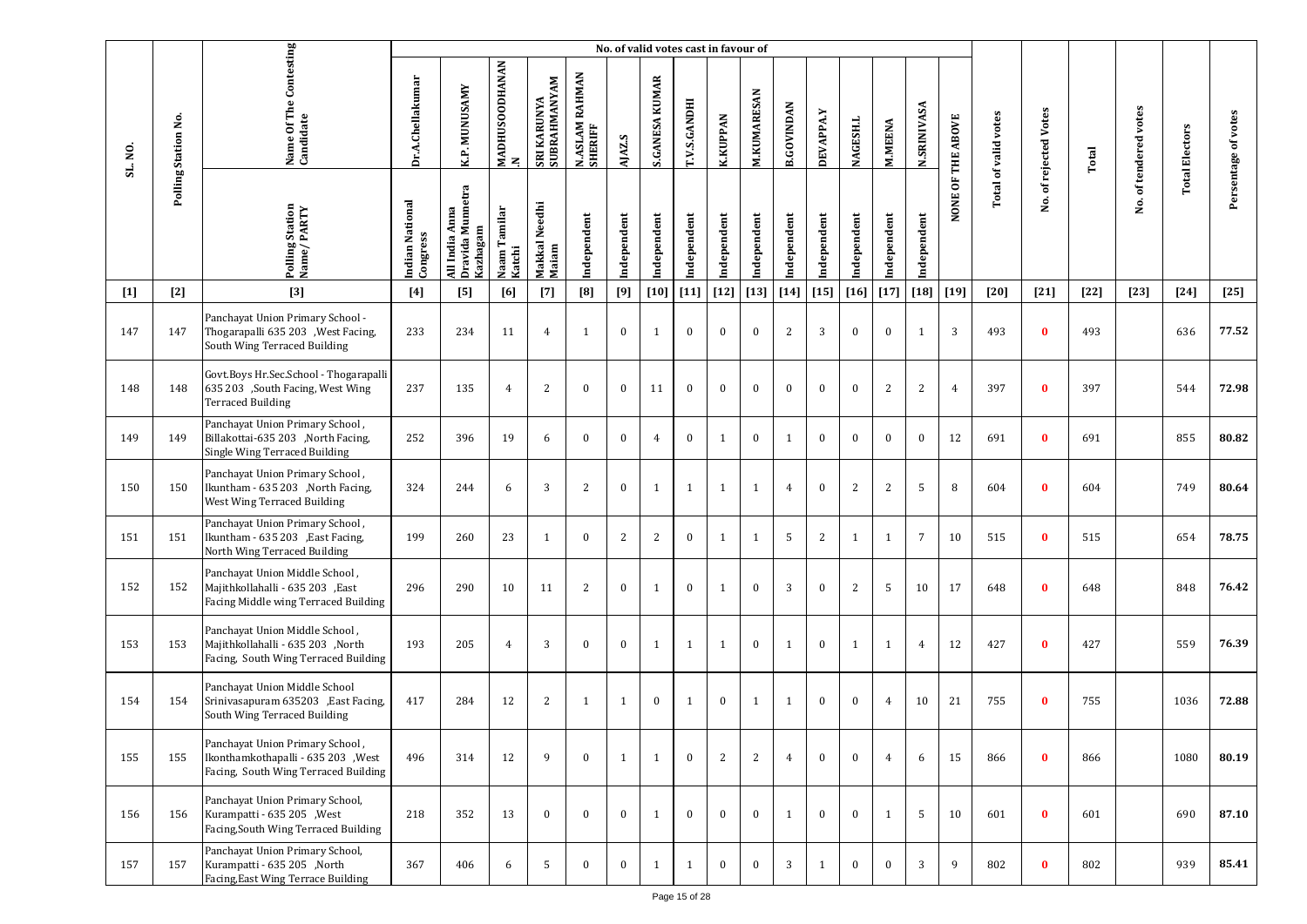|         |                     |                                                                                                                                                           |                             |                                                |                          |                             |                           | No. of valid votes cast in favour of |                       |                     |                 |                    |                   |                |                 |                |                    |                   |                             |                       |        |                       |                       |                     |
|---------|---------------------|-----------------------------------------------------------------------------------------------------------------------------------------------------------|-----------------------------|------------------------------------------------|--------------------------|-----------------------------|---------------------------|--------------------------------------|-----------------------|---------------------|-----------------|--------------------|-------------------|----------------|-----------------|----------------|--------------------|-------------------|-----------------------------|-----------------------|--------|-----------------------|-----------------------|---------------------|
| SL. NO. | Polling Station No. | Name Of The Contesting<br>Candidate                                                                                                                       | Dr.A.Chellakumar            | K.P. MUNUSAMY                                  | MADHUSOODHANAN<br>$\geq$ | SRI KARUNYA<br>SUBRAHMANYAM | N.ASLAM RAHMAN<br>SHERIFF | AJAZ.S                               | <b>S.GANESA KUMAR</b> | <b>T.V.S.GANDHI</b> | <b>K.KUPPAN</b> | <b>M.KUMARESAN</b> | <b>B.GOVINDAN</b> | DEVAPPA.Y      | <b>NAGESH.L</b> | <b>M.MEENA</b> | <b>N.SRINIVASA</b> | NONE OF THE ABOVE | <b>Total of valid votes</b> | No. of rejected Votes | Total  | No. of tendered votes | <b>Total Electors</b> | Persentage of votes |
|         |                     | Polling Station<br>Name/PARTY                                                                                                                             | Indian National<br>Congress | Dravida Munnetra<br>All India Anna<br>Kazhagam | Naam Tamilar<br>Katchi   | Makkal Needhi<br>Maiam      | Independent               | ndependent                           | ndependent            | Independent         | Independent     | Independent        | Independent       | Independent    | ndependent      | ndependent     | Independent        |                   |                             |                       |        |                       |                       |                     |
| $[1]$   | $[2]$               | $[3]$                                                                                                                                                     | [4]                         | [5]                                            | [6]                      | $[7]$                       | [8]                       | [9]                                  | $[10]$                | $[11]$              | $[12]$          | $[13]$             | $[14]$            | $[15]$         | $[16]$          | $[17]$         | $[18]$             | $[19]$            | $[20]$                      | $[21]$                | $[22]$ | $[23]$                | $[24]$                | $[25]$              |
| 158     | 158                 | Panchayat Union Primary School,<br>Erumampatti - 635 203 , East Facing,<br><b>Terraced Building</b>                                                       | 354                         | 189                                            | 10                       | $\overline{3}$              | $\mathbf{1}$              | $\mathbf{1}$                         | $\overline{4}$        | $\mathbf{1}$        | $\mathbf{2}$    | $\bf{0}$           | $\mathbf{2}$      | $\bf{0}$       | $\overline{4}$  | 3              | $\overline{7}$     | 14                | 595                         | $\mathbf{0}$          | 595    |                       | 796                   | 74.75               |
| 159     | 159                 | Panchayat Union Primary School,<br>Erumampatti 635203, East<br>Facing, South Wing Mangalore Tiled<br>Building                                             | 183                         | 182                                            | 9                        | 2                           | $\mathbf{0}$              | $\mathbf{0}$                         | $\mathbf{1}$          | $\mathbf{0}$        | $\mathbf{0}$    | $\mathbf{0}$       | $\mathbf{1}$      | $\mathbf{0}$   | $\mathbf{0}$    | $\mathbf{1}$   | 6                  | $\overline{2}$    | 387                         | $\bf{0}$              | 387    |                       | 548                   | 70.62               |
| 160     | 160                 | Panchayat Union Primary School<br>Selapanasampatti 635205 ,North<br>Facing, Terraced Building                                                             | 264                         | 313                                            | 11                       | 3                           | $\mathbf{0}$              | $\bf{0}$                             | 24                    | $\bf{0}$            | $\mathbf{0}$    | $\bf{0}$           | $\mathbf{0}$      | $\overline{2}$ | $\mathbf{1}$    | $\mathbf{1}$   | 3                  | 10                | 632                         | $\bf{0}$              | 632    |                       | 765                   | 82.61               |
| 161     | 161                 | Panchayat Union Primary School<br>Selapanasampatti 635205 ,North<br>Facing, Terraced Building                                                             | 109                         | 269                                            | 14                       | $\mathbf{1}$                | $\mathbf{0}$              | $\bf{0}$                             | $\overline{4}$        | $\bf{0}$            | $\mathbf{0}$    | 2                  | $\overline{2}$    | $\bf{0}$       | $\mathbf{1}$    | $\mathbf{1}$   | $\overline{2}$     | 10                | 415                         | $\bf{0}$              | 415    |                       | 504                   | 82.34               |
| 162     | 162                 | Panchayat Union Primary School,<br>Baleguli - 635 205 , South Facing, West<br><b>Wing Terraced Building</b>                                               | 497                         | 217                                            | $\overline{7}$           | 2                           | $\mathbf{0}$              | $\mathbf{1}$                         | 11                    | $\bf{0}$            | $\mathbf{1}$    | $\mathbf{0}$       | 2                 | $\overline{2}$ | $\mathbf{0}$    | 2              | $\overline{4}$     | 18                | 764                         | $\bf{0}$              | 764    |                       | 979                   | 78.04               |
| 163     | 163                 | Panchayat Union Primary School,<br>Baleguli - 635 205 ,South Facing, East<br>Wing Additional Terrace Building                                             | 399                         | 261                                            | 21                       | $\mathbf{1}$                | $\mathbf{1}$              | $\bf{0}$                             | 11                    | $\bf{0}$            | $\bf{0}$        | $\bf{0}$           | 3                 | $\bf{0}$       | $\mathbf{1}$    | $\mathbf{1}$   | 2                  | 14                | 715                         | $\bf{0}$              | 715    |                       | 894                   | 79.98               |
| 164     | 164                 | Panchayat Union Middle School<br>Thalihalli 635112 , East Facing, North<br><b>Wing Terrace Building</b>                                                   | 412                         | 387                                            | 14                       | 3                           | $\mathbf{0}$              | $\mathbf{0}$                         | 3                     | $\mathbf{0}$        | $\mathbf{0}$    | $\mathbf{0}$       | $\mathbf{1}$      | $\mathbf{0}$   | 2               | $\mathbf{0}$   | 2                  | 12                | 836                         | $\bf{0}$              | 836    |                       | 991                   | 84.36               |
| 165     | 165                 | Panchayat Union Middle School<br>Thalihalli 635 112 , East Facing, South<br><b>Wing Terrace Building</b>                                                  | 291                         | 278                                            | $\overline{7}$           | 9                           | $\mathbf{1}$              | $\mathbf{0}$                         | 5                     | $\mathbf{0}$        | $\mathbf{0}$    | $\mathbf{0}$       | 3                 | $\mathbf{1}$   | 2               | $\overline{2}$ | $\overline{4}$     | 14                | 617                         | $\bf{0}$              | 617    |                       | 700                   | 88.14               |
| 166     | 166                 | Panchayat Union Primay School.<br>Chinna Thalihalli 635112, East<br>Facing, South Wing Terraced Building                                                  | 365                         | 231                                            | $\overline{7}$           | 3                           | $\bf{0}$                  | $\bf{0}$                             | $\overline{7}$        | $\mathbf{1}$        | $\mathbf{1}$    | $\bf{0}$           | $\mathbf{1}$      | $\mathbf{1}$   | $\bf{0}$        | $\bf{0}$       | $\overline{c}$     | 10                | 629                         | $\bf{0}$              | 629    |                       | 750                   | 83.87               |
| 167     | 167                 | Panchayat Union Primary School.<br>Chinna Thalihalli 635112, East<br>Facing, North Wing Terraced Building<br>East Facing, North Wing Terraced<br>Building | 261                         | 182                                            | 8                        | 1                           | $\mathbf{1}$              | $\mathbf{1}$                         | 3                     | $\mathbf{0}$        | $\mathbf{0}$    | $\mathbf{0}$       | $\mathbf{0}$      | $\mathbf{0}$   | 1               | $\mathbf{0}$   | 1                  | 11                | 470                         | $\bf{0}$              | 470    |                       | 532                   | 88.35               |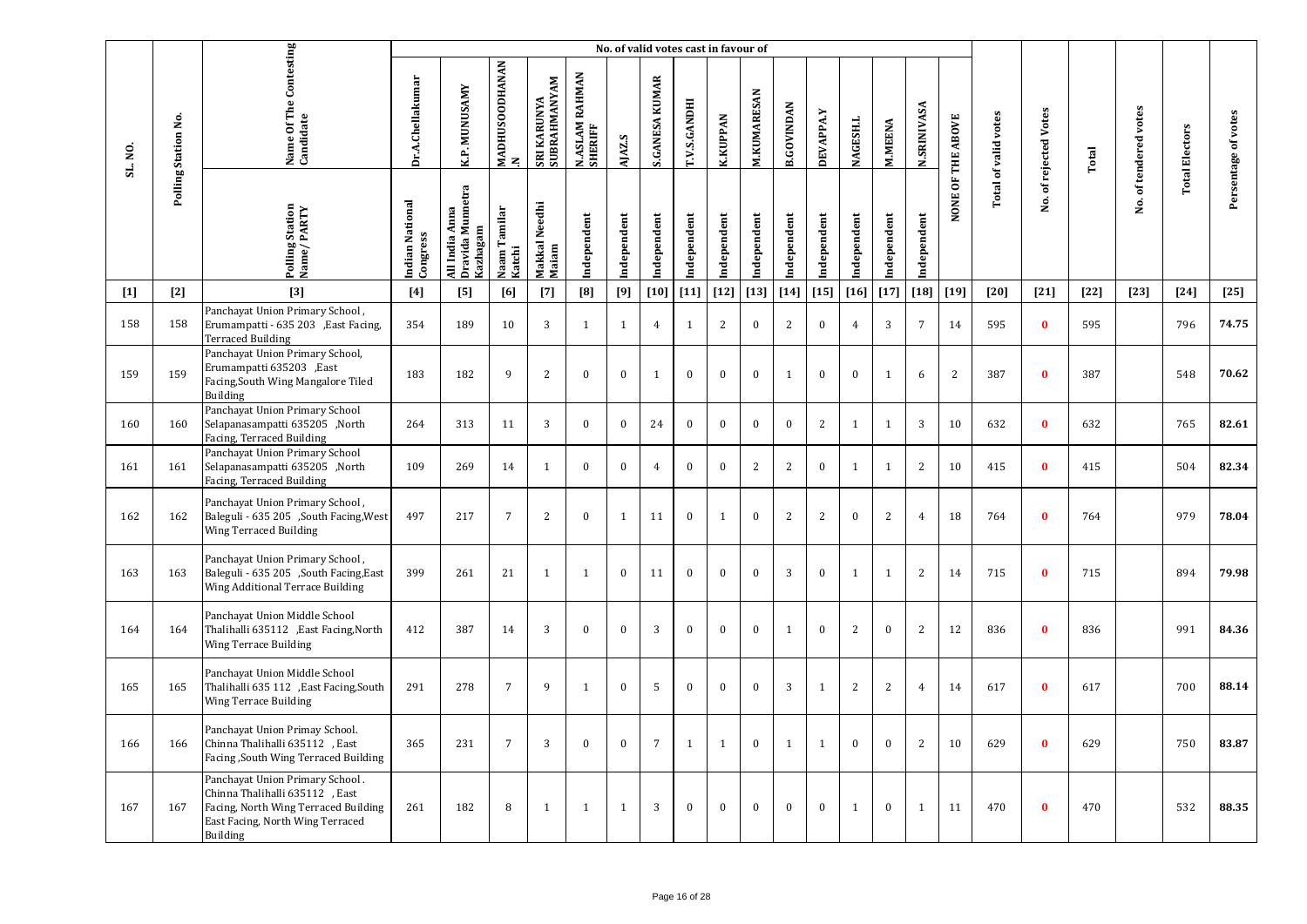|         |                     |                                                                                                           |                             |                                                  |                                       |                             |                           | No. of valid votes cast in favour of |                       |                     |                 |                    |                   |                  |                 |                |                    |                   |                             |                       |        |                       |                       |                     |
|---------|---------------------|-----------------------------------------------------------------------------------------------------------|-----------------------------|--------------------------------------------------|---------------------------------------|-----------------------------|---------------------------|--------------------------------------|-----------------------|---------------------|-----------------|--------------------|-------------------|------------------|-----------------|----------------|--------------------|-------------------|-----------------------------|-----------------------|--------|-----------------------|-----------------------|---------------------|
| SL. NO. | Polling Station No. | Name Of The Contesting<br>Candidate                                                                       | Dr.A.Chellakumar            | K.P. MUNUSAMY                                    | <b>MADHUSOODHANAN</b><br>$\mathbf{z}$ | SRI KARUNYA<br>SUBRAHMANYAM | N.ASLAM RAHMAN<br>SHERIFF | AJAZ.S                               | <b>S.GANESA KUMAR</b> | <b>T.V.S.GANDHI</b> | <b>K.KUPPAN</b> | <b>M.KUMARESAN</b> | <b>B.GOVINDAN</b> | <b>DEVAPPA.Y</b> | <b>NAGESH.L</b> | <b>M.MEENA</b> | <b>N.SRINIVASA</b> | NONE OF THE ABOVE | <b>Total of valid votes</b> | No. of rejected Votes | Total  | No. of tendered votes | <b>Total Electors</b> | Persentage of votes |
|         |                     | Polling Station<br>Name / PARTY                                                                           | Indian National<br>Congress | Dravida Mumetra<br>Kazhagam<br>Anna<br>All India | Naam Tamilar<br>Katchi                | Makkal Needhi<br>Maiam      | Independent               | Independent                          | Independent           | Independent         | Independent     | Independent        | Independent       | Independent      | Independent     | Independent    | Independent        |                   |                             |                       |        |                       |                       |                     |
| $[1]$   | $[2]$               | $[3]$                                                                                                     | [4]                         | [5]                                              | [6]                                   | $[7]$                       | [8]                       | [9]                                  | [10]                  | $[11]$              | $[12]$          | $[13]$             | $[14]$            | $[15]$           | $[16]$          | $[17]$         | $[18]$             | $[19]$            | [20]                        | $[21]$                | $[22]$ | $[23]$                | $[24]$                | $[25]$              |
| 168     | 168                 | Panchayat Union Middle School<br>Penneswaramadam- 635112, East<br>Facing, South Wing Tiled Building       | 285                         | 352                                              | 24                                    | 2                           | $\mathbf{0}$              | $\bf{0}$                             | 5                     | $\bf{0}$            | $\bf{0}$        | $\bf{0}$           | 1                 | $\bf{0}$         | $\bf{0}$        | $\bf{0}$       | 2                  | 13                | 684                         | $\bf{0}$              | 684    |                       | 842                   | 81.24               |
| 169     | 169                 | Panchayat Union Middle School<br>Penneswaramadam- 635112, East<br>Facing, North Wing Tiled Building       | 286                         | 243                                              | 14                                    | 3                           | $\bf{0}$                  | $\bf{0}$                             | 11                    | $\mathbf{0}$        | $\bf{0}$        | $\bf{0}$           | $\bf{0}$          | $\bf{0}$         | 1               | $\bf{0}$       | $\overline{4}$     | 6                 | 568                         | $\bf{0}$              | 568    |                       | 675                   | 84.15               |
| 170     | 170                 | Panchayat Union Middle School<br>North, Penneswaramadam - 635 112<br>Facing, East Wing Terrace Building   | 254                         | 361                                              | 15                                    | 3                           | $\mathbf{0}$              | $\bf{0}$                             | 2                     | 1                   | $\bf{0}$        | $\bf{0}$           | $\bf{0}$          | 1                | $\bf{0}$        | $\mathbf{1}$   | 8                  | 15                | 661                         | $\bf{0}$              | 661    |                       | 790                   | 83.67               |
| 171     | 171                 | Panchayat Union Middle School,<br>Marichettihalli - 635 205 ,South<br>Facing, West Wing Terraced Building | 565                         | 149                                              | 25                                    | 7                           | 1                         | $\bf{0}$                             | 15                    | $\mathbf{0}$        | 1               | $\bf{0}$           | $\bf{0}$          | $\mathbf{1}$     | 2               | $\mathbf{1}$   | 10                 | 23                | 800                         | $\bf{0}$              | 800    |                       | 962                   | 83.16               |
| 172     | 172                 | Panchayat Union Middle School,<br>Marichettihalli - 635 205 , West<br>Facing, Terraced Building           | 296                         | 258                                              | 19                                    | $\overline{4}$              | $\mathbf{0}$              | 2                                    | 28                    | $\bf{0}$            | $\mathbf{1}$    | $\bf{0}$           | $\bf{0}$          | 1                | 2               | $\mathbf{0}$   | 11                 | 19                | 641                         | $\bf{0}$              | 641    |                       | 760                   | 84.34               |
| 173     | 173                 | Panchayat Union Primary School,<br>Nedungal - 635 112 , East<br>Facing, South Wing Terrace Building       | 469                         | 407                                              | 31                                    | 6                           | -1                        | $\bf{0}$                             | $\overline{4}$        | $\bf{0}$            | $\bf{0}$        | $\bf{0}$           | $\overline{c}$    | $\bf{0}$         | $\bf{0}$        | 2              | 8                  | 15                | 945                         | $\bf{0}$              | 945    |                       | 1211                  | 78.03               |
| 174     | 174                 | Panchayat Union Primary School,<br>Nedungal - 635 112 , East<br>Facing, North Wing Terraced Building      | 350                         | 289                                              | 15                                    | 6                           | $\mathbf{0}$              | $\mathbf{0}$                         | 6                     | $\mathbf{0}$        | $\mathbf{0}$    | $\mathbf{0}$       | $\mathbf{0}$      | $\mathbf{0}$     | $\mathbf{0}$    | $\mathbf{0}$   | 2                  | 9                 | 677                         | $\bf{0}$              | 677    |                       | 845                   | 80.12               |
| 175     | 175                 | Panchayat Union Primary School,<br>Nedungal 635112 , West Facing,<br><b>Terrace Building</b>              | 311                         | 268                                              | 24                                    | 4                           | $\mathbf{0}$              | $\bf{0}$                             | $\mathbf{0}$          | $\bf{0}$            | $\bf{0}$        | 1                  | $\bf{0}$          | 1                | $\bf{0}$        | 1              | $\overline{4}$     | 14                | 628                         | $\bf{0}$              | 628    |                       | 761                   | 82.52               |
| 176     | 176                 | Panchayat Union Primary School,<br>N.Mottur - 635112 ,South Facing, East<br>Wing Terraced Building        | 255                         | 147                                              | 9                                     | $\overline{4}$              | $\mathbf{0}$              | $\mathbf{1}$                         | $\mathbf{0}$          | $\mathbf{0}$        | $\bf{0}$        | $\bf{0}$           | $\mathbf{1}$      | $\bf{0}$         | $\bf{0}$        | $\bf{0}$       | $\bf{0}$           | 3                 | 420                         | $\bf{0}$              | 420    |                       | 545                   | 77.06               |
| 177     | 177                 | Panchayat Union Primary School<br>Avathavadi- 635 204 , East Facing,<br>Terraced Building North Wing      | 319                         | 251                                              | 6                                     | 5                           | $\mathbf{0}$              | 1                                    | 8                     | $\mathbf{0}$        | $\mathbf{0}$    | $\bf{0}$           | 1                 | $\bf{0}$         | $\mathbf{0}$    | 1              | 2                  | 13                | 607                         | $\bf{0}$              | 607    |                       | 779                   | 77.92               |
| 178     | 178                 | Panchayat Union Primary School<br>Avathavadi- 635 204 , East<br>Facing, South Wing Terraced Building      | 249                         | 208                                              | 15                                    | 8                           | $\mathbf{0}$              | $\mathbf{0}$                         | 3                     | $\mathbf{0}$        | $\bf{0}$        | 1                  | 2                 | $\bf{0}$         | 1               | 6              | 2                  | 5                 | 500                         | $\bf{0}$              | 500    |                       | 645                   | 77.52               |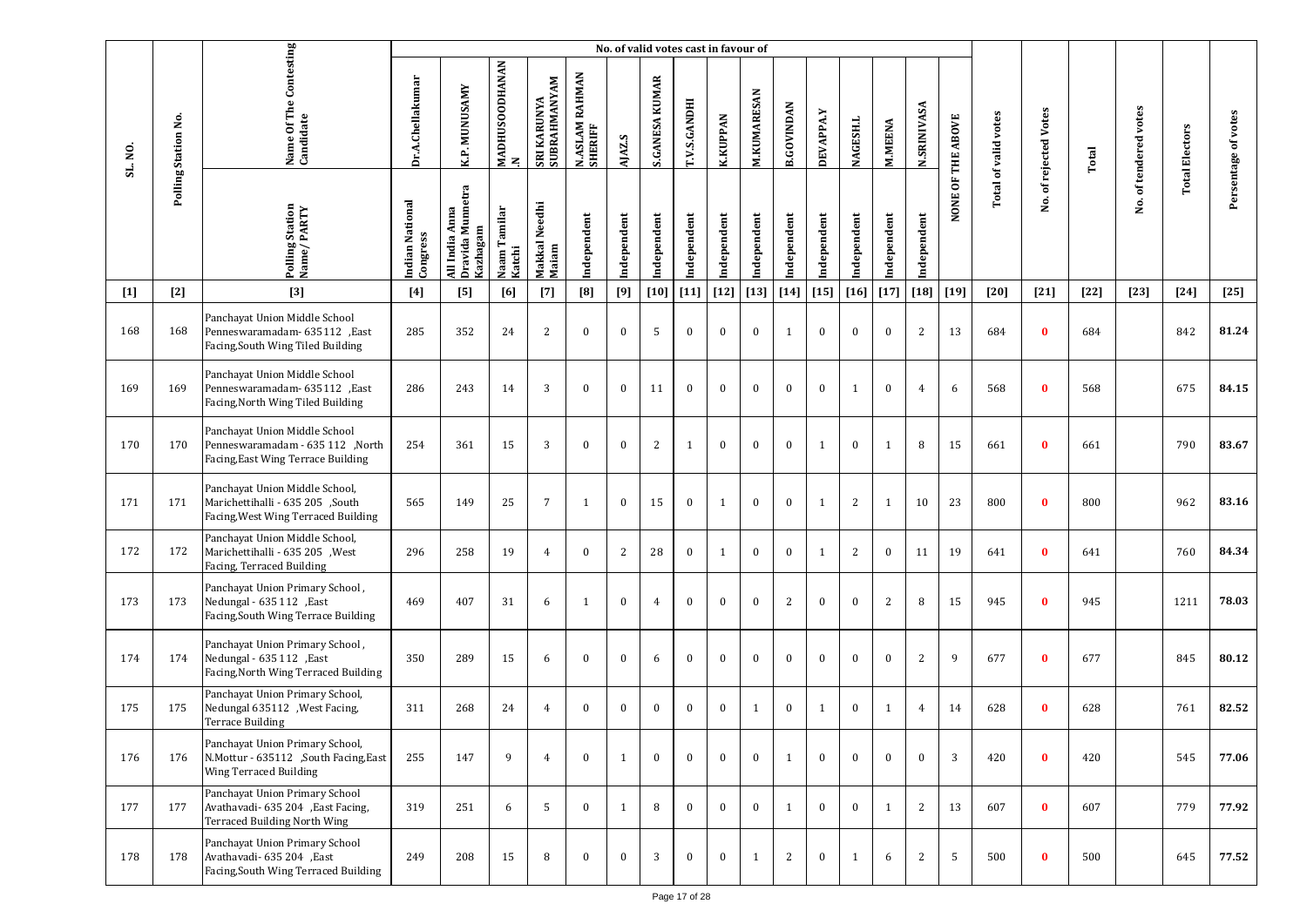|         |                     |                                                                                                              |                             |                                                |                                |                             |                                       |              | No. of valid votes cast in favour of |                |                 |                    |                   |              |                 |                |                    |                   |                             |                   |        |                       |                       |                     |
|---------|---------------------|--------------------------------------------------------------------------------------------------------------|-----------------------------|------------------------------------------------|--------------------------------|-----------------------------|---------------------------------------|--------------|--------------------------------------|----------------|-----------------|--------------------|-------------------|--------------|-----------------|----------------|--------------------|-------------------|-----------------------------|-------------------|--------|-----------------------|-----------------------|---------------------|
| SL. NO. | Polling Station No. | Name Of The Contesting<br>Candidate                                                                          | Dr.A.Chellakumar            | K.P. MUNUSAMY                                  | MADHUSOODHANAN<br>$\mathbf{z}$ | SRI KARUNYA<br>SUBRAHMANYAM | <b>RAHMAN</b><br>N.ASLAM I<br>SHERIFF | AJAZ.S       | <b>S.GANESA KUMAR</b>                | T.V.S.GANDHI   | <b>K.KUPPAN</b> | <b>M.KUMARESAN</b> | <b>B.GOVINDAN</b> | DEVAPPA.Y    | <b>NAGESH.L</b> | <b>M.MEENA</b> | <b>N.SRINIVASA</b> | NONE OF THE ABOVE | <b>Total of valid votes</b> | of rejected Votes | Total  | No. of tendered votes | <b>Total Electors</b> | Persentage of votes |
|         |                     | Polling Station<br>Name/PARTY                                                                                | Indian National<br>Congress | Dravida Munnetra<br>All India Anna<br>Kazhagam | Naam Tamilar<br>Katchi         | Makkal Needhi<br>Maiam      | Independent                           | Independent  | Independent                          | Independent    | Independent     | Independent        | Independent       | Independent  | Independent     | Independent    | Independent        |                   |                             | Νo.               |        |                       |                       |                     |
| $[1]$   | $[2]$               | $[3]$                                                                                                        | $[4]$                       | [5]                                            | [6]                            | $[7]$                       | [8]                                   | [9]          | $[10]$                               | $[11]$         | $[12]$          | $[13]$             | $[14]$            | $[15]$       | $[16]$          | $[17]$         | $\left[18\right]$  | $[19]$            | $[20]$                      | $[21]$            | $[22]$ | $[23]$                | $[24]$                | $[25]$              |
| 179     | 179                 | Panchayat Union Primary School<br>Avathuvadi 635112 ,South Facing,<br>Terraced Building, East Wing           | 464                         | 418                                            | 19                             | 2                           | $\bf{0}$                              | $\bf{0}$     | 24                                   | 1              | $\bf{0}$        | $\bf{0}$           | 6                 | $\bf{0}$     | 1               | $\mathbf{1}$   | 1                  | 16                | 953                         | $\bf{0}$          | 953    |                       | 1122                  | 84.94               |
| 180     | 180                 | Panchayat Union Primary School,<br>Thattarahalli - 635 123 , South Facing,<br>Tiled Building West wing       | 407                         | 153                                            | 57                             | $7\overline{ }$             | $\mathbf{0}$                          | $\mathbf{0}$ | 3                                    | 1              | $\bf{0}$        | 1                  | $\mathbf{0}$      | $\mathbf{0}$ | $\mathbf{0}$    | $\mathbf{1}$   | $\overline{4}$     | 10                | 644                         | $\bf{0}$          | 644    |                       | 790                   | 81.52               |
| 181     | 181                 | Panchayat Union Primary School,<br>Thattarahalli - 635 123 ,North<br>Facing, East Wing Tiled Building        | 286                         | 186                                            | 36                             | 10                          | $\mathbf{0}$                          | $\mathbf{0}$ | $\mathbf{1}$                         | $\bf{0}$       | $\mathbf{0}$    | $\bf{0}$           | $\bf{0}$          | 1            | $\Omega$        | $\mathbf{0}$   | 2                  | 10                | 532                         | $\bf{0}$          | 532    |                       | 654                   | 81.35               |
| 182     | 182                 | Panchayat Union Primary School,<br>Ottapatti - 635 112 ,North Facing,East<br>Wing Terraced Building          | 354                         | 253                                            | 17                             | $7\overline{ }$             | $\mathbf{0}$                          | $\mathbf{0}$ | $\mathbf{1}$                         | $\bf{0}$       | $\bf{0}$        | $\mathbf{1}$       | $\bf{0}$          | 1            | $\mathbf{0}$    | $\mathbf{0}$   | 1                  | 14                | 649                         | $\mathbf{0}$      | 649    |                       | 811                   | 80.02               |
| 183     | 183                 | Panchayat Union Primary School,<br>Sobanoor - 635 112 , West<br>Facing, North Wing Terraced Building         | 361                         | 234                                            | 6                              | 8                           | $\mathbf{0}$                          | $\mathbf{1}$ | 6                                    | $\mathbf{0}$   | $\mathbf{0}$    | $\mathbf{1}$       | $\mathbf{0}$      | $\mathbf{0}$ | $\mathbf{1}$    | $\mathbf{0}$   | 9                  | 10                | 637                         | $\bf{0}$          | 637    |                       | 824                   | 77.31               |
| 184     | 184                 | Panchayat Union Middle School -<br>Anakodi 635206 ,South Facing, East<br>Wing Terraced Building              | 352                         | 352                                            | 33                             | 6                           | $\mathbf{0}$                          | $\mathbf{1}$ | 5                                    | 1              | 3               | $\mathbf{1}$       | 3                 | 1            | $\mathbf{0}$    | 3              | 6                  | 8                 | 775                         | $\bf{0}$          | 775    |                       | 1078                  | 71.89               |
| 185     | 185                 | Panchayat Union Middle School<br>Punganur- 635 206 ,South Facing,<br><b>Terraced Building</b>                | 317                         | 358                                            | 6                              | 1                           | $\mathbf{0}$                          | $\mathbf{0}$ | 5                                    | 1              | $\mathbf{1}$    | 1                  | 2                 | $\bf{0}$     | 3               | 5              | 3                  | 16                | 719                         | $\bf{0}$          | 719    |                       | 842                   | 85.39               |
| 186     | 186                 | Panchayat Union Middle School,<br>Mahadevakollahalli - 635 206 ,East<br>Facing, Additional Terraced Building | 433                         | 453                                            | 28                             | 8                           | $\bf{0}$                              | $\bf{0}$     | $\mathbf{1}$                         | $\bf{0}$       | $\mathbf{1}$    | $\mathbf{1}$       | 14                | $\mathbf{2}$ | 2               | 4              | 2                  | 11                | 960                         | $\bf{0}$          | 960    |                       | 1163                  | 82.55               |
| 187     | 187                 | Panchayat Union Middle School,<br>Mahadevakollahalli - 635 206 ,East<br>Facing, Terraced Building            | 244                         | 256                                            | $10\,$                         |                             | $\mathbf{0}$                          |              |                                      |                | $\mathbf{0}$    |                    | 3                 | 3            | $\bf{0}$        |                |                    | 12                | 545                         |                   | 545    |                       | 624                   | 87.34               |
| 188     | 188                 | Panchayat Union Primary School,<br>Mangalahalli 635206 ,East<br>Facing, South Wing Terraced Building         | 433                         | 347                                            | 17                             | 5                           | $\mathbf{1}$                          | 2            | 2                                    | $\overline{2}$ | $\bf{0}$        | 2                  | $\overline{4}$    | 1            | $\mathbf{0}$    | $\mathbf{2}$   | $\bf{0}$           | $7\overline{ }$   | 825                         | $\bf{0}$          | 825    |                       | 967                   | 85.32               |
| 189     | 189                 | Panchayat Union Primary School,<br>Vedarthattakkal - 635 206 ,North<br>Facing, West Wing Terraced Building   | 467                         | 312                                            | 15                             | 6                           | $\mathbf{0}$                          | $\bf{0}$     | $\mathbf{1}$                         | $\bf{0}$       | $\bf{0}$        | $\bf{0}$           | $\mathbf{1}$      | $\bf{0}$     | $\mathbf{0}$    | $\mathbf{0}$   | 2                  | 12                | 816                         | $\bf{0}$          | 816    |                       | 1022                  | 79.84               |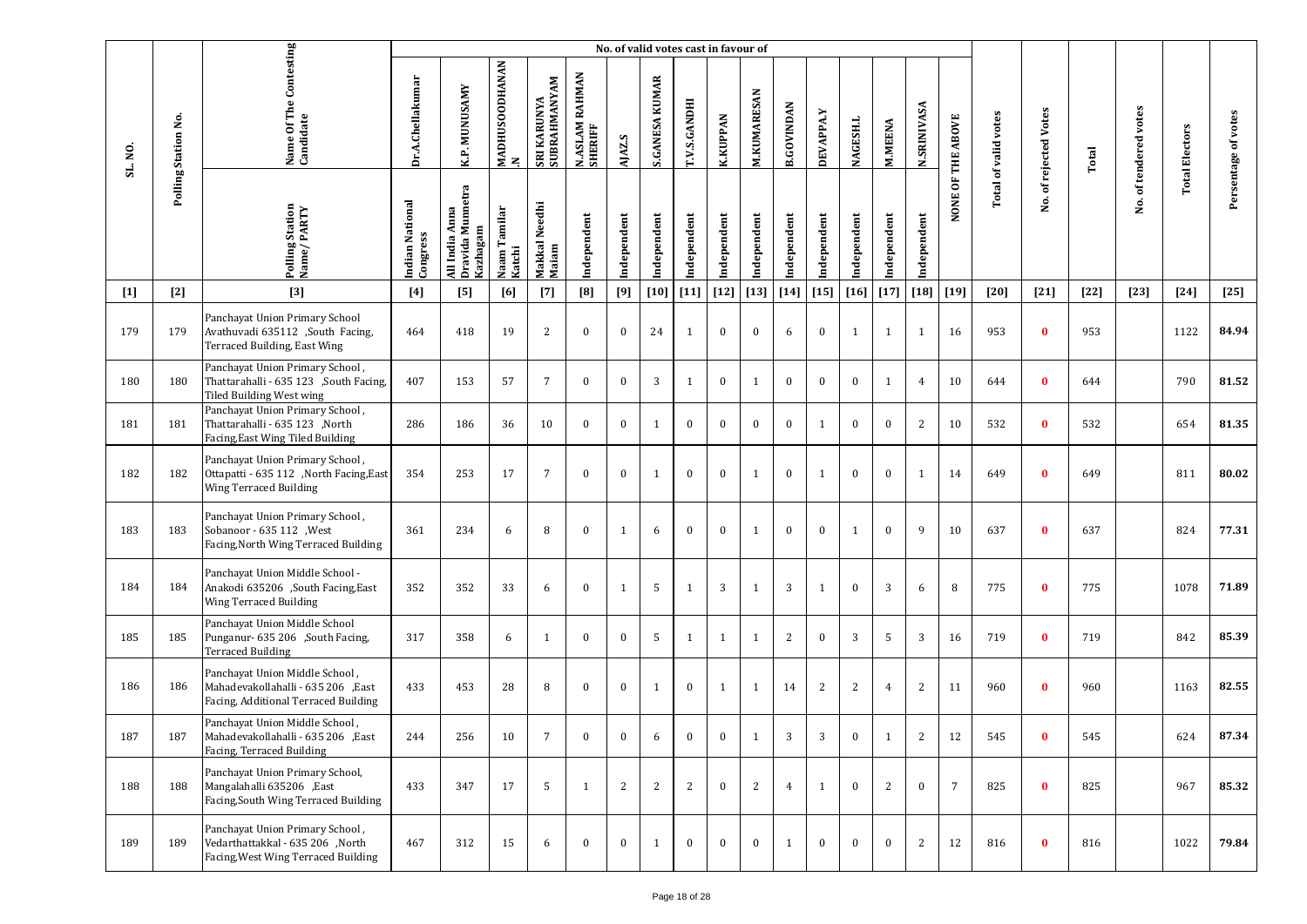|         |                     |                                                                                                             |                             |                                                |                                       |                                    |                           | No. of valid votes cast in favour of |                       |              |                 |                    |                   |                  |                 |                |                    |                   |                             |                       |        |                       |                       |                     |
|---------|---------------------|-------------------------------------------------------------------------------------------------------------|-----------------------------|------------------------------------------------|---------------------------------------|------------------------------------|---------------------------|--------------------------------------|-----------------------|--------------|-----------------|--------------------|-------------------|------------------|-----------------|----------------|--------------------|-------------------|-----------------------------|-----------------------|--------|-----------------------|-----------------------|---------------------|
| SL. NO. | Polling Station No. | Name Of The Contesting<br>Candidate                                                                         | Dr.A.Chellakumar            | K.P. MUNUSAMY                                  | <b>MADHUSOODHANAN</b><br>$\mathbf{z}$ | SUBRAHMANYAM<br><b>SRI KARUNYA</b> | N.ASLAM RAHMAN<br>SHERIFF | AJAZ.S                               | <b>S.GANESA KUMAR</b> | T.V.S.GANDHI | <b>K.KUPPAN</b> | <b>M.KUMARESAN</b> | <b>B.GOVINDAN</b> | <b>DEVAPPA.Y</b> | <b>NAGESH.L</b> | <b>M.MEENA</b> | <b>N.SRINIVASA</b> | NONE OF THE ABOVE | <b>Total of valid votes</b> | No. of rejected Votes | Total  | No. of tendered votes | <b>Total Electors</b> | Persentage of votes |
|         |                     | Polling Station<br>Name/PARTY                                                                               | Indian National<br>Congress | All India Anna<br>Dravida Munnetra<br>Kazhagam | Naam Tamilar<br>Katchi                | Makkal Needhi<br>Maiam             | Independent               | Independent                          | ndependent            | Independent  | Independent     | Independent        | Independent       | Independent      | Independent     | Independent    | Independent        |                   |                             |                       |        |                       |                       |                     |
| $[1]$   | $[2]$               | $[3]$                                                                                                       | [4]                         | [5]                                            | [6]                                   | $[7]$                              | [8]                       | [9]                                  | $[10]$                | $[11]$       | $[12]$          | $[13]$             | $[14]$            | $[15]$           | $[16]$          | $[17]$         | $[18]$             | $[19]$            | [20]                        | $[21]$                | $[22]$ | $[23]$                | $[24]$                | $[25]$              |
| 190     | 190                 | Panchayat Union Primary School,<br>Vellaiparaiyur - 635 206, ,South<br>Facing, West Wing Terraced Building, | 284                         | 168                                            | 15                                    | $\mathbf{0}$                       | $\Omega$                  | $\mathbf{0}$                         | 2                     | $\mathbf{0}$ | $\mathbf{0}$    | $\mathbf{0}$       | 2                 | $\mathbf{1}$     | 1               | $\mathbf{0}$   | $\overline{4}$     | 10                | 487                         | $\bf{0}$              | 487    |                       | 558                   | 87.28               |
| 191     | 191                 | Panchayat Union Middle School<br>Gangavaram 635206 , West<br>Facing, South Wing Terraced Building           | 277                         | 215                                            | 18                                    | 5                                  | $\bf{0}$                  | $\bf{0}$                             | $\overline{4}$        | $\bf{0}$     | $\sqrt{3}$      | $\bf{0}$           | $\,1\,$           | $\bf{0}$         | $\mathbf{1}$    | $\bf{0}$       | $\bf{0}$           | 5                 | 529                         | $\bf{0}$              | 529    |                       | 634                   | 83.44               |
| 192     | 192                 | Panchayat Union Middle School,<br>Gangavaram - 635206 ,South<br>Facing, West Wing Terraced Building         | 299                         | 167                                            | 15                                    | $\mathbf{1}$                       | $\bf{0}$                  | $\mathbf{1}$                         | 3                     | 2            | $\bf{0}$        | 2                  | $\mathbf{1}$      | 1                | $\mathbf{1}$    | $\bf{0}$       | $\overline{4}$     | $\overline{3}$    | 500                         | $\bf{0}$              | 500    |                       | 570                   | 87.72               |
| 193     | 193                 | Panchayat Union Primary School<br>Pattagapatti - 635 206 ,North<br>Facing, West Wing Terraced Building      | 338                         | 447                                            | 17                                    | 12                                 | $\overline{1}$            | $\mathbf{0}$                         | $\overline{7}$        | $\mathbf{1}$ | $\mathbf{0}$    | 1                  | 5                 | $\mathbf{1}$     | 3               | 2              | 6                  | 29                | 870                         | $\mathbf{0}$          | 870    |                       | 1025                  | 84.88               |
| 194     | 194                 | Panchayat Union Primary School<br>Santhur - 635206 ,South Facing,East<br>Wing Tiled Building                | 435                         | 317                                            | 22                                    | 19                                 | $\bf{0}$                  | $\mathbf{1}$                         | 3                     | 2            | $\bf{0}$        | $\mathbf{1}$       | 2                 | $\mathbf{1}$     | 2               | 2              | 3                  | 11                | 821                         | $\bf{0}$              | 821    |                       | 1138                  | 72.14               |
| 195     | 195                 | Panchayat Union Primary School,<br>Santhur - 635 206 ,South Facing, West<br>Wing Mangalore Tiled Building   | 298                         | 398                                            | 24                                    | $\overline{4}$                     | $\mathbf{0}$              | $\mathbf{0}$                         | $\mathbf{1}$          | $\mathbf{0}$ | $\mathbf{1}$    | $\mathbf{0}$       | 3                 | $\mathbf{0}$     | 2               | $\mathbf{0}$   | 1                  | 12                | 744                         | $\mathbf{0}$          | 744    |                       | 927                   | 80.26               |
| 196     | 196                 | Panchayat Union Primary School,<br>Santhur - 635 206 , West Facing, South<br><b>Wing Terraced Building</b>  | 379                         | 330                                            | 19                                    | 6                                  | $\bf{0}$                  | $\bf{0}$                             | $\bf{0}$              | $\mathbf{1}$ | $\bf{0}$        | $\bf{0}$           | $\overline{2}$    | $\bf{0}$         | $\bf{0}$        | $\mathbf{1}$   | $\overline{4}$     | 9                 | 751                         | $\bf{0}$              | 751    |                       | 868                   | 86.52               |
| 197     | 197                 | Panchayat Union Primary School,<br>Veppalampatti - 635 206 ,North<br>Facing, West Wing Terraced Building    | 436                         | 288                                            | 15                                    | 6                                  | $\mathbf{0}$              | $\mathbf{1}$                         | 6                     | $\bf{0}$     | $\bf{0}$        | 2                  | $\mathbf{1}$      | 2                | $\mathbf{1}$    | $\mathbf{1}$   | 2                  | 13                | 774                         | $\bf{0}$              | 774    |                       | 982                   | 78.82               |
| 198     | 198                 | Panchayat Union Primary School,<br>Veppalampatti - 635 206 , West<br>Facing, South Wing Terraced Building   | 342                         | 270                                            | 14                                    | 5                                  | $\mathbf{1}$              | $\mathbf{1}$                         | 5                     | $\mathbf{0}$ | $\mathbf{0}$    | $\mathbf{0}$       | 1                 | $\mathbf{0}$     | $\mathbf{0}$    | $\overline{2}$ | $\mathbf{0}$       | 20                | 661                         | $\bf{0}$              | 661    |                       | 789                   | 83.78               |
| 199     | 199                 | Panchayat Union Primary School,<br>Thoppadikuppam - 635 206 , West<br>Facing, Terraced Building             | 441                         | 374                                            | 16                                    | 5                                  | $\mathbf{1}$              | $\mathbf{0}$                         | $\overline{7}$        | 1            | $\overline{2}$  | $\mathbf{0}$       | $\overline{4}$    | $\bf{0}$         | $\mathbf{1}$    | 2              | 13                 | 19                | 886                         | $\mathbf{0}$          | 886    |                       | 1134                  | 78.13               |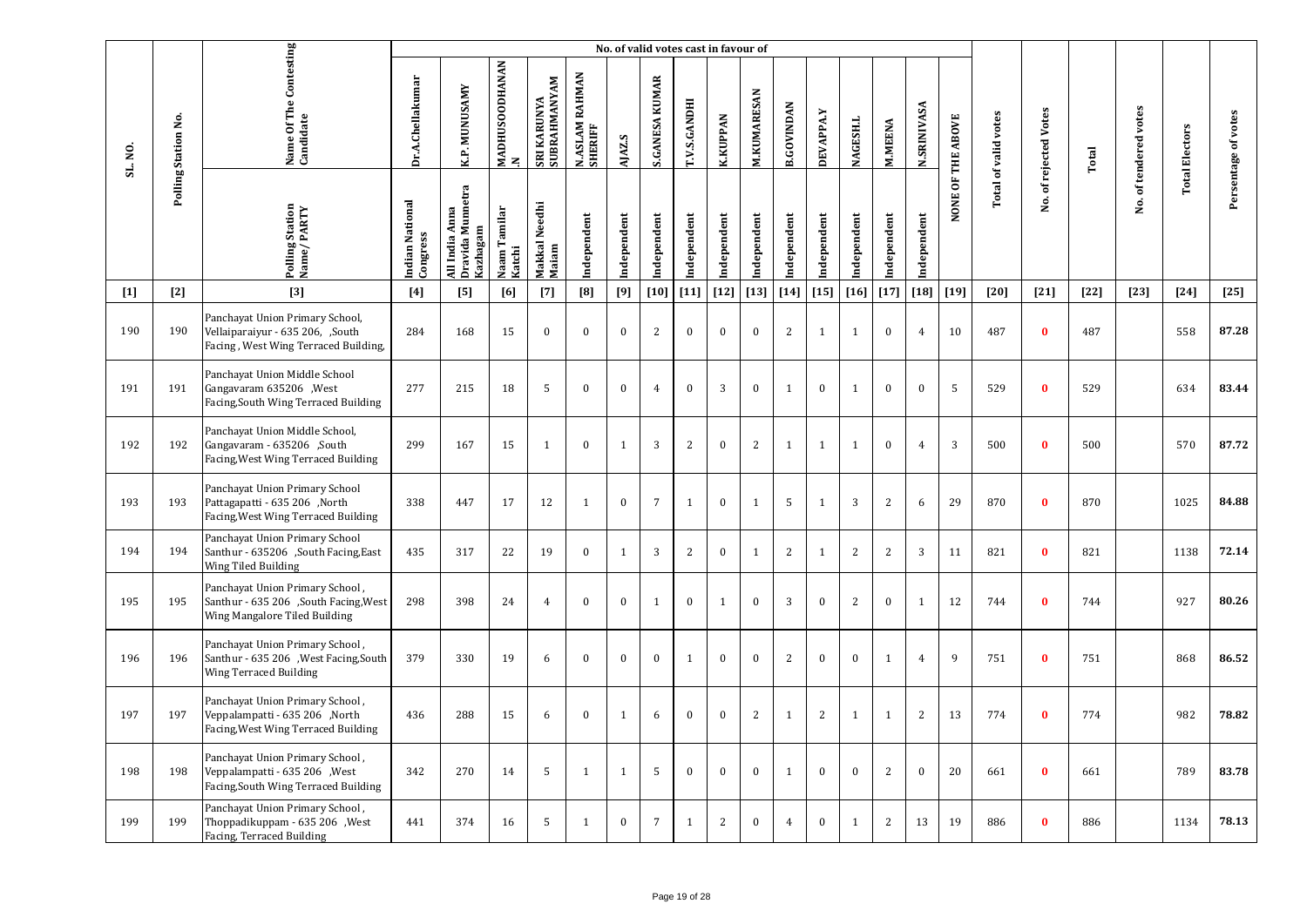|         |                     |                                                                                                              |                             |                                                   |                                |                             |                           |              | No. of valid votes cast in favour of |                     |                 |                    |                   |              |                 |                |                    |                   |                             |                       |        |                       |                       |                     |
|---------|---------------------|--------------------------------------------------------------------------------------------------------------|-----------------------------|---------------------------------------------------|--------------------------------|-----------------------------|---------------------------|--------------|--------------------------------------|---------------------|-----------------|--------------------|-------------------|--------------|-----------------|----------------|--------------------|-------------------|-----------------------------|-----------------------|--------|-----------------------|-----------------------|---------------------|
| SL. NO. | Polling Station No. | Name Of The Contesting<br>Candidate                                                                          | Dr.A.Chellakumar            | K.P. MUNUSAMY                                     | MADHUSOODHANAN<br>$\mathbf{z}$ | SRI KARUNYA<br>SUBRAHMANYAM | N.ASLAM RAHMAN<br>SHERIFF | AJAZ.S       | <b>S.GANESA KUMAR</b>                | <b>T.V.S.GANDHI</b> | <b>K.KUPPAN</b> | <b>M.KUMARESAN</b> | <b>B.GOVINDAN</b> | DEVAPPA.Y    | <b>NAGESH.L</b> | <b>M.MEENA</b> | <b>N.SRINIVASA</b> | NONE OF THE ABOVE | <b>Total of valid votes</b> | No. of rejected Votes | Total  | No. of tendered votes | <b>Total Electors</b> | Persentage of votes |
|         |                     | Polling Station<br>Name/PARTY                                                                                | Indian National<br>Congress | Dravida Munnetra<br>Anna<br>Kazhagam<br>All India | Naam Tamilar<br>Katchi         | Makkal Needhi<br>Maiam      | Independent               | Independent  | Independent                          | Independent         | Independent     | Independent        | Independent       | Independent  | Independent     | ndependent     | Independent        |                   |                             |                       |        |                       |                       |                     |
| $[1]$   | $[2]$               | $[3]$                                                                                                        | $[4]$                       | [5]                                               | [6]                            | $[7]$                       | [8]                       | [9]          | $[10]$                               | $[11]$              | $[12]$          | $[13]$             | $[14]$            | $[15]$       | $[16]$          | $[17]$         | $\left[18\right]$  | $[19]$            | [20]                        | $[21]$                | $[22]$ | $[23]$                | $[24]$                | $[25]$              |
| 200     | 200                 | Panchayat Union Middle School,<br>Nallapanaiyakanur 635206 ,East<br>Facing, South Wing Terraced Building     | 332                         | 284                                               | 20                             | 15                          | $\bf{0}$                  | $\bf{0}$     | $\mathbf{1}$                         | $\bf{0}$            | $\bf{0}$        | $\bf{0}$           | $\mathbf{0}$      | 2            | $\bf{0}$        | $\mathbf{0}$   | $\mathbf{0}$       | 6                 | 660                         | $\bf{0}$              | 660    |                       | 822                   | 80.29               |
| 201     | 201                 | Panchayat Union Primary School,<br>Valasaigoundanoor - 635 206 ,South<br>Facing, West Wing Terraced Building | 315                         | 302                                               | 26                             | 2                           | $\mathbf{1}$              | $\mathbf{0}$ | 25                                   | $\bf{0}$            | $\bf{0}$        | $\bf{0}$           | 3                 | $\bf{0}$     | 1               | 2              | 3                  | 13                | 693                         | $\bf{0}$              | 693    |                       | 820                   | 84.51               |
| 202     | 202                 | Panchayat Union Primary School,<br>K.Mottur 635 206 ,North Facing,<br><b>Terraced Building</b>               | 292                         | 239                                               | 11                             | 3                           | $\mathbf{0}$              | $\mathbf{1}$ | 14                                   | $\bf{0}$            | $\bf{0}$        | 3                  | 1                 | 1            | $\mathbf{0}$    | 2              | 3                  | 9                 | 579                         | $\bf{0}$              | 579    |                       | 703                   | 82.36               |
| 203     | 203                 | Panchayat Union Primary School,<br>K.Mottur 635 206 ,North Facing,East<br>Wing Terraced Building             | 274                         | 366                                               | 16                             | 12                          | $\bf{0}$                  | $\mathbf{0}$ | 15                                   | $\bf{0}$            | $\bf{0}$        | 1                  | 2                 | $\mathbf{1}$ | $\mathbf{1}$    | $\overline{2}$ | $\overline{c}$     | 8                 | 700                         | $\bf{0}$              | 700    |                       | 807                   | 86.74               |
| 204     | 204                 | Panchayat Union Middle School,<br>Kullampatti - 635 203 ,North<br>Facing, West Wing Terraced Building        | 297                         | 318                                               | 18                             | $\overline{4}$              | $\mathbf{0}$              | $\mathbf{0}$ | 18                                   | $\bf{0}$            | 1               | $\mathbf{1}$       | $\overline{3}$    | $\bf{0}$     | 3               | 3              | $\overline{c}$     | 19                | 687                         | $\mathbf{0}$          | 687    |                       | 863                   | 79.61               |
| 205     | 205                 | Panchayat Union Middle School,<br>Kullampatti -635 203 ,North<br>Facing, East Wing Terraced Building         | 259                         | 256                                               | 20                             | $\mathbf{1}$                | 1                         | $\bf{0}$     | 11                                   | 1                   | $\bf{0}$        | 1                  | $\overline{4}$    | 3            | 3               | 3              | 5                  | 7                 | 575                         | $\bf{0}$              | 575    |                       | 713                   | 80.65               |
| 206     | 206                 | Panchayat Union Primary School,<br>K.Pudur - 635 203 ,South Facing,<br>West Wing Terraced Building           | 186                         | 270                                               | 6                              | $\mathbf{1}$                | $\mathbf{0}$              | $\mathbf{0}$ | $7\overline{ }$                      | $\bf{0}$            | $\mathbf{1}$    | $\bf{0}$           | $\overline{3}$    | $\bf{0}$     | 1               | $\bf{0}$       | 2                  | $\overline{3}$    | 480                         | $\bf{0}$              | 480    |                       | 585                   | 82.05               |
| 207     | 207                 | Panchayat Union Primary School,<br>Santhampatti 635203 ,South<br>Facing, West Wing Terraced Building         | 406                         | 386                                               | 24                             | $\bf{0}$                    | $\bf{0}$                  | $\mathbf{1}$ | 11                                   | 2                   | 1               | 2                  | $\overline{c}$    | $\mathbf{1}$ | $\mathbf{0}$    | 3              | $\overline{2}$     | 9                 | 850                         | $\mathbf{0}$          | 850    |                       | 1040                  | 81.73               |
| 208     | 208                 | Panchayat Union Primary School,<br>Kodiyur - 635 203 , North Facing,<br><b>Tiled Building</b>                | 251                         | 233                                               | 6                              | 3                           | $\bf{0}$                  | $\bf{0}$     | 6                                    | $\bf{0}$            | $\bf{0}$        | $\bf{0}$           | $\mathbf{1}$      | 1            | $\mathbf{1}$    | 2              | 1                  | 15                | 520                         | $\bf{0}$              | 520    |                       | 650                   | 80.00               |
| 209     | 209                 | Panchayat Union Primary School,<br>Moongampatti - 635 203 ,North<br>Facing, West Wing Terraced Building      | 344                         | 399                                               | 19                             | 5                           | 2                         | $\mathbf{0}$ | -5                                   | $\mathbf{1}$        | $\mathbf{0}$    | $\bf{0}$           | 1                 | 1            | $\mathbf{1}$    | $\mathbf{1}$   | 3                  | 9                 | 791                         | $\bf{0}$              | 791    |                       | 983                   | 80.47               |
| 210     | 210                 | Panchayat Union Primary School,<br>Mindigiri - 635 203 , North Facing,<br>West Wing Terraced Building        | 445                         | 197                                               | 18                             | 5                           | $\bf{0}$                  | $\mathbf{0}$ | 10                                   | $\mathbf{0}$        | $\mathbf{0}$    | $\bf{0}$           | 3                 | $\bf{0}$     | $\bf{0}$        | $\bf{0}$       | 5                  | 6                 | 689                         | $\bf{0}$              | 689    |                       | 881                   | 78.21               |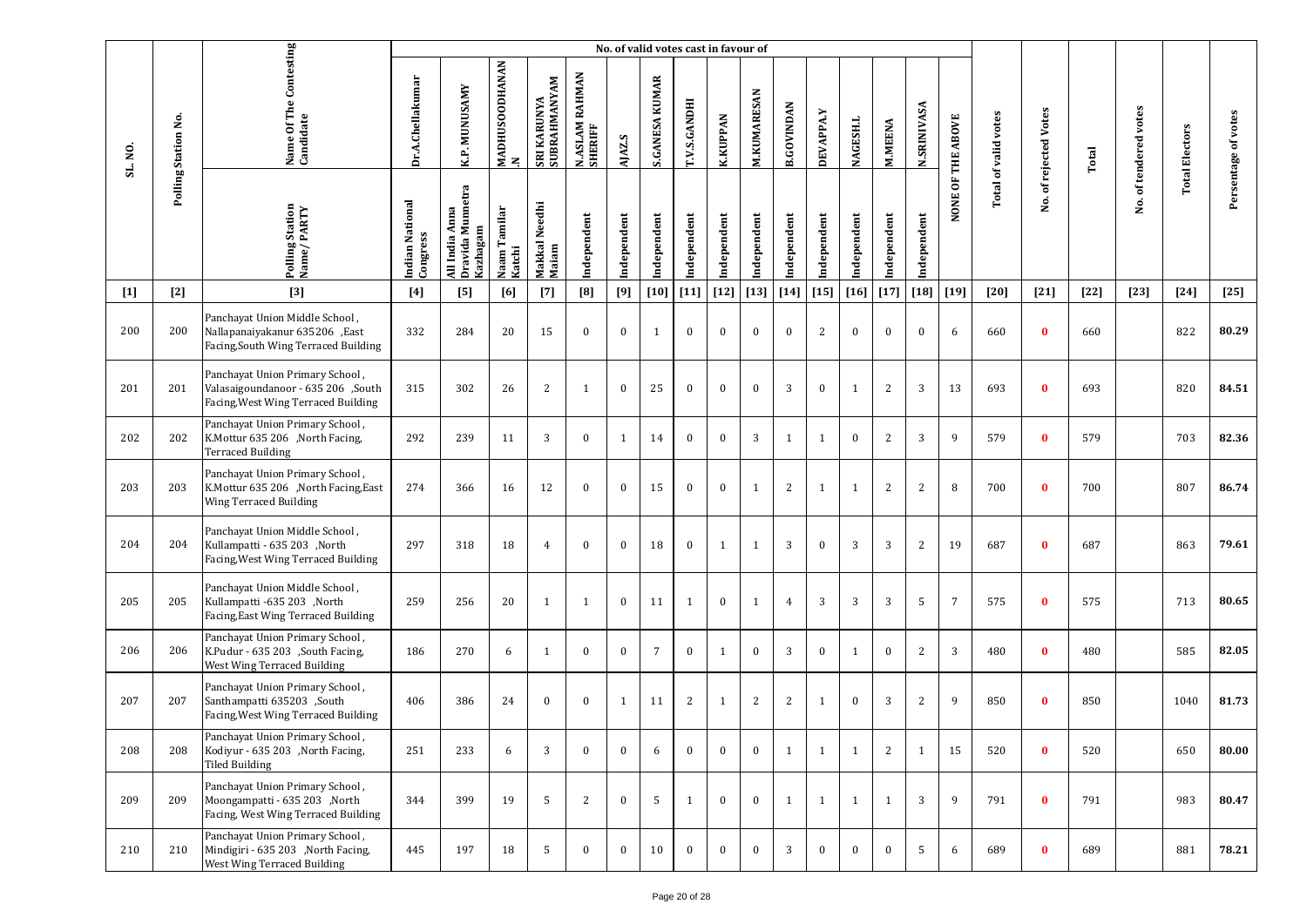|         |                     |                                                                                                                               |                             |                                                |                                       |                             |                                       | No. of valid votes cast in favour of |                       |              |                 |              |                   |                  |                 |                |                    |                   |                             |                   |        |                       |                       |                     |
|---------|---------------------|-------------------------------------------------------------------------------------------------------------------------------|-----------------------------|------------------------------------------------|---------------------------------------|-----------------------------|---------------------------------------|--------------------------------------|-----------------------|--------------|-----------------|--------------|-------------------|------------------|-----------------|----------------|--------------------|-------------------|-----------------------------|-------------------|--------|-----------------------|-----------------------|---------------------|
| SL. NO. | Polling Station No. | Name Of The Contesting<br>Candidate                                                                                           | Dr.A.Chellakumar            | K.P. MUNUSAMY                                  | <b>MADHUSOODHANAN</b><br>$\mathbf{z}$ | SRI KARUNYA<br>SUBRAHMANYAM | <b>RAHMAN</b><br>N.ASLAM I<br>SHERIFF | AJAZ.S                               | <b>S.GANESA KUMAR</b> | T.V.S.GANDHI | <b>K.KUPPAN</b> | M.KUMARESAN  | <b>B.GOVINDAN</b> | <b>DEVAPPA.Y</b> | <b>NAGESH.L</b> | <b>M.MEENA</b> | <b>N.SRINIVASA</b> | NONE OF THE ABOVE | <b>Total of valid votes</b> | of rejected Votes | Total  | No. of tendered votes | <b>Total Electors</b> | Persentage of votes |
|         |                     | Polling Station<br>Name/PARTY                                                                                                 | Indian National<br>Congress | Dravida Munnetra<br>All India Anna<br>Kazhagam | Naam Tamilar<br>Katchi                | Makkal Needhi<br>Maiam      | Independent                           | Independent                          | Independent           | Independent  | Independent     | Independent  | Independent       | Independent      | Independent     | Independent    | Independent        |                   |                             | χó.               |        |                       |                       |                     |
| $[1]$   | $[2]$               | $[3]$                                                                                                                         | $[4]$                       | [5]                                            | [6]                                   | $[7]$                       | $[8]$                                 | [9]                                  | $[10]$                | $[11]$       | $[12]$          | $[13]$       | $[14]$            | $[15]$           | $[16]$          | $[17]$         | $[18]$             | $[19]$            | $[20]$                      | $[21]$            | $[22]$ | $[23]$                | $[24]$                | $[25]$              |
| 211     | 211                 | Panchayat Union Middle School,<br>Alerahalli - 635203 , East Facing,<br>South Wing Terraced Building                          | 244                         | 300                                            | 19                                    | 2                           | $\mathbf{1}$                          | $\bf{0}$                             | 11                    | $\bf{0}$     | $\bf{0}$        | $\bf{0}$     | 5                 | $\bf{0}$         | $\mathbf{0}$    | 2              | 2                  | 17                | 603                         | $\bf{0}$          | 603    |                       | 702                   | 85.90               |
| 212     | 212                 | Panchayat Union Primary School,<br>Periya Alerahalli - 635 203 , North<br>Facing, West Wing Terraced Building                 | 133                         | 168                                            | 6                                     | $\bf{0}$                    | $\mathbf{0}$                          | $\bf{0}$                             | $\overline{c}$        | $\bf{0}$     | $\bf{0}$        | $\bf{0}$     | $\bf{0}$          | $\bf{0}$         | $\bf{0}$        | $\mathbf{0}$   | $\boldsymbol{0}$   | 5                 | 314                         | $\bf{0}$          | 314    |                       | 406                   | 77.34               |
| 213     | 213                 | Panchayat Union Primary School,<br>Jambukuttapatti - 635 206 ,East<br>Facing, North Wing Terraced Building                    | 452                         | 484                                            | 27                                    | $\bf{0}$                    | $\mathbf{0}$                          | $\mathbf{0}$                         | $\bf{0}$              | $\bf{0}$     | $\bf{0}$        | $\mathbf{1}$ | $\overline{4}$    | $\bf{0}$         | $\bf{0}$        | 1              | 9                  | 15                | 993                         | $\bf{0}$          | 993    |                       | 1206                  | 82.34               |
| 214     | 214                 | Panchayat Union Primary School,<br>Pochampalli - 635206 ,North<br>Facing, East Wing Terraced Building                         | 220                         | 197                                            | 17                                    | 2                           | $\mathbf{0}$                          | $\bf{0}$                             | $\overline{2}$        | $\bf{0}$     | $\bf{0}$        | $\bf{0}$     | 2                 | $\overline{c}$   | $\bf{0}$        | $\mathbf{1}$   | 2                  | 9                 | 454                         | $\bf{0}$          | 454    |                       | 603                   | 75.29               |
| 215     | 215                 | Panchayat Union Primary School,<br>Anuma Goundanur (Konanur) -<br>635206 ,South Facing, West Wing<br><b>Terraced Building</b> | 340                         | 140                                            | $\overline{4}$                        | 8                           | $\mathbf{0}$                          | $\mathbf{0}$                         | 3                     | $\bf{0}$     | $\bf{0}$        | $\bf{0}$     | 1                 | $\bf{0}$         | $\mathbf{0}$    | $\mathbf{0}$   | 2                  | 9                 | 507                         | $\bf{0}$          | 507    |                       | 707                   | 71.71               |
| 216     | 216                 | Panchayat Union Primary School,<br>Anuma Goundanur (Konanur) -<br>635206 ,South Facing, East Wing<br>Terraced Building        | 284                         | 244                                            | 11                                    | -5                          | $\mathbf{0}$                          | 1                                    | $\mathbf{0}$          | $\bf{0}$     | $\bf{0}$        | $\bf{0}$     | 2                 | $\bf{0}$         | 1               | $\mathbf{0}$   | 3                  | 11                | 562                         | $\mathbf{0}$      | 562    |                       | 679                   | 82.77               |
| 217     | 217                 | Panchayat Union Primary School,<br>Ellagoundanoor - 635 206 North<br>Facing, West Wing Terraced Building                      | 325                         | 467                                            | 18                                    | 21                          | $\mathbf{0}$                          | $\bf{0}$                             | $\mathbf{1}$          | 1            | $\mathbf{1}$    | $\mathbf{0}$ | 3                 | 1                | 1               | 1              | 1                  | 15                | 856                         | $\bf{0}$          | 856    |                       | 1052                  | 81.37               |
| 218     | 218                 | Panchayat Union Primary School<br>Pochampalli - 635206 ,North Facing,<br>West Wing Terraced Building                          | 243                         | 89                                             | $\overline{4}$                        | 11                          | $\mathbf{0}$                          | $\bf{0}$                             | 3                     | $\bf{0}$     | 1               | $\bf{0}$     | $\bf{0}$          | $\bf{0}$         | $\mathbf{0}$    | $\mathbf{0}$   | 2                  | 8                 | 361                         | $\bf{0}$          | 361    |                       | 542                   | 66.61               |
| 219     | 219                 | Panchayat Union Primary School<br>Pochampalli - 635206 ,South Facing,<br>West Wing Terraced Building                          | 375                         | 116                                            | 13                                    | 6                           | $\mathbf{0}$                          | $\mathbf{0}$                         | 6                     | $\bf{0}$     | $\mathbf{1}$    | $\bf{0}$     | $\mathbf{1}$      | $\bf{0}$         | $\mathbf{0}$    | $\mathbf{1}$   | 2                  | 10                | 531                         | $\bf{0}$          | 531    |                       | 725                   | 73.24               |
| 220     | 220                 | Panchayat Union Primary School,<br>Pochampalli - 635206 ,South Facing,<br><b>East Wing Terraced Building</b>                  | 353                         | 104                                            | 14                                    | 6                           | $\mathbf{1}$                          | $\bf{0}$                             | 2                     | $\mathbf{1}$ | $\bf{0}$        | $\bf{0}$     | $\mathbf{1}$      | 1                | $\bf{0}$        | $\mathbf{0}$   | $\overline{c}$     | 5                 | 490                         | $\bf{0}$          | 490    |                       | 614                   | 79.80               |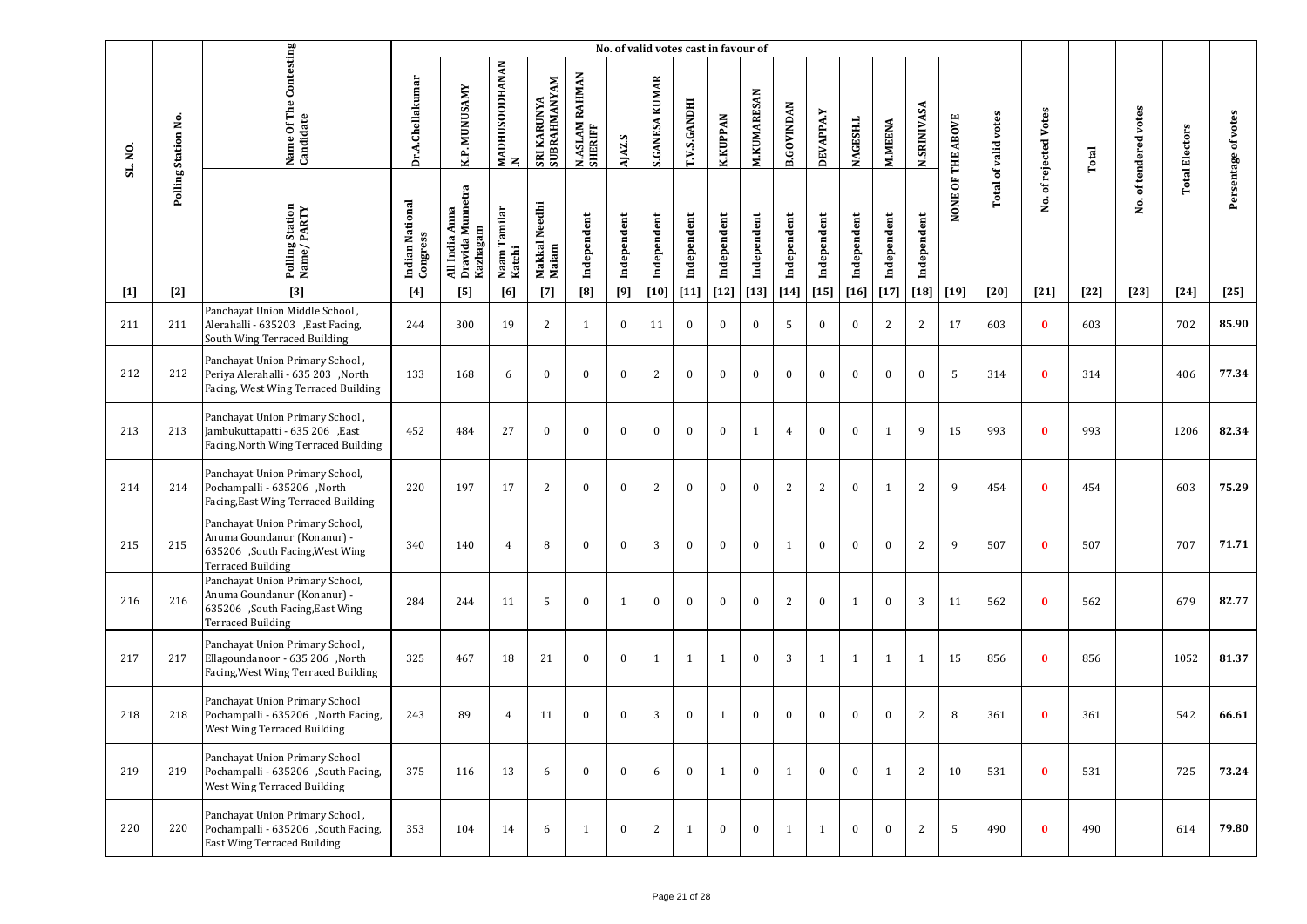|         |                     |                                                                                                         |                             |                                                |                                       |                             |                                       | No. of valid votes cast in favour of |                       |              |                 |                    |                   |              |              |                |                    |                   |                             |                       |        |                       |                       |                     |
|---------|---------------------|---------------------------------------------------------------------------------------------------------|-----------------------------|------------------------------------------------|---------------------------------------|-----------------------------|---------------------------------------|--------------------------------------|-----------------------|--------------|-----------------|--------------------|-------------------|--------------|--------------|----------------|--------------------|-------------------|-----------------------------|-----------------------|--------|-----------------------|-----------------------|---------------------|
| SL. NO. | Polling Station No. | Name Of The Contesting<br>Candidate                                                                     | Dr.A.Chellakumar            | K.P. MUNUSAMY                                  | <b>MADHUSOODHANAN</b><br>$\mathbf{z}$ | SRI KARUNYA<br>SUBRAHMANYAM | <b>RAHMAN</b><br>N.ASLAM I<br>SHERIFF | AJAZ.S                               | <b>S.GANESA KUMAR</b> | T.V.S.GANDHI | <b>K.KUPPAN</b> | <b>M.KUMARESAN</b> | <b>B.GOVINDAN</b> | DEVAPPA.Y    | NAGESH.L     | <b>M.MEENA</b> | <b>N.SRINIVASA</b> | NONE OF THE ABOVE | <b>Total of valid votes</b> | No. of rejected Votes | Total  | No. of tendered votes | <b>Total Electors</b> | Persentage of votes |
|         |                     | Polling Station<br>Name/PARTY                                                                           | Indian National<br>Congress | Dravida Munnetra<br>All India Anna<br>Kazhagam | Naam Tamilar<br>Katchi                | Makkal Needhi<br>Maiam      | Independent                           | Independent                          | ndependent            | Independent  | Independent     | Independent        | Independent       | Independent  | Independent  | ndependent     | Independent        |                   |                             |                       |        |                       |                       |                     |
| $[1]$   | $[2]$               | $[3]$                                                                                                   | [4]                         | [5]                                            | [6]                                   | $[7]$                       | [8]                                   | $[9]$                                | $[10]$                | $[11]$       | $[12]$          | $[13]$             | $[14]$            | $[15]$       | $[16]$       | $[17]$         | $[18]$             | $[19]$            | $[20]$                      | $[21]$                | $[22]$ | $[23]$                | $[24]$                | $[25]$              |
| 221     | 221                 | Panchayat Union Primary School,<br>Madathanoor - 635 206 , North<br>Facing, West Wing Terraced Building | 407                         | 276                                            | 22                                    | $\overline{4}$              | $\mathbf{0}$                          | $\mathbf{0}$                         | 21                    | 1            | $\bf{0}$        | $\mathbf{0}$       | 1                 | 1            | 1            | $\mathbf{2}$   | 2                  | $7\overline{ }$   | 745                         | $\bf{0}$              | 745    |                       | 869                   | 85.73               |
| 222     | 222                 | Govt. Boys Hr.Sec. School,<br>Nagarasanpatti 635204 , East Facing,<br><b>Terraced Building</b>          | 491                         | 353                                            | 20                                    | 10                          | $\mathbf{0}$                          | $\mathbf{0}$                         | 9                     | $\mathbf{0}$ | $\overline{2}$  | $\mathbf{0}$       | $\mathbf{0}$      | $\mathbf{0}$ | $\mathbf{1}$ | $\mathbf{1}$   | 6                  | 17                | 910                         | $\bf{0}$              | 910    |                       | 1207                  | 75.39               |
| 223     | 223                 | Govt. Boys Hr.Sec. School,<br>Nagarasampatti - 635 204 , East<br>Facing, Terraced Building              | 538                         | 316                                            | 21                                    | 10                          | $\overline{2}$                        | $\mathbf{0}$                         | 3                     | $\bf{0}$     | $\mathbf{1}$    | $\mathbf{0}$       | $\overline{2}$    | $\mathbf{1}$ | 1            | 3              | 6                  | 29                | 933                         | $\bf{0}$              | 933    |                       | 1220                  | 76.48               |
| 224     | 224                 | Panchayat Union Middle School,<br>N.Thattakal - 635204 ,East<br>Facing, South Wing Terraced Building    | 553                         | 274                                            | 18                                    | $\mathbf{1}$                | $\mathbf{0}$                          | $\bf{0}$                             | 3                     | $\mathbf{1}$ | $\mathbf{1}$    | $\bf{0}$           | 2                 | $\bf{0}$     | $\bf{0}$     | $\mathbf{0}$   | 1                  | 13                | 867                         | $\bf{0}$              | 867    |                       | 1063                  | 81.56               |
| 225     | 225                 | Panchayat Union Middle School,<br>N.Thattakkal - 635 204 , East<br>Facing, North Wing Terraced Building | 465                         | 205                                            | 11                                    | $7\overline{ }$             | $\mathbf{0}$                          | $\mathbf{0}$                         | $\mathbf{0}$          | 1            | $\mathbf{1}$    | 1                  | $\mathbf{1}$      | $\mathbf{0}$ | $\mathbf{0}$ | 2              | 5                  | $\overline{7}$    | 706                         | $\bf{0}$              | 706    |                       | 886                   | 79.68               |
| 226     | 226                 | Govt. Hr.Sec. School Velampatti -<br>635204 , East Facing, South Wing<br><b>Terraced Building</b>       | 307                         | 205                                            | 21                                    | 8                           | $\bf{0}$                              | $\bf{0}$                             | 3                     | 1            | $\bf{0}$        | 1                  | 2                 | $\bf{0}$     | $\bf{0}$     | $\mathbf{1}$   | $\mathbf{1}$       | 2                 | 552                         | $\bf{0}$              | 552    |                       | 658                   | 83.89               |
| 227     | 227                 | Govt. Hr. Sec. school, Velampatti - 635<br>204 ,South Facing, West Wing<br><b>Terraced Building</b>     | 567                         | 262                                            | 13                                    | 1                           | $\bf{0}$                              | $\mathbf{0}$                         | 27                    | $\bf{0}$     | $\bf{0}$        | $\bf{0}$           | $\bf{0}$          | $\mathbf{1}$ | $\mathbf{0}$ | $\mathbf{0}$   | 5                  | 10                | 886                         | $\bf{0}$              | 886    |                       | 1152                  | 76.91               |
| 228     | 228                 | Govt Hr.Sec. School Velampatti -<br>635204 ,South Facing, Middle Wing<br><b>Terraced Building</b>       | 444                         | 285                                            | 19                                    | 3                           | $\mathbf{1}$                          | 1                                    | 16                    | $\bf{0}$     | 1               | $\mathbf{1}$       | 5                 | 1            | 1            | 3              | $\overline{7}$     | 13                | 801                         | $\mathbf{0}$          | 801    |                       | 1064                  | 75.28               |
| 229     | 229                 | Govt .Hr.Sec. School Velampatti -<br>635204 ,South Facing, East Wing<br><b>Terraced Building</b>        | 392                         | 214                                            | 23                                    | 1                           | $\bf{0}$                              | $\bf{0}$                             | $\overline{3}$        | 1            | $\bf{0}$        | $\bf{0}$           | 1                 | $\bf{0}$     | 2            | $\overline{2}$ | $\overline{2}$     | 8                 | 649                         | $\mathbf{0}$          | 649    |                       | 765                   | 84.84               |
| 230     | 230                 | Panchayat Union Middle School<br>Veeramalai- 635 204 , North<br>Facing, East Wing Terraced Building     | 423                         | 185                                            | 8                                     | 3                           | $\mathbf{0}$                          | $\mathbf{0}$                         | 2                     | $\bf{0}$     | $\mathbf{1}$    | $\mathbf{0}$       | $\mathbf{1}$      | $\bf{0}$     | $\mathbf{0}$ | $\mathbf{0}$   | $\mathbf{1}$       | 8                 | 632                         | $\bf{0}$              | 632    |                       | 729                   | 86.69               |
| 231     | 231                 | Panchayat Union Middle School,<br>Veeramalai- 635 204 , West<br>Facing, North Wing Terraced Building    | 378                         | 155                                            | 11                                    | $\overline{4}$              | $\mathbf{1}$                          | 1                                    | 3                     | $\mathbf{0}$ | $\mathbf{0}$    | $\overline{c}$     | 2                 | $\mathbf{0}$ | $\mathbf{0}$ | $\mathbf{1}$   | $7\overline{ }$    | 14                | 579                         | $\bf{0}$              | 579    |                       | 672                   | 86.16               |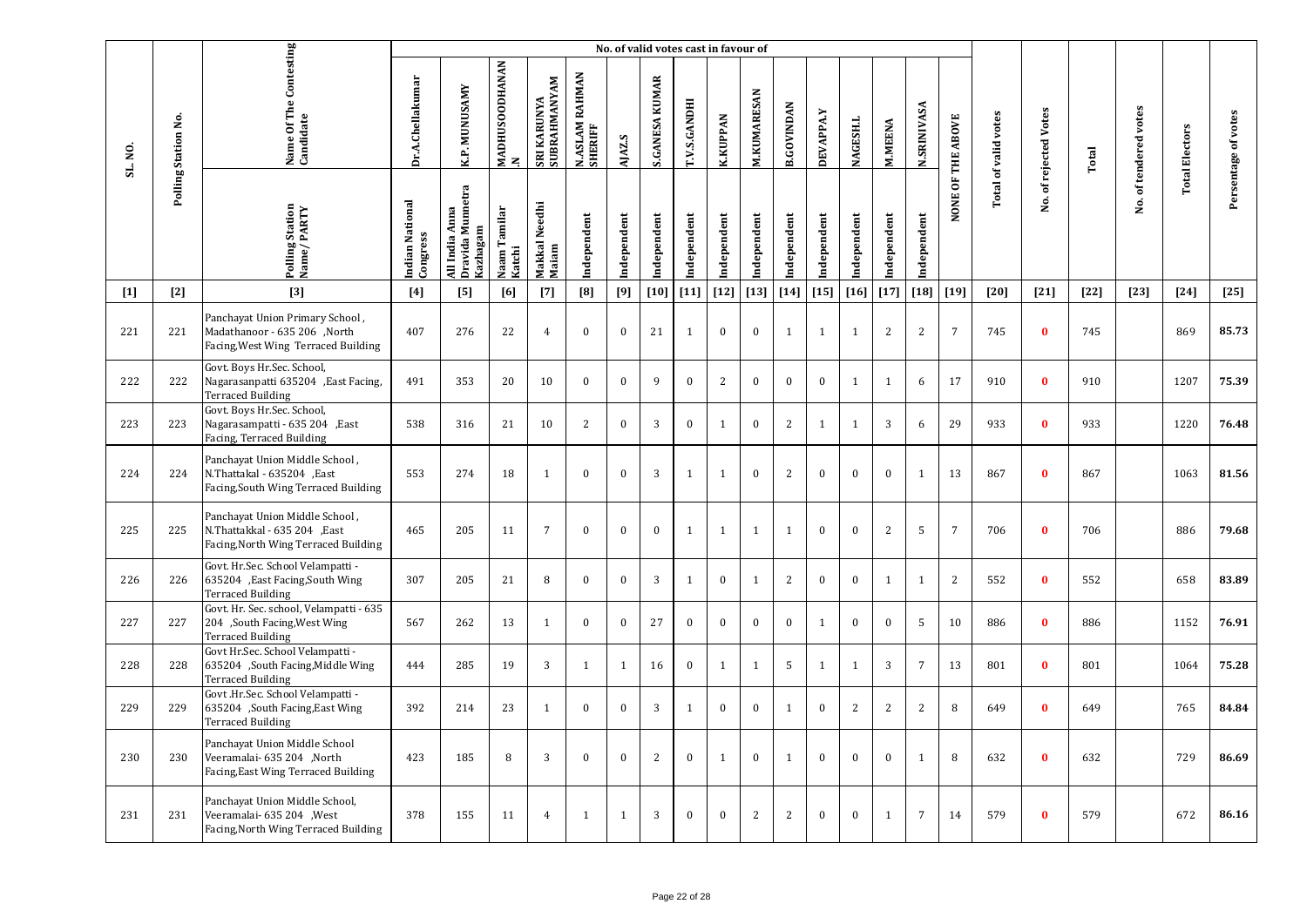|         |                     |                                                                                                                   |                             |                                                   |                        |                             |                                       |              | No. of valid votes cast in favour of |                     |                 |                    |                   |                  |                 |                |                    |                   |                      |                   |        |                       |                       |                     |
|---------|---------------------|-------------------------------------------------------------------------------------------------------------------|-----------------------------|---------------------------------------------------|------------------------|-----------------------------|---------------------------------------|--------------|--------------------------------------|---------------------|-----------------|--------------------|-------------------|------------------|-----------------|----------------|--------------------|-------------------|----------------------|-------------------|--------|-----------------------|-----------------------|---------------------|
| SL. NO. | Polling Station No. | Name Of The Contesting<br>Candidate                                                                               | Dr.A.Chellakumar            | K.P. MUNUSAMY                                     | MADHUSOODHANAN<br>z    | SRI KARUNYA<br>SUBRAHMANYAM | <b>RAHMAN</b><br>N.ASLAM I<br>SHERIFF | AJAZ.S       | <b>S.GANESA KUMAR</b>                | <b>T.V.S.GANDHI</b> | <b>K.KUPPAN</b> | <b>M.KUMARESAN</b> | <b>B.GOVINDAN</b> | <b>DEVAPPA.Y</b> | <b>NAGESH.L</b> | <b>M.MEENA</b> | <b>N.SRINIVASA</b> | NONE OF THE ABOVE | Total of valid votes | of rejected Votes | Total  | No. of tendered votes | <b>Total Electors</b> | Persentage of votes |
|         |                     | Polling Station<br>Name/PARTY                                                                                     | Indian National<br>Congress | Dravida Munnetra<br>Anna<br>Kazhagam<br>All India | Naam Tamilar<br>Katchi | Makkal Needhi<br>Maiam      | Independent                           | Independent  | Independent                          | Independent         | Independent     | Independent        | Independent       | Independent      | Independent     | Independent    | Independent        |                   |                      | Νo.               |        |                       |                       |                     |
| $[1]$   | $[2]$               | $[3]$                                                                                                             | $[4]$                       | [5]                                               | [6]                    | $[7]$                       | [8]                                   | [9]          | $[10]$                               | $[11]$              | $[12]$          | $[13]$             | $[14]$            | $[15]$           | $[16]$          | $[17]$         | [18]               | $[19]$            | $[20]$               | $[21]$            | $[22]$ | $[23]$                | $[24]$                | $[25]$              |
| 232     | 232                 | Panchayat Union Primary School<br>Periya karadiyur 635204 ,North<br>Facing, East Wing Terraced Building           | 384                         | 271                                               | 24                     | 5                           | $\mathbf{1}$                          | 1            | 15                                   | $\bf{0}$            | $\sqrt{2}$      | $\bf{0}$           | 3                 | 1                | 1               | 4              | 2                  | 10                | 724                  | $\bf{0}$          | 724    |                       | 929                   | 77.93               |
| 233     | 233                 | Panchayat Union Primary School,<br>Chinnakaradiyur - 635 206 ,North<br>Facing, East Wing Terraced Building        | 289                         | 222                                               | 15                     | $\overline{4}$              | $\bf{0}$                              | $\mathbf{0}$ | 1                                    | $\bf{0}$            | $\bf{0}$        | $\bf{0}$           | 3                 | $\bf{0}$         | 1               | $\bf{0}$       | $\overline{4}$     | 5                 | 544                  | $\bf{0}$          | 544    |                       | 649                   | 83.82               |
| 234     | 234                 | Govt. High School, Periya karadiyur -<br>635 206 , West Facing, North Wing<br><b>Additional Terraced Building</b> | 263                         | 261                                               | 11                     | $\bf{0}$                    | 2                                     | $\mathbf{0}$ | $\mathbf{0}$                         | $\bf{0}$            | $\overline{c}$  | $\bf{0}$           | 2                 | $\bf{0}$         | $\bf{0}$        | $\mathbf{1}$   | 2                  | 8                 | 552                  | $\bf{0}$          | 552    |                       | 636                   | 86.79               |
| 235     | 235                 | Panchayat Union Primary School<br>Vilangamudi - 635204 , East Facing,<br>North Wing Terraced Building             | 406                         | 248                                               | 30                     | 9                           | $\bf{0}$                              | $\bf{0}$     | 16                                   | 2                   | $\bf{0}$        | $\bf{0}$           | $\bf{0}$          | $\bf{0}$         | $\bf{0}$        | $\bf{0}$       | 3                  | 8                 | 722                  | $\bf{0}$          | 722    |                       | 896                   | 80.58               |
| 236     | 236                 | Panchayat Union Primary School<br>Vilangamudi 635204 , East Facing,<br>South Wing Terraced Building               | 262                         | 127                                               | 25                     | 5                           | $\mathbf{1}$                          | $\mathbf{0}$ | $\overline{4}$                       | $\bf{0}$            | $\bf{0}$        | $\bf{0}$           | $\mathbf{0}$      | $\mathbf{0}$     | $\mathbf{0}$    | $\mathbf{0}$   | $\mathbf{0}$       | $\overline{4}$    | 428                  | $\bf{0}$          | 428    |                       | 552                   | 77.54               |
| 237     | 237                 | Panchayat Union Primary School,<br>Sellampatti - 635 204 , East Facing,<br>South Wing Terraced Building           | 366                         | 258                                               | 12                     | 2                           | $\bf{0}$                              | $\bf{0}$     | 14                                   | 1                   | $\bf{0}$        | $\bf{0}$           | 4                 | $\bf{0}$         | $\bf{0}$        | $\mathbf{1}$   | 4                  | 5                 | 667                  | $\bf{0}$          | 667    |                       | 792                   | 84.22               |
| 238     | 238                 | Panchayat Union Primary School,<br>Sellampatti - 635 204 , East<br>Facing, North Wing Terraced Building           | 508                         | 119                                               | 11                     | 3                           | $\mathbf{0}$                          | 1            | $\overline{4}$                       | $\bf{0}$            | $\bf{0}$        | 1                  | 2                 | $\bf{0}$         | 1               | $\mathbf{0}$   | 6                  | 21                | 677                  | $\bf{0}$          | 677    |                       | 810                   | 83.58               |
| 239     | 239                 | Panchayat Union Primary School<br>Mallikal - 635206 ,North Facing,<br><b>Terraced Building</b>                    | 481                         | 324                                               | 32                     | -5                          | $\bf{0}$                              | 1            | $\overline{7}$                       | 2                   | $\mathbf{1}$    | 1                  | $\mathbf{0}$      | $\bf{0}$         | 3               | 2              | 6                  | 15                | 880                  | $\bf{0}$          | 880    |                       | 1098                  | 80.15               |
| 240     | 240                 | Panchayat Union Primary School,<br>Kavapatti - 635 204 ,North Facing,<br>Mangalore Tiled Building                 | 296                         | 134                                               | 12                     | 1                           | $\mathbf{1}$                          | $\bf{0}$     | 13                                   | $\bf{0}$            | $\bf{0}$        | $\bf{0}$           | $\bf{0}$          | $\bf{0}$         | $\bf{0}$        | $\mathbf{1}$   | $\overline{4}$     | 6                 | 468                  | $\bf{0}$          | 468    |                       | 556                   | 84.17               |
| 241     | 241                 | Panchayat Union Primary School,<br>Kavapatti - 635 204 , East<br>Facing, North Wing Terraced Building             | 383                         | 254                                               | 9                      | 2                           | $\mathbf{0}$                          | $\mathbf{0}$ | 2                                    | $\bf{0}$            | $\mathbf{0}$    | $\bf{0}$           | 2                 | $\mathbf{0}$     | $\mathbf{0}$    | $\mathbf{0}$   | 2                  | 5                 | 659                  | $\bf{0}$          | 659    |                       | 790                   | 83.42               |
| 242     | 242                 | Panchayat Union Middle School,<br>Beruhalli - 635 204 ,North Facing,<br>West Wing Terraced Building               | 532                         | 244                                               | 11                     | 1                           | 1                                     | -1           | $\overline{7}$                       | $\mathbf{0}$        | $\overline{2}$  | $\bf{0}$           | $\mathbf{0}$      | 1                | $\bf{0}$        | $\mathbf{0}$   | $\mathbf{0}$       | 12                | 812                  | $\mathbf{0}$      | 812    |                       | 991                   | 81.94               |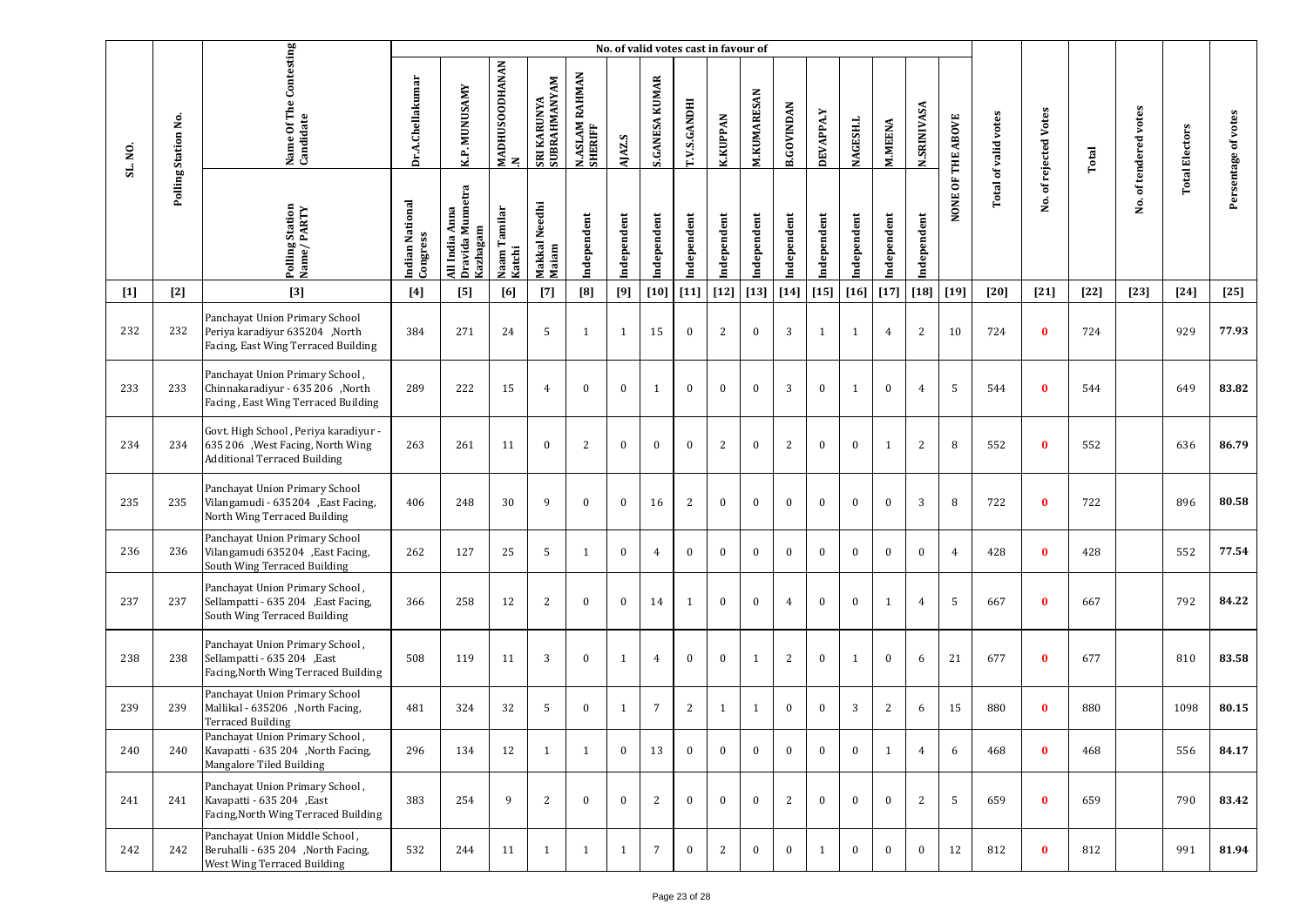|         |                     |                                                                                                                       |                             |                                                   |                                |                             |                           |              | No. of valid votes cast in favour of |                     |                 |                    |                   |              |                 |                |                    |                   |                      |                       |        |                       |                       |                     |
|---------|---------------------|-----------------------------------------------------------------------------------------------------------------------|-----------------------------|---------------------------------------------------|--------------------------------|-----------------------------|---------------------------|--------------|--------------------------------------|---------------------|-----------------|--------------------|-------------------|--------------|-----------------|----------------|--------------------|-------------------|----------------------|-----------------------|--------|-----------------------|-----------------------|---------------------|
| SL. NO. | Polling Station No. | Name Of The Contesting<br>Candidate                                                                                   | Dr.A.Chellakumar            | <b>K.P. MUNUSAMY</b>                              | MADHUSOODHANAN<br>$\mathbf{z}$ | SRI KARUNYA<br>SUBRAHMANYAM | N.ASLAM RAHMAN<br>SHERIFF | AJAZ.S       | <b>S.GANESA KUMAR</b>                | <b>T.V.S.GANDHI</b> | <b>K.KUPPAN</b> | <b>M.KUMARESAN</b> | <b>B.GOVINDAN</b> | DEVAPPA.Y    | <b>NAGESH.L</b> | <b>M.MEENA</b> | <b>N.SRINIVASA</b> | NONE OF THE ABOVE | Total of valid votes | No. of rejected Votes | Total  | No. of tendered votes | <b>Total Electors</b> | Persentage of votes |
|         |                     | Polling Station<br>Name/PARTY                                                                                         | Indian National<br>Congress | Dravida Munnetra<br>Kazhagam<br>Anna<br>All India | Naam Tamilar<br>Katchi         | Makkal Needhi<br>Maiam      | Independent               | Independent  | ndependent                           | Independent         | Independent     | Independent        | Independent       | Independent  | Independent     | Independent    | Independent        |                   |                      |                       |        |                       |                       |                     |
| $[1]$   | $[2]$               | $[3]$                                                                                                                 | $[4]$                       | [5]                                               | [6]                            | $[7]$                       | [8]                       | [9]          | $[10]$                               | $[11]$              | $[12]$          | $[13]$             | $[14]$            | $[15]$       | $[16]$          | $[17]$         | $[18]$             | $[19]$            | $[20]$               | $[21]$                | $[22]$ | $[23]$                | $[24]$                | $[25]$              |
| 243     | 243                 | Panchayat Union Middle School<br>Beruhalli - 635204 , North Facing,<br>East Wing Terraced Building                    | 463                         | 278                                               | 15                             | 8                           | $\mathbf{0}$              | $\mathbf{0}$ | 12                                   | $\bf{0}$            | $\bf{0}$        | $\bf{0}$           | $\mathbf{1}$      | $\mathbf{0}$ | 2               | $\mathbf{0}$   | 3                  | 6                 | 788                  | $\bf{0}$              | 788    |                       | 935                   | 84.28               |
| 244     | 244                 | Panchayat Union Middle School<br>Sathinaickanpatti 635 123 , East<br>Facing, South Wing Terraced Building             | 609                         | 330                                               | 19                             | 17                          | $\mathbf{0}$              | $\bf{0}$     | 17                                   | $\bf{0}$            | $\bf{0}$        | 3                  | 8                 | 1            | $\bf{0}$        | 2              | $\overline{c}$     | 23                | 1031                 | $\bf{0}$              | 1031   |                       | 1225                  | 84.16               |
| 245     | 245                 | Panchayat Union Middle School<br>Sathinaiyakanpatti 635123, East<br>Facing, North Wing Terraced Building              | 564                         | 222                                               | 14                             | 3                           | $\mathbf{0}$              | $\bf{0}$     | $\overline{7}$                       | 1                   | $\bf{0}$        | $\bf{0}$           | $\overline{4}$    | 1            | 1               | 3              | 5                  | 12                | 837                  | $\bf{0}$              | 837    |                       | 1035                  | 80.87               |
| 246     | 246                 | Panchayat Union Primary School<br>Sandhanur 635123 ,North<br>Facing, East Wing Additional Terraced<br>Building        | 321                         | 465                                               | 25                             | 6                           | $\mathbf{1}$              | $\mathbf{1}$ | 10                                   | $\bf{0}$            | $\mathbf{1}$    | 3                  | 3                 | $\mathbf{0}$ | 1               | 5              | 10                 | 22                | 874                  | $\bf{0}$              | 874    |                       | 1069                  | 81.76               |
| 247     | 247                 | Panchayat Union Primary School<br>Santhanur 635123 ,North<br>Facing, West Wing Additional Terraced<br><b>Building</b> | 292                         | 179                                               | 9                              | $\mathbf{1}$                | $\mathbf{0}$              | $\mathbf{0}$ | $\mathbf{1}$                         | $\bf{0}$            | $\bf{0}$        | $\bf{0}$           | $\bf{0}$          | $\mathbf{1}$ | 3               | 1              | 4                  | 10                | 501                  | $\mathbf{0}$          | 501    |                       | 640                   | 78.28               |
| 248     | 248                 | Govt. Hr. Sec. School, Agaram 635 204<br>, West Building, East Facing South Wing<br><b>Terraced Building</b>          | 439                         | 152                                               | 18                             | 6                           | $\bf{0}$                  | $\bf{0}$     | 10                                   | 1                   | $\mathbf{1}$    | $\bf{0}$           | $\overline{4}$    | $\bf{0}$     | 2               | $\mathbf{1}$   | 1                  | 10                | 645                  | $\bf{0}$              | 645    |                       | 848                   | 76.06               |
| 249     | 249                 | Govt. Hr. Sec. School, Agaram 635 204<br>,South Building, East Facing Center<br>Wing Terraced Building                | 261                         | 152                                               | 13                             | 8                           | $\mathbf{0}$              | $\mathbf{0}$ | 24                                   | $\bf{0}$            | $\bf{0}$        | $\bf{0}$           | $\bf{0}$          | $\mathbf{0}$ | $\mathbf{0}$    | $\mathbf{0}$   | 1                  | 8                 | 467                  | $\bf{0}$              | 467    |                       | 626                   | 74.60               |
| 250     | 250                 | Govt. Hr.Sec. School Agaram 635204<br>, West Building, East Facing Center<br>Wing Terraced Building                   | 188                         | 204                                               | 20                             | 8                           | $\bf{0}$                  | $\bf{0}$     | 9                                    | $\bf{0}$            | $\bf{0}$        | $\bf{0}$           | $\bf{0}$          | $\bf{0}$     | $\mathbf{0}$    | $\mathbf{0}$   | 1                  | 6                 | 436                  | $\bf{0}$              | 436    |                       | 588                   | 74.15               |
| 251     | 251                 | Panchayat Union Primary School,<br>Kudimenahalli - 635 204 , East Facing,<br><b>Terraced Building</b>                 | 285                         | 245                                               | 13                             |                             |                           |              |                                      |                     |                 |                    |                   |              |                 |                |                    | 17                | 580                  |                       | 580    |                       | 771                   | 75.23               |
| 252     | 252                 | Panchayat Union Primary School,<br>Kudimenahalli - 635 204 ,North<br>Facing, Terraced Building                        | 197                         | 258                                               | 18                             | 4                           | $\mathbf{1}$              | $\mathbf{0}$ | 3                                    | $\mathbf{0}$        | $\mathbf{0}$    | $\bf{0}$           | 2                 | $\mathbf{0}$ | 1               | $\mathbf{1}$   | 2                  | 6                 | 493                  | $\mathbf{0}$          | 493    |                       | 576                   | 85.59               |
| 253     | 253                 | Govt High School, Deveerahalli - 635<br>204 ,North Facing, East Wing<br><b>Terraced Building</b>                      | 397                         | 219                                               | 20                             | 8                           | $\mathbf{0}$              | $\mathbf{0}$ | 7                                    | $\bf{0}$            | $\mathbf{1}$    | $\bf{0}$           | $\bf{0}$          | 1            | $\Omega$        | 1              | 6                  | 12                | 672                  | $\bf{0}$              | 672    |                       | 884                   | 76.02               |
| 254     | 254                 | Govt High School, Deveerahalli - 635<br>204 , West Facing, North Wing<br>Mangalore Tiled Building                     | 425                         | 221                                               | 19                             | $\overline{7}$              | $\bf{0}$                  | 1            | 9                                    | $\mathbf{0}$        | $\mathbf{0}$    | $\bf{0}$           | 2                 | $\bf{0}$     | 1               | $\mathbf{3}$   | 8                  | 14                | 710                  | $\bf{0}$              | 710    |                       | 895                   | 79.33               |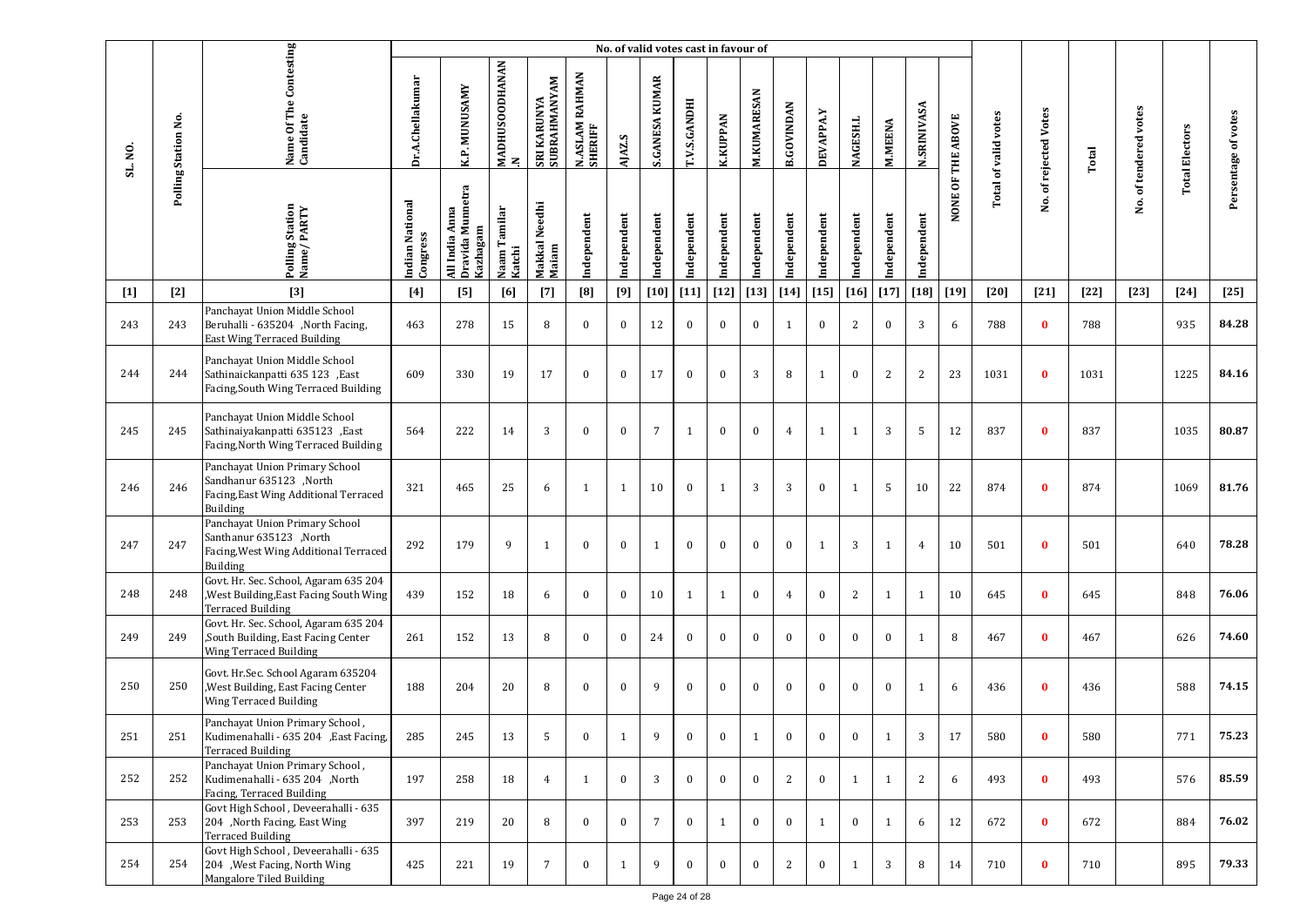|         |                     |                                                                                                            | No. of valid votes cast in favour of |                                                |                          |                             |                           |              |                       |                     |                 |                    |                   |              |              |                |                    |                   |                             |                       |        |                       |                       |                     |
|---------|---------------------|------------------------------------------------------------------------------------------------------------|--------------------------------------|------------------------------------------------|--------------------------|-----------------------------|---------------------------|--------------|-----------------------|---------------------|-----------------|--------------------|-------------------|--------------|--------------|----------------|--------------------|-------------------|-----------------------------|-----------------------|--------|-----------------------|-----------------------|---------------------|
| SL. NO. | Polling Station No. | Name Of The Contesting<br>Candidate                                                                        | Dr.A.Chellakumar                     | K.P. MUNUSAMY                                  | MADHUSOODHANAN<br>$\geq$ | SRI KARUNYA<br>SUBRAHMANYAM | N.ASLAM RAHMAN<br>SHERIFF | AJAZ.S       | <b>S.GANESA KUMAR</b> | <b>T.V.S.GANDHI</b> | <b>K.KUPPAN</b> | <b>M.KUMARESAN</b> | <b>B.GOVINDAN</b> | DEVAPPA.Y    | NAGESH.L     | <b>M.MEENA</b> | <b>N.SRINIVASA</b> | NONE OF THE ABOVE | <b>Total of valid votes</b> | No. of rejected Votes | Total  | No. of tendered votes | <b>Total Electors</b> | Persentage of votes |
|         |                     | Polling Station<br>Name/PARTY                                                                              | Indian National<br>Congress          | Dravida Munnetra<br>All India Anna<br>Kazhagam | Naam Tamilar<br>Katchi   | Makkal Needhi<br>Maiam      | Independent               | ndependent   | ndependent            | Independent         | Independent     | Independent        | Independent       | Independent  | Independent  | ndependent     | Independent        |                   |                             |                       |        |                       |                       |                     |
| $[1]$   | $[2]$               | [3]                                                                                                        | $[4]$                                | [5]                                            | [6]                      | $[7]$                       | [8]                       | [9]          | $[10]$                | $[11]$              | $[12]$          | $[13]$             | $[14]$            | $[15]$       | $[16]$       | $[17]$         | $[18]$             | $[19]$            | $[20]$                      | $[21]$                | $[22]$ | $[23]$                | $[24]$                | $[25]$              |
| 255     | 255                 | Panchayat Union Primary School,<br>Sellakuttapatti - 635 201, North<br>Facing, East Wing Terraced Building | 301                                  | 162                                            | 11                       | $\overline{4}$              | $\mathbf{0}$              | $\mathbf{0}$ | 2                     | $\mathbf{0}$        | $\mathbf{0}$    | $\mathbf{1}$       | 1                 | $\mathbf{0}$ | 1            | $\mathbf{0}$   | $7\overline{ }$    | 15                | 505                         | $\bf{0}$              | 505    |                       | 624                   | 80.93               |
| 256     | 256                 | Panchayat Union Primary School,<br>Pungampatti - 635 201 ,South Facing,<br>West Wing Terraced Building     | 367                                  | 170                                            | 17                       | 10                          | $\mathbf{0}$              | $\bf{0}$     | $\overline{7}$        | $\bf{0}$            | $\bf{0}$        | $\bf{0}$           | $\boldsymbol{0}$  | $\mathbf{1}$ | $\bf{0}$     | $\mathbf{1}$   | $\overline{c}$     | 6                 | 581                         | $\mathbf{0}$          | 581    |                       | 696                   | 83.48               |
| 257     | 257                 | Panchayat Union Primary School,<br>Pungampatti - 635 201 ,North Facing,<br>West Wing Terraced Building     | 373                                  | 294                                            | 15                       | 2                           | $\bf{0}$                  | $\bf{0}$     | 6                     | $\bf{0}$            | $\mathbf{3}$    | $\bf{0}$           | 3                 | $\bf{0}$     | $\mathbf{0}$ | $\overline{2}$ | $\overline{2}$     | 20                | 720                         | $\bf{0}$              | 720    |                       | 872                   | 82.57               |
| 258     | 258                 | Panchayat Union Middle School,<br>Keelkuppam - 635201 ,North Facing,<br>Middle Wing Terraced Building      | 433                                  | 382                                            | 16                       | 10                          | $\mathbf{1}$              | $\mathbf{0}$ | 14                    | 1                   | $\mathbf{1}$    | 2                  | 3                 | $\mathbf{0}$ | $\mathbf{1}$ | 3              | 6                  | 21                | 894                         | $\mathbf{0}$          | 894    |                       | 1078                  | 82.93               |
| 259     | 259                 | Panchayat Union Middle School,<br>Keelkuppam - 635 201 , North Facing,<br>West Wing Terraced Building      | 512                                  | 317                                            | 17                       | 6                           | $\mathbf{0}$              | 1            | $\overline{7}$        | $\mathbf{0}$        | $\mathbf{1}$    | $\bf{0}$           | 2                 | $\pmb{4}$    | 3            | $\mathbf{2}$   | $\overline{7}$     | 24                | 903                         | $\mathbf{0}$          | 903    |                       | 1118                  | 80.77               |
| 260     | 260                 | Govt. Hr. Sec. School, Barur - 635 201<br>North Facing, East Wing Terraced<br>Building                     | 326                                  | 266                                            | 14                       | 22                          | $\mathbf{0}$              | $\mathbf{1}$ | 17                    | $\bf{0}$            | $\bf{0}$        | 2                  | $\mathbf{1}$      | $\bf{0}$     | $\mathbf{0}$ | $\mathbf{0}$   | $\bf{0}$           | 18                | 667                         | $\bf{0}$              | 667    |                       | 834                   | 79.98               |
| 261     | 261                 | Panchayat Union Primary School,<br>Palanambadi- 635 201 , West Facing,<br>North Wing Terraced Building     | 312                                  | 176                                            | $\, 8$                   | $\mathbf{1}$                | $\mathbf{0}$              | $\bf{0}$     | 8                     | $\bf{0}$            | $\mathbf{0}$    | $\bf{0}$           | $\boldsymbol{0}$  | $\bf{0}$     | $\mathbf{0}$ | $\mathbf{1}$   | $\bf{0}$           | $\overline{4}$    | 510                         | $\bf{0}$              | 510    |                       | 591                   | 86.29               |
| 262     | 262                 | Govt. Hr. Sec. School, Barur 635 201<br>North Facing, Middle Wing Terraced<br>Building                     | 504                                  | 342                                            | 52                       | 13                          | $\mathbf{1}$              | 2            | 18                    | 2                   | $\bf{0}$        | $\mathbf{0}$       | 6                 | 1            | $\mathbf{0}$ | $\mathbf{2}$   | $\overline{4}$     | 9                 | 956                         | $\bf{0}$              | 956    |                       | 1205                  | 79.34               |
| 263     | 263                 | Panchayat Union Primary School,<br>Mottupatti - 635 201 , West Facing,<br>South Wing Terraced Building     | 336                                  | 247                                            | 18                       | 13                          | $\mathbf{1}$              | $\mathbf{1}$ | $\overline{2}$        | $\bf{0}$            | $\bf{0}$        | $\mathbf{0}$       | 3                 | 2            | $\mathbf{1}$ | $\mathbf{1}$   | 3                  | 10                | 638                         | $\bf{0}$              | 638    |                       | 764                   | 83.51               |
| 264     | 264                 | Panchayat Union Primary School,<br>North, Pannandoor 635 123<br>Facing, West Wing Terraced Building        | 447                                  | 375                                            | 16                       | 15                          | $\mathbf{0}$              | $\mathbf{1}$ | 14                    | $\mathbf{1}$        | $\mathbf{1}$    | $\bf{0}$           | 3                 | 1            | $\mathbf{1}$ | 5              | $\overline{4}$     | 19                | 903                         | $\bf{0}$              | 903    |                       | 1179                  | 76.59               |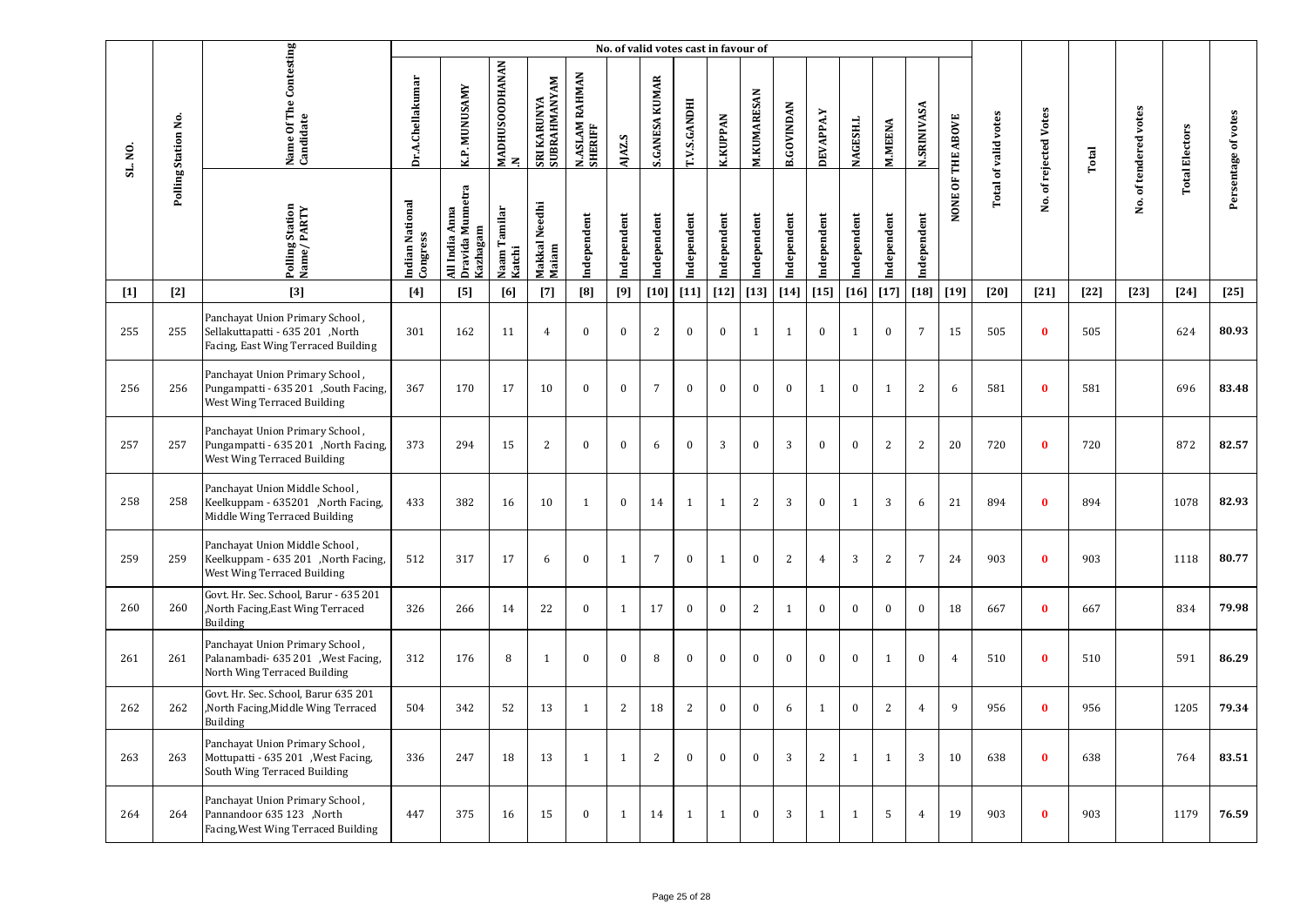|         |                     |                                                                                                                            |                             |                                                         |                                |                             |                           | No. of valid votes cast in favour of |                       |                     |                 |                    |                   |                  |                 |                |                    |                   |                             |                   |        |                       |                       |                     |
|---------|---------------------|----------------------------------------------------------------------------------------------------------------------------|-----------------------------|---------------------------------------------------------|--------------------------------|-----------------------------|---------------------------|--------------------------------------|-----------------------|---------------------|-----------------|--------------------|-------------------|------------------|-----------------|----------------|--------------------|-------------------|-----------------------------|-------------------|--------|-----------------------|-----------------------|---------------------|
| SL. NO. | Polling Station No. | Name Of The Contesting<br>Candidate                                                                                        | Dr.A.Chellakumar            | K.P. MUNUSAMY                                           | MADHUSOODHANAN<br>$\mathbf{z}$ | SRI KARUNYA<br>SUBRAHMANYAM | N.ASLAM RAHMAN<br>SHERIFF | AJAZ.S                               | <b>S.GANESA KUMAR</b> | <b>T.V.S.GANDHI</b> | <b>K.KUPPAN</b> | <b>M.KUMARESAN</b> | <b>B.GOVINDAN</b> | <b>DEVAPPA.Y</b> | <b>NAGESH.L</b> | <b>M.MEENA</b> | <b>N.SRINIVASA</b> | NONE OF THE ABOVE | <b>Total of valid votes</b> | of rejected Votes | Total  | No. of tendered votes | <b>Total Electors</b> | Persentage of votes |
|         |                     | Polling Station<br>Name / PARTY                                                                                            | Indian National<br>Congress | Munnetra<br>Anna<br>Dravida Mu<br>Kazhagam<br>All India | Naam Tamilar<br>Katchi         | Makkal Needhi<br>Maiam      | Independent               | Independent                          | Independent           | Independent         | Independent     | Independent        | Independent       | Independent      | Independent     | Independent    | Independent        |                   |                             | ρġ.               |        |                       |                       |                     |
| $[1]$   | $[2]$               | $[3]$                                                                                                                      | [4]                         | [5]                                                     | [6]                            | $[7]$                       | [8]                       | [9]                                  | [10]                  | $[11]$              | $[12]$          | $[13]$             | $[14]$            | $[15]$           | $[16]$          | $[17]$         | $[18]$             | $[19]$            | [20]                        | $[21]$            | $[22]$ | $[23]$                | $[24]$                | $[25]$              |
| 265     | 265                 | Panchayat Union Primary School,<br>North, Pannandoor 635 123<br>Facing, Middle Wing Terraced Building                      | 211                         | 161                                                     | 3                              | 5                           | $\mathbf{0}$              | $\bf{0}$                             | $\mathbf{1}$          | $\mathbf{0}$        | $\bf{0}$        | $\bf{0}$           | $\mathbf{1}$      | $\bf{0}$         | $\bf{0}$        | $\mathbf{0}$   | 3                  | 10                | 395                         | $\bf{0}$          | 395    |                       | 499                   | 79.16               |
| 266     | 266                 | Panchayat Union Primary School,<br>Panandoor 635 123 ,North<br>Facing, Main Building East Wing<br><b>Terraced Building</b> | 301                         | 283                                                     | 17                             | 13                          | $\mathbf{0}$              | $\mathbf{0}$                         | $\overline{4}$        | $\mathbf{0}$        | $\bf{0}$        | $\bf{0}$           | 1                 | 1                | 2               | $\mathbf{1}$   | 6                  | 28                | 657                         | $\bf{0}$          | 657    |                       | 845                   | 77.75               |
| 267     | 267                 | Panchayat Union Primary School,<br>Panandoor 635 123 , West Facing, East<br>Wing Terraced Building                         | 507                         | 194                                                     | 9                              | 5                           | $\mathbf{0}$              | $\mathbf{0}$                         | 1                     | 1                   | $\bf{0}$        | $\bf{0}$           | 1                 | 1                | $\bf{0}$        | $\mathbf{0}$   | 3                  | 15                | 737                         | $\bf{0}$          | 737    |                       | 963                   | 76.53               |
| 268     | 268                 | Panchayat Union Middle School,<br>Periyapuliyampatti - 635 123 , West<br>Facing, North Wing Terraced Building              | 212                         | 239                                                     | 14                             | 2                           | $\mathbf{1}$              | $\bf{0}$                             | 8                     | $\mathbf{0}$        | $\bf{0}$        | $\mathbf{1}$       | $\mathbf{0}$      | 1                | $\bf{0}$        | $\mathbf{0}$   | 2                  | 13                | 493                         | $\bf{0}$          | 493    |                       | 629                   | 78.38               |
| 269     | 269                 | Panchayat Union Middle School,<br>Periyapuliyampatti - 635 123 , West<br>Facing, North Wing Terraced Building              | 212                         | 154                                                     | 5                              | 2                           | $\mathbf{0}$              | 1                                    | 8                     | $\mathbf{0}$        | $\bf{0}$        | 2                  | $\mathbf{0}$      | $\bf{0}$         | 2               | $\bf{0}$       | 1                  | 11                | 398                         | $\bf{0}$          | 398    |                       | 509                   | 78.19               |
| 270     | 270                 | Panchayat Union Primary School,<br>Papparapatti 635 123 , South Facing,<br>Mangalore Tiled Building                        | 244                         | 314                                                     | $7\phantom{.0}$                | 3                           | $\mathbf{0}$              | $\mathbf{0}$                         | 35                    | $\bf{0}$            | $\mathbf{1}$    | 1                  | 1                 | $\mathbf{0}$     | $\mathbf{0}$    | 2              | 6                  | 9                 | 623                         | $\bf{0}$          | 623    |                       | 754                   | 82.63               |
| 271     | 271                 | Panchayat Union Primary School,<br>Samandapatti 635123 , West<br>Facing, North Wing Terraced Building                      | 536                         | 296                                                     | 13                             | 6                           | $\mathbf{0}$              | $\theta$                             | 9                     | $\mathbf{0}$        | $\mathbf{0}$    | 1                  | $\overline{4}$    | $\mathbf{0}$     | $\mathbf{0}$    | $\mathbf{0}$   | 1                  | 20                | 886                         | $\bf{0}$          | 886    |                       | 1072                  | 82.65               |
| 272     | 272                 | Panchayat Union Primary School,<br>Vadamangalam 635 123 ,South<br>Facing, West Wing Terraced Building                      | 398                         | 226                                                     | 25                             | 3                           | 1                         | 1                                    | 16                    | $\bf{0}$            | $\mathbf{1}$    | 2                  | $\mathbf{0}$      | $\mathbf{0}$     | 1               | 2              | $\bf{0}$           | 11                | 687                         | $\bf{0}$          | 687    |                       | 853                   | 80.54               |
| 273     | 273                 | Panchayat Union Primary School,<br>Vadamangalam 635 123 ,North<br>Facing, West Wing Terraced Building                      | 483                         | 232                                                     | 18                             | 9                           | 2                         | $\mathbf{0}$                         | 5                     | $\mathbf{0}$        | $\mathbf{0}$    | $\mathbf{0}$       | $\mathbf{1}$      | 1                | 1               | $\mathbf{0}$   | 2                  | 10                | 764                         | $\bf{0}$          | 764    |                       | 894                   | 85.46               |
| 274     | 274                 | Panchayat Union Middle School,<br>Bendrahalli - 635 201 ,South<br>Facing, West Wing Tiled Building                         | 365                         | 147                                                     | 19                             | 2                           | $\mathbf{0}$              | $\Omega$                             | 5                     | 1                   | $\mathbf{0}$    | $\bf{0}$           | 1                 | 1                | 2               | $\mathbf{0}$   | $\overline{3}$     | 12                | 558                         | $\bf{0}$          | 558    |                       | 655                   | 85.19               |
| 275     | 275                 | Panchayat Union Middle School,<br>Bendrahalli - 635 201, South<br>Facing, East Wing Tiled Building                         | 324                         | 174                                                     | 6                              | 6                           | $\mathbf{0}$              | $\mathbf{0}$                         | $\bf{0}$              | $\bf{0}$            | $\mathbf{0}$    | 1                  | $\overline{4}$    | 1                | $\bf{0}$        | 1              | 3                  | 15                | 535                         | $\bf{0}$          | 535    |                       | 646                   | 82.82               |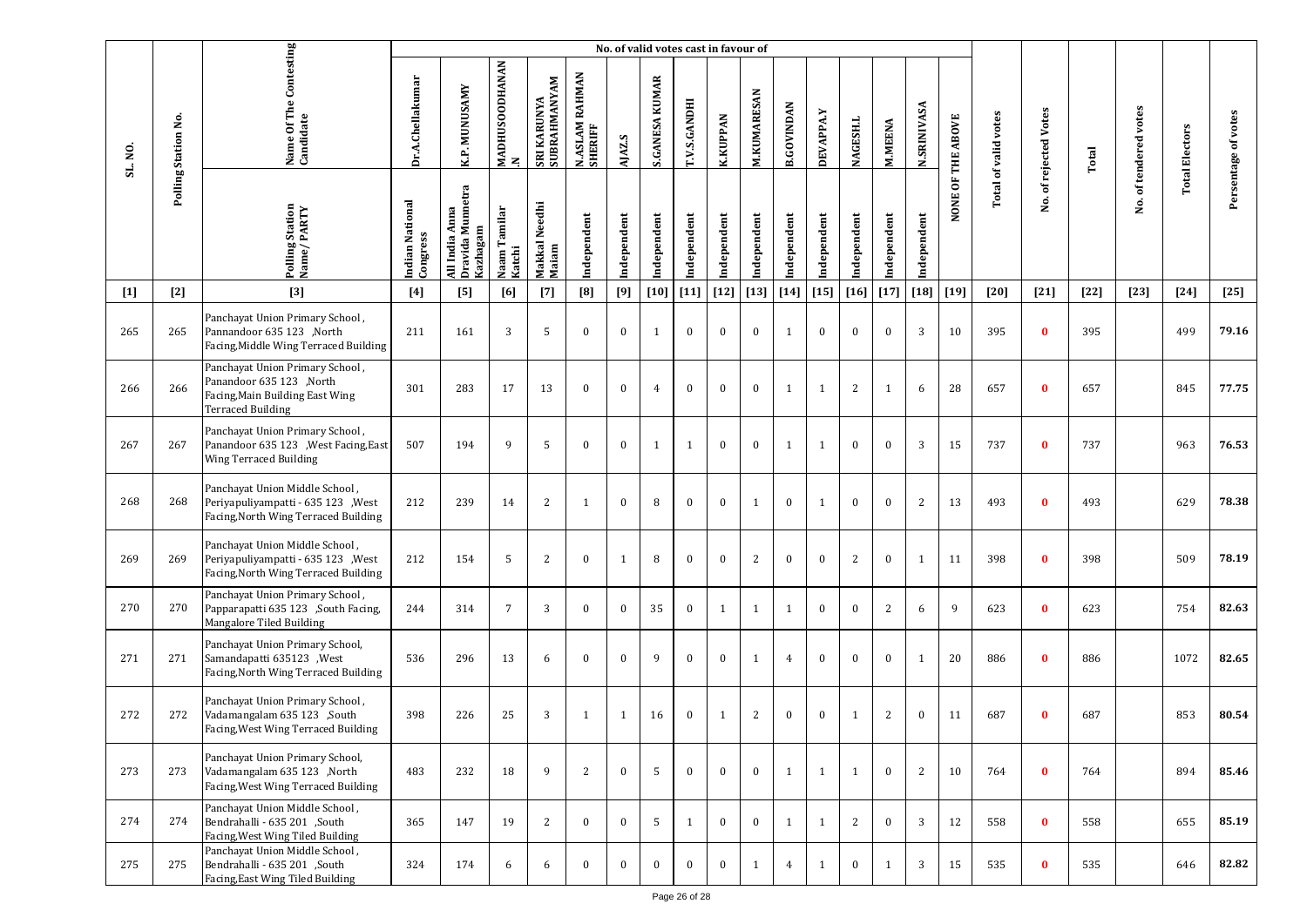|         |                     |                                                                                                            |                             |                                                   |                                       |                             |                           | No. of valid votes cast in favour of |                                 |                     |                 |              |                   |                  |                 |                |                    |                   |                      |                   |        |                       |                       |                     |
|---------|---------------------|------------------------------------------------------------------------------------------------------------|-----------------------------|---------------------------------------------------|---------------------------------------|-----------------------------|---------------------------|--------------------------------------|---------------------------------|---------------------|-----------------|--------------|-------------------|------------------|-----------------|----------------|--------------------|-------------------|----------------------|-------------------|--------|-----------------------|-----------------------|---------------------|
| SL. NO. | Polling Station No. | Name Of The Contesting<br>Candidate                                                                        | Dr.A.Chellakumar            | K.P. MUNUSAMY                                     | <b>MADHUSOODHANAN</b><br>$\mathbf{z}$ | SRI KARUNYA<br>SUBRAHMANYAM | N.ASLAM RAHMAN<br>SHERIFF | AJAZ.S                               | <b>KUMAR</b><br><b>S.GANESA</b> | <b>T.V.S.GANDHI</b> | <b>K.KUPPAN</b> | M.KUMARESAN  | <b>B.GOVINDAN</b> | <b>DEVAPPA.Y</b> | <b>NAGESH.L</b> | <b>M.MEENA</b> | <b>N.SRINIVASA</b> | NONE OF THE ABOVE | Total of valid votes | of rejected Votes | Total  | No. of tendered votes | <b>Total Electors</b> | Persentage of votes |
|         |                     | Polling Station<br>Name / PARTY                                                                            | Indian National<br>Congress | Dravida Munnetra<br>Kazhagam<br>Anna<br>All India | Naam Tamilar<br>Katchi                | Makkal Needhi<br>Maiam      | Independent               | Independent                          | Independent                     | Independent         | Independent     | Independent  | Independent       | Independent      | Independent     | Independent    | Independent        |                   |                      | غ.                |        |                       |                       |                     |
| $[1]$   | $[2]$               | $[3]$                                                                                                      | [4]                         | [5]                                               | [6]                                   | $[7]$                       | [8]                       | [9]                                  | $[10]$                          | $[11]$              | $[12]$          | $[13]$       | $[14]$            | $[15]$           | $[16]$          | $[17]$         | $[18]$             | $[19]$            | $[20]$               | $[21]$            | $[22]$ | $[23]$                | $[24]$                | $[25]$              |
| 276     | 276                 | Panchayat Union Middle School,<br>Bendrahalli 635 201 ,South<br>Facing, West Wing Tiled Building           | 395                         | 307                                               | 21                                    | 9                           | $\mathbf{1}$              | $\mathbf{1}$                         | $\overline{4}$                  | 1                   | $\mathbf{1}$    | 2            | 3                 | 1                | 3               | $\theta$       | 2                  | 25                | 776                  | $\mathbf{0}$      | 776    |                       | 939                   | 82.64               |
| 277     | 277                 | Panchayat Union Primary School,<br>Arasampatti - 635 201 ,South<br>Facing, West Wing Terraced Building     | 538                         | 329                                               | 30                                    | 28                          | $\mathbf{0}$              | $\mathbf{1}$                         | 12                              | $\mathbf{0}$        | 1               | $\bf{0}$     | $\mathbf{0}$      | $\mathbf{0}$     | $\mathbf{1}$    | 2              | 3                  | 20                | 965                  | $\Omega$          | 965    |                       | 1232                  | 78.33               |
| 278     | 278                 | Panchayat Union Primary School<br>Arasampatti - 635 201 ,South<br>Facing, East Wing Terraced Building      | 309                         | 134                                               | 13                                    | 27                          | $\theta$                  | $\mathbf{1}$                         | 27                              | 1                   | $\mathbf{0}$    | 1            | 5                 | $\mathbf{0}$     | 2               | 3              | 3                  | 9                 | 535                  | $\Omega$          | 535    |                       | 620                   | 86.29               |
| 279     | 279                 | Panchayat Union Primary School<br>Arasampatti - 635 201 , West<br>Facing, South Wing Tiled Building        | 497                         | 144                                               | 12                                    | 2                           | $\mathbf{1}$              | $\mathbf{0}$                         | 2                               | $\mathbf{0}$        | $\bf{0}$        | $\bf{0}$     | $\mathbf{0}$      | $\mathbf{0}$     | $\overline{2}$  | 1              | $\mathbf{0}$       | 9                 | 670                  | $\bf{0}$          | 670    |                       | 776                   | 86.34               |
| 280     | 280                 | Panchayat Union Primary School,<br>Manjamedu - 635 201 , West Facing,<br><b>Terraced Building</b>          | 207                         | 245                                               | $\overline{7}$                        | $\overline{4}$              | $\mathbf{1}$              | $\mathbf{0}$                         | 2                               | 1                   | $\mathbf{0}$    | 1            | $\Omega$          | $\theta$         | $\mathbf{1}$    | 1              | 2                  | 24                | 496                  | $\mathbf{0}$      | 496    |                       | 589                   | 84.21               |
| 281     | 281                 | Panchayat Union Primary School,<br>Manjamedu - 635 201 , North Facing,<br><b>Terraced Building</b>         | 304                         | 257                                               | 11                                    | 8                           | $\mathbf{1}$              | $\mathbf{0}$                         | 10                              | $\bf{0}$            | $\mathbf{1}$    | $\mathbf{1}$ | 3                 | 1                | 1               | $\overline{4}$ | 2                  | 23                | 627                  | $\bf{0}$          | 627    |                       | 736                   | 85.19               |
| 282     | 282                 | Panchayat Union Primary School,<br>Puliyur - 635 201 , West Facing, South<br><b>Wing Terraced Building</b> | 405                         | 210                                               | 10                                    | $\overline{7}$              | $\mathbf{0}$              | $\mathbf{0}$                         | 30                              | $\mathbf{0}$        | 1               | 1            | $\mathbf{1}$      | 1                | $\Omega$        | $\overline{0}$ | $\mathbf{0}$       | 12                | 678                  | $\bf{0}$          | 678    |                       | 793                   | 85.50               |
| 283     | 283                 | Panchayat Union Primary School,<br>Puliyur - 635 201 , West Facing, North<br><b>Wing Terraced Building</b> | 409                         | 413                                               | 8                                     | $\overline{4}$              | 3                         | $\Omega$                             | 11                              | $\mathbf{0}$        | $\mathbf{1}$    | $\mathbf{0}$ | $\mathbf{1}$      | $\overline{2}$   | .5              | $\overline{2}$ | 8                  | 18                | 885                  | $\bf{0}$          | 885    |                       | 980                   | 90.31               |